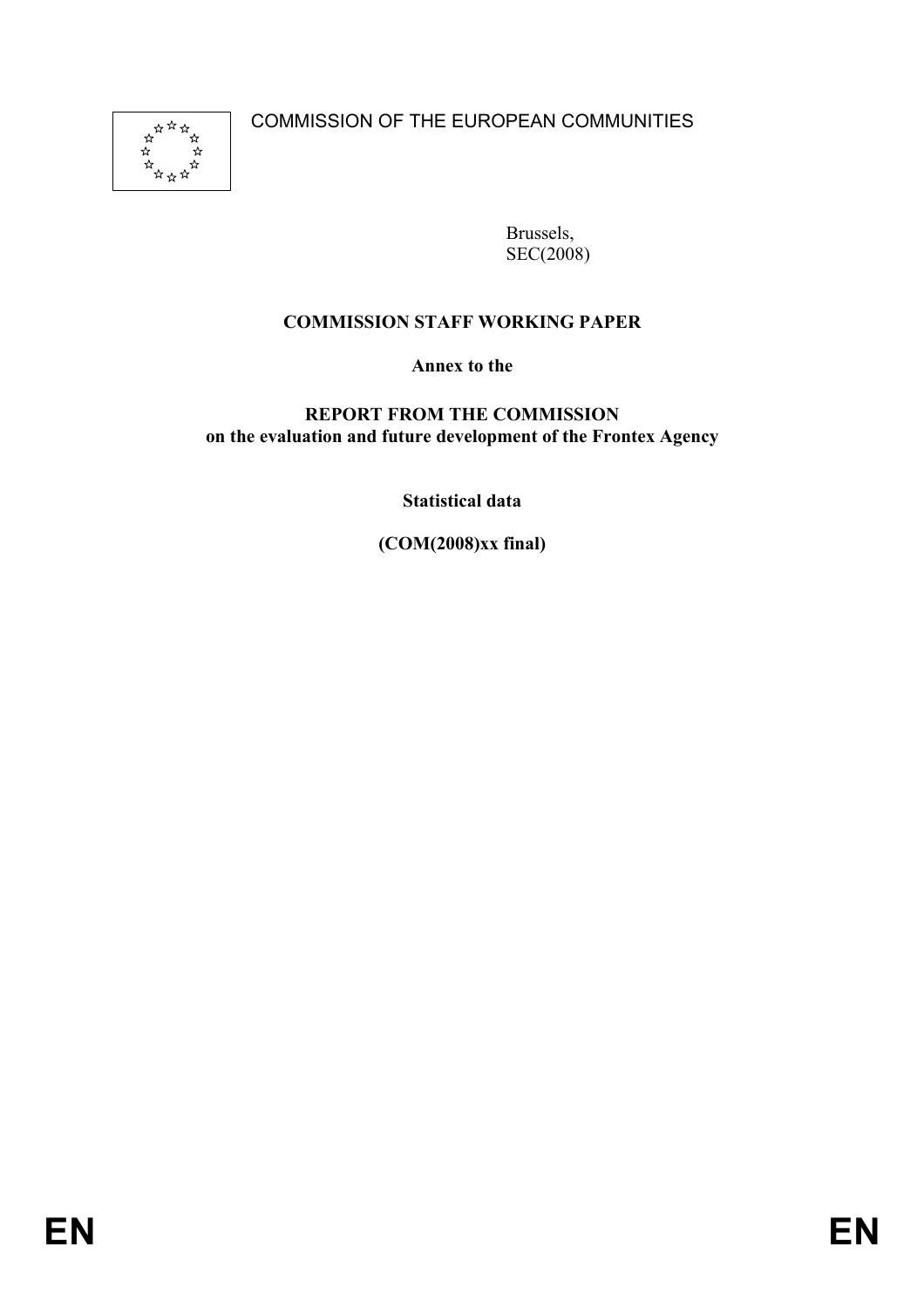#### **TABLE OF CONTENTS**

| 1.   |                                                                                   |  |
|------|-----------------------------------------------------------------------------------|--|
| 2.   |                                                                                   |  |
| 2.1. |                                                                                   |  |
| 2.2. |                                                                                   |  |
| 2.3. |                                                                                   |  |
| 2.4. |                                                                                   |  |
| 2.5. |                                                                                   |  |
| 2.6. |                                                                                   |  |
| 2.7. |                                                                                   |  |
| 2.8. |                                                                                   |  |
| 3.   |                                                                                   |  |
| 3.1. |                                                                                   |  |
| 3.2. |                                                                                   |  |
| 4.   |                                                                                   |  |
| 4.1. |                                                                                   |  |
| 4.2. |                                                                                   |  |
| 4.3. | Tailored Assessments in preparation by the Risk Analysis Unit, to be completed in |  |
| 4.4. |                                                                                   |  |
| 5.   |                                                                                   |  |
| 6.   |                                                                                   |  |
| 6.1. | List of operations for which the agency provided for assistance  41               |  |
| 6.2. |                                                                                   |  |
| 6.3. |                                                                                   |  |
| 6.4. |                                                                                   |  |
| 6.5. |                                                                                   |  |
| 7.   |                                                                                   |  |
| 8.   |                                                                                   |  |
| 8.1. | Third countries with which working arrangements are concluded:  45                |  |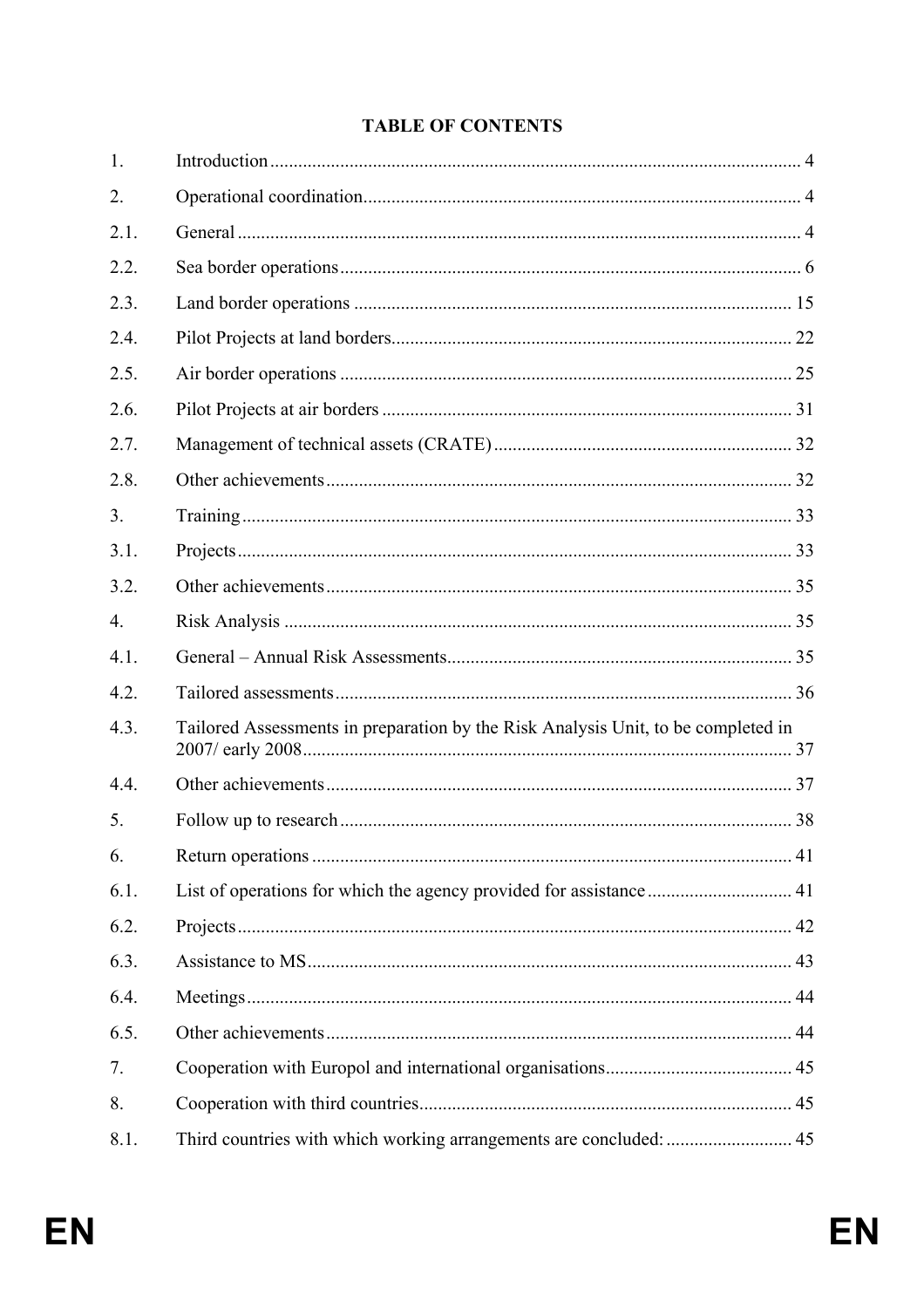| 8.2. |  |
|------|--|
| 9.   |  |
|      |  |
|      |  |
|      |  |
|      |  |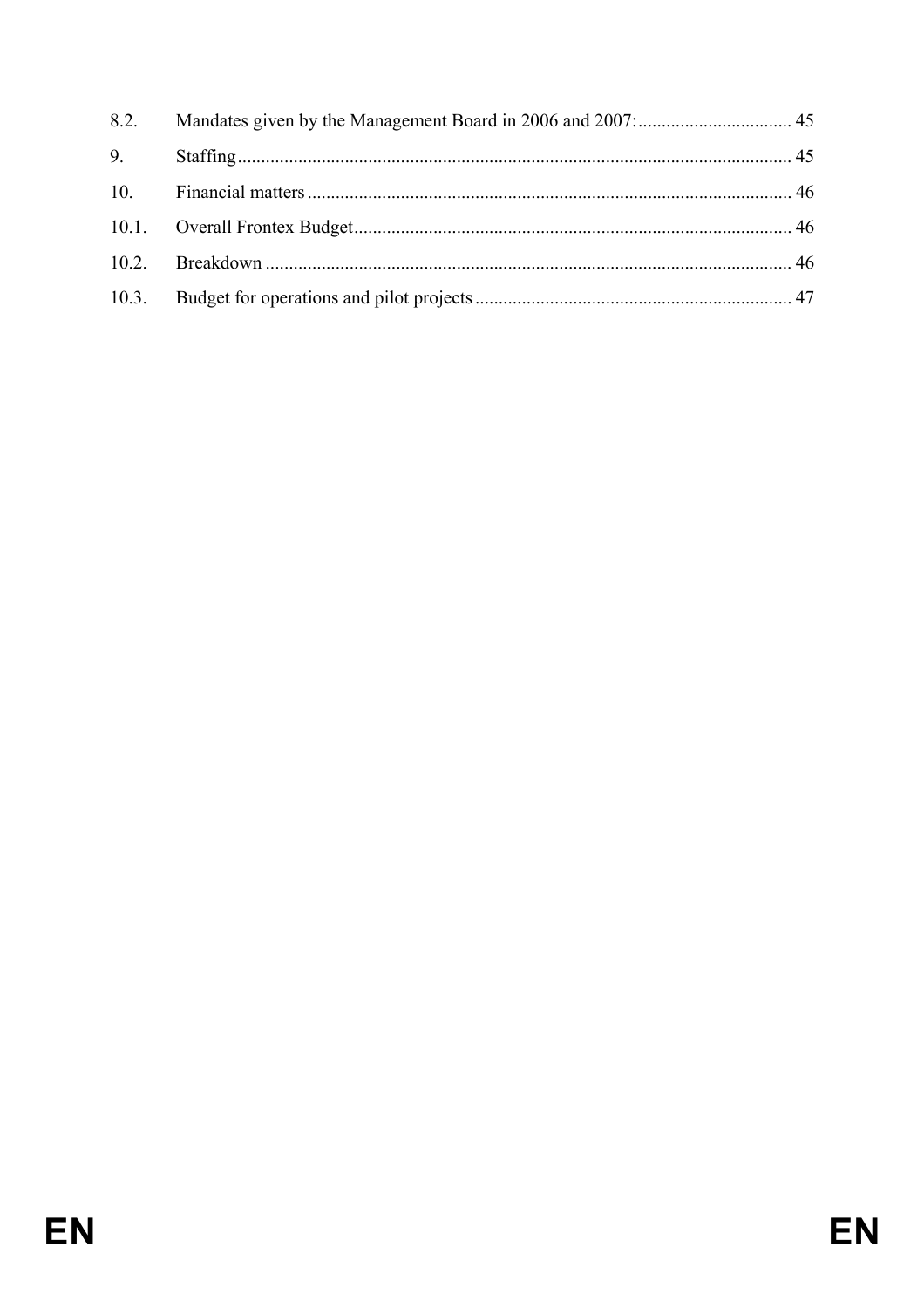#### **1. INTRODUCTION**

This annex is attached to the Commission's Report on the evaluation and future development of the Frontex Agency. The data contained in it is based on information provided and compiled by the Agency itself. Figures used in the evaluation report are based on the data of this annex.

As the Agency effectively became operational in October 2005 the data cover 2006 and 2007 (for the latter representing state-of-play on 30 September 2007).

It should be noted that the purpose of the annex is to give, primarily, a quantitative appreciation of the output of the Agency during this period.

For joint operations at the sea borders it should be stressed that each single operation covered several subsequent phases, each phase equivalent to an entire operation when compared to 2007 in terms of budget, timeframe and deployed resources.

#### **2. OPERATIONAL COORDINATION**

#### **2.1. General**

|   | Number of joint operations based on the Agency's own<br>initiative | 2006 | 2007          |
|---|--------------------------------------------------------------------|------|---------------|
| A | at sea borders                                                     |      | $\mathfrak b$ |
| B | at land borders                                                    |      | 8             |
|   | at air borders                                                     |      |               |
|   | Involving different types of borders                               | 3    |               |

|   | Total number of joint operations based on a MS's<br>initiative | 2006           | 2007 |
|---|----------------------------------------------------------------|----------------|------|
| A | at sea borders                                                 | $\overline{4}$ |      |
| B | at land borders                                                | $\theta$       | U    |
|   | at air borders                                                 | $\bf{0}$       | U    |
|   | Involving different types of borders                           | 0              | O    |

| Overall    |  | number of participating MS in joint 2006 |  |  | 2007 |
|------------|--|------------------------------------------|--|--|------|
| operations |  |                                          |  |  |      |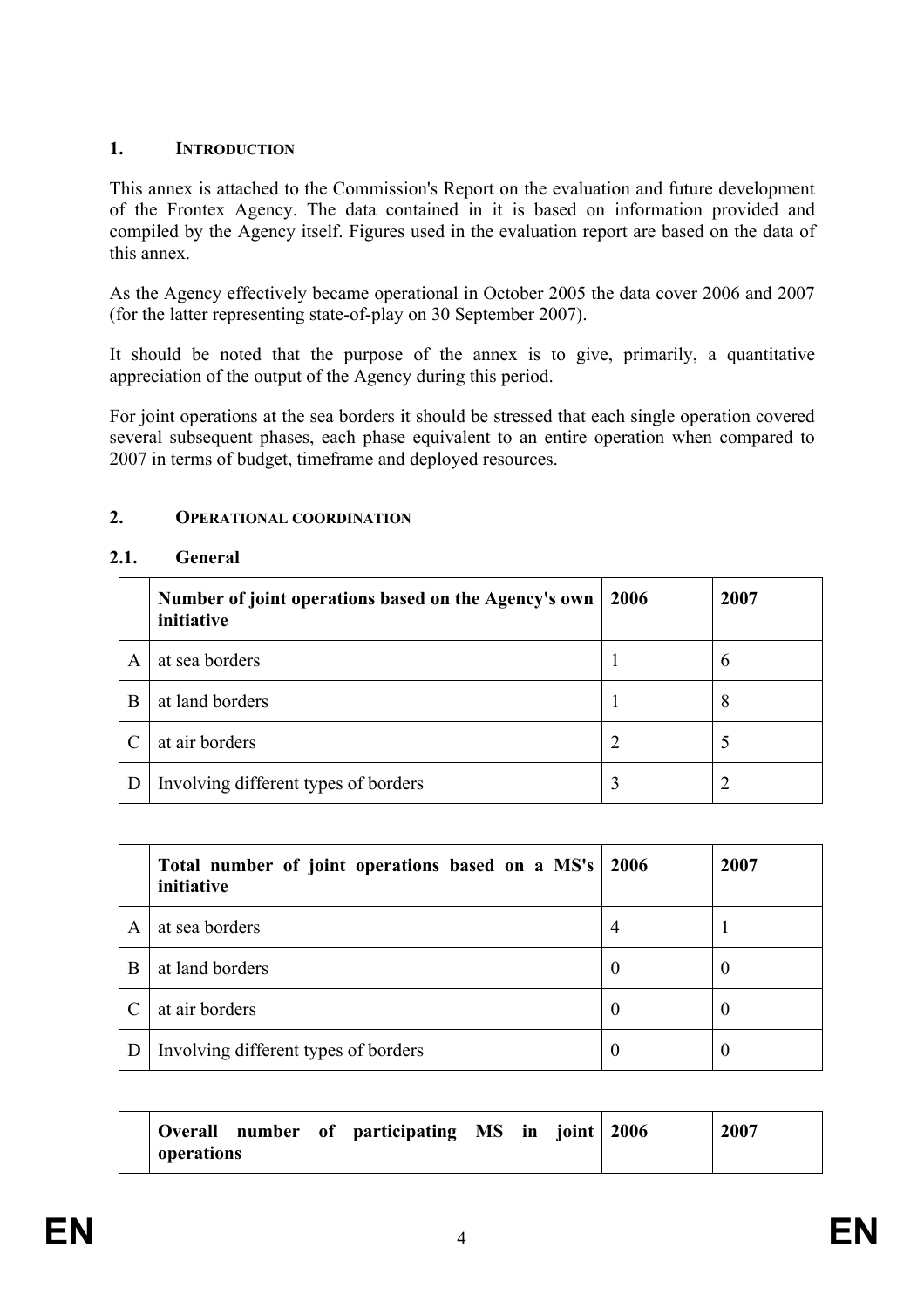| A | at sea borders                       |    | 22 |
|---|--------------------------------------|----|----|
| R | at land borders                      | 8  | 23 |
|   | at air borders                       | 18 | 26 |
|   | Involving different types of borders | 19 | 23 |

|   | Number of pilot projects based on the Agency's<br>initiative | 2006     | 2007 |
|---|--------------------------------------------------------------|----------|------|
| A | at sea borders                                               |          |      |
| B | at land borders                                              |          | 3    |
|   | at air borders                                               | $\theta$ |      |
|   | Involving different types of borders                         |          |      |

|   | Number of participating MS in pilot projects | 2006 | 2007 |
|---|----------------------------------------------|------|------|
| A | at sea borders                               | 14   | 16   |
| B | at land borders                              | All  | All  |
|   | at air borders                               | U    | 8    |
|   | Involving different types of borders         | All  | All  |

| List of MS participated in at least one joint operation   2006<br>or pilot project |     | 2007 |
|------------------------------------------------------------------------------------|-----|------|
|                                                                                    | All | All  |

| Number of intercepted/apprehended third country<br>nationals in the course of joint operations | 2006   | 2007   |
|------------------------------------------------------------------------------------------------|--------|--------|
| at sea borders                                                                                 | 23,438 | 11,476 |
| at land borders                                                                                | 4,721  | 4,522  |
| at air borders                                                                                 | 3,857  | 3,297  |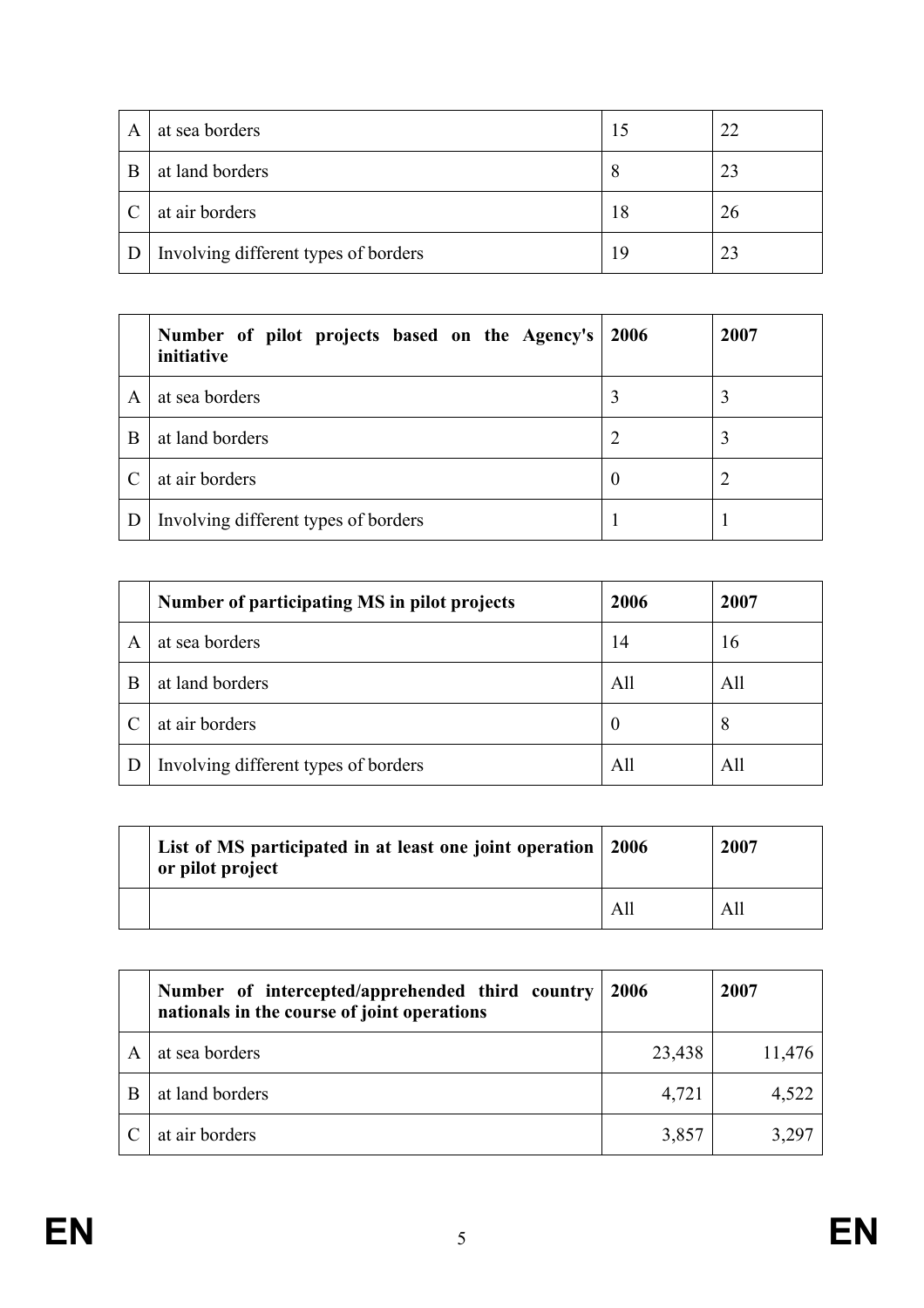# **2.2. Sea border operations**

| <b>Joint Operations 2006</b> | <b>Host Member State(s)</b> |
|------------------------------|-----------------------------|
| <b>HERAI</b>                 | ES                          |
| <b>HERA II</b>               | ES                          |
| <b>HERAIII</b>               | ES                          |
| <b>AGIOS</b>                 | ES                          |
| <b>NAUTILUS 2006</b>         | MT+IT                       |
| POSEIDON 2006                | <b>GR</b>                   |
| <b>NIRIS</b>                 | DK, EE, LV, LT              |

| Name of activity:      | <b>Joint Operation HERA I</b>                                                                                                                                                                                                                                                                                                                                                                                                                      |
|------------------------|----------------------------------------------------------------------------------------------------------------------------------------------------------------------------------------------------------------------------------------------------------------------------------------------------------------------------------------------------------------------------------------------------------------------------------------------------|
| Description (Aims):    | The aim of the Joint Operation was to strengthen the security at<br>the EU external borders by assisting Spain in the identification of<br>nationality and country of origin of the illegal migrants arriving to<br>Canary Islands to facilitate possible return activities. It was<br>performed by a team of EU MS experts with thorough knowledge<br>of Western Africa, who were deployed to the three main arrival<br>places in Canary Islands. |
| Participating MS:      | 7: DE, FR, IT, NL, NO, PT, UK                                                                                                                                                                                                                                                                                                                                                                                                                      |
| Operational resources: | Assets: not applicable                                                                                                                                                                                                                                                                                                                                                                                                                             |
|                        | EU MS Experts: 29                                                                                                                                                                                                                                                                                                                                                                                                                                  |
| Implementation phase:  | 19/07-31/10/2006 105 Days                                                                                                                                                                                                                                                                                                                                                                                                                          |
| Budget (EUR):          | 370.000                                                                                                                                                                                                                                                                                                                                                                                                                                            |
| Results:               | Deployed Experts carried out 881 interviews                                                                                                                                                                                                                                                                                                                                                                                                        |
|                        | Data on more than 11.000 third country nationals gathered                                                                                                                                                                                                                                                                                                                                                                                          |
|                        | Illegal Migrants returned $-6076$                                                                                                                                                                                                                                                                                                                                                                                                                  |

|--|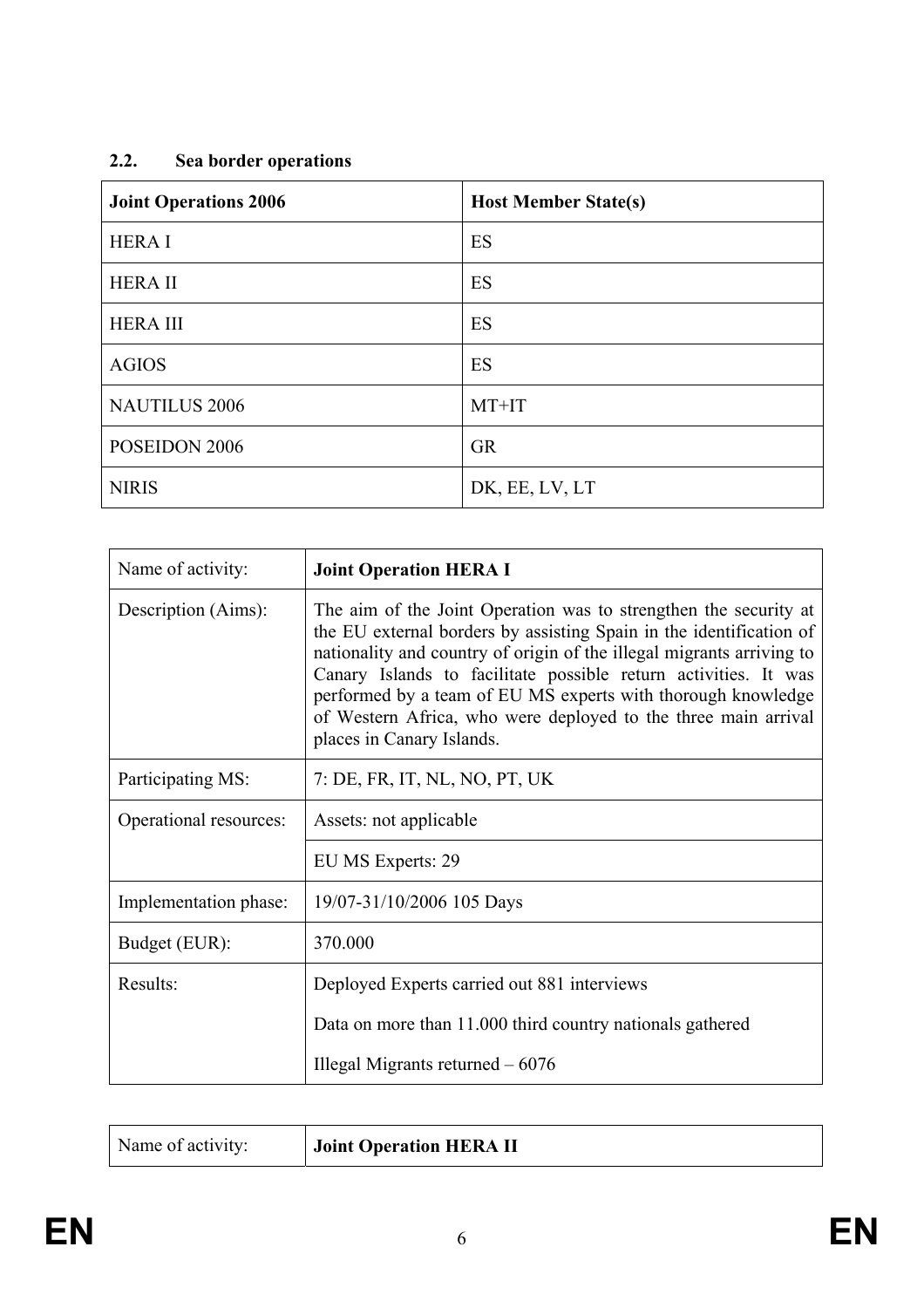| Description (Aims):    | Main objective was to coordinate operational cooperation between<br>Members States in the field of management of external borders<br>through organizing joint patrols of the assets provided by the<br>Member States in the predefined areas in order to combat illegal<br>migration across the external maritime borders of the EU from<br>West African countries disembarking in Canary Islands. |
|------------------------|----------------------------------------------------------------------------------------------------------------------------------------------------------------------------------------------------------------------------------------------------------------------------------------------------------------------------------------------------------------------------------------------------|
| Participating MS:      | 7: AT, ES, FI, IT, LV, PL, PT                                                                                                                                                                                                                                                                                                                                                                      |
| Operational resources: | Assets: 3 vessels, 1 helicopter, 2 aircrafts                                                                                                                                                                                                                                                                                                                                                       |
|                        | EU MS Experts: 10                                                                                                                                                                                                                                                                                                                                                                                  |
| Implementation phase:  | 11/08-15/12/2006 127 Days                                                                                                                                                                                                                                                                                                                                                                          |
| Budget (EUR):          | 3.200.000                                                                                                                                                                                                                                                                                                                                                                                          |
| Results:               | Total number of incidents $-235$                                                                                                                                                                                                                                                                                                                                                                   |
|                        | Illegal migrants intercepted $-20192$                                                                                                                                                                                                                                                                                                                                                              |
|                        | Illegal migrants diverted back - 3625                                                                                                                                                                                                                                                                                                                                                              |

| Name of activity:      | <b>Joint Operation HERA III</b>                                                                                                                                                                                                                                                                                                                                                                    |
|------------------------|----------------------------------------------------------------------------------------------------------------------------------------------------------------------------------------------------------------------------------------------------------------------------------------------------------------------------------------------------------------------------------------------------|
|                        | (Note: initiated in 2006. Additional funding and operational phase<br>in $2007$ )                                                                                                                                                                                                                                                                                                                  |
| Description (Aims):    | Main objective was to coordinate operational cooperation between<br>Members States in the field of management of external borders<br>through organizing joint patrols of the assets provided by the<br>Member States in the predefined areas in order to combat illegal<br>migration across the external maritime borders of the EU from<br>West African countries disembarking in Canary Islands. |
| Participating MS:      | 6: DE, ES, FR, IT, LU, PT                                                                                                                                                                                                                                                                                                                                                                          |
| Operational resources: | Assets: 3 vessels, 1 helicopter, 3 aircrafts                                                                                                                                                                                                                                                                                                                                                       |
|                        | EU MS Experts: 17                                                                                                                                                                                                                                                                                                                                                                                  |
| Implementation phase:  | 12/02/-12/04/2007 60 Days                                                                                                                                                                                                                                                                                                                                                                          |
| Budget (EUR):          | 2,745,315                                                                                                                                                                                                                                                                                                                                                                                          |
| Results:               | Total number of incidents $-31$                                                                                                                                                                                                                                                                                                                                                                    |
|                        | Illegal migrants intercepted $-2020$                                                                                                                                                                                                                                                                                                                                                               |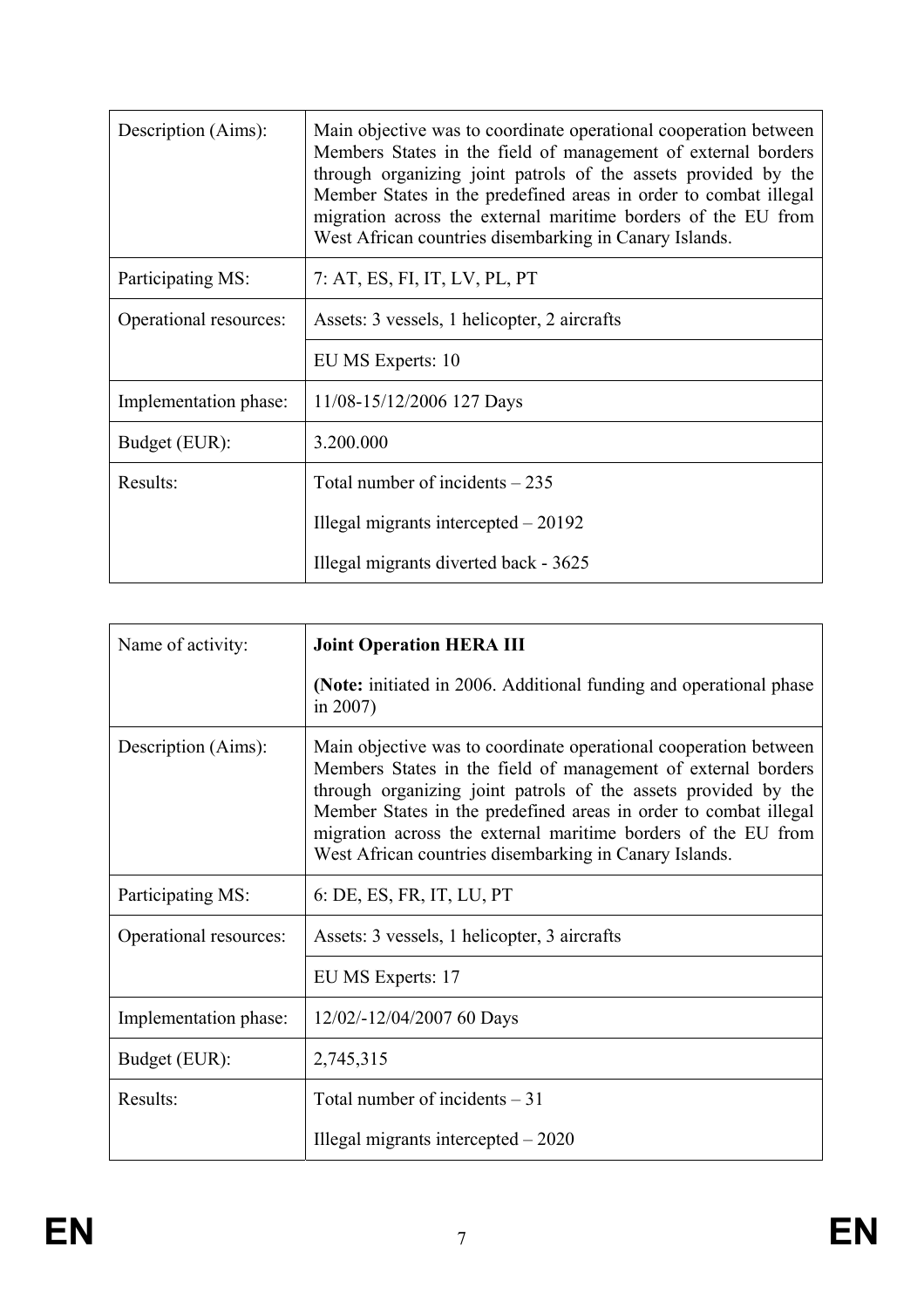| Illegal migrants diverted back - 1559 |  |
|---------------------------------------|--|
|---------------------------------------|--|

| Name of activity:      | <b>Joint Operation AGIOS</b>                                                                                                                                                                                                                                                                                                      |
|------------------------|-----------------------------------------------------------------------------------------------------------------------------------------------------------------------------------------------------------------------------------------------------------------------------------------------------------------------------------|
| Description (Aims):    | Joint Operation focused on strengthening the security at the EU<br>external borders by means of exhaustive border controls on ferry<br>passengers traveling to Spain from North Africa disembarking in<br>the seaports of Tarifa, Algeciras, Almeria, Alicante and<br>particularly it aimed at the detection of forged documents. |
| Participating MS:      | 5: DE, FR, IT, NL, PT                                                                                                                                                                                                                                                                                                             |
| Operational resources: | Assets: not applicable                                                                                                                                                                                                                                                                                                            |
|                        | EU MS Experts: 8                                                                                                                                                                                                                                                                                                                  |
| Implementation phase:  | 15/07-15/09/2006 63 Days                                                                                                                                                                                                                                                                                                          |
| Budget (EUR):          | 73,000                                                                                                                                                                                                                                                                                                                            |
| Results:               | Total number of incidents – 488                                                                                                                                                                                                                                                                                                   |
|                        | Illegal migrants intercepted $-501$                                                                                                                                                                                                                                                                                               |
|                        | Illegal migrants diverted back $-498$                                                                                                                                                                                                                                                                                             |
|                        | Falsified Documents – 501                                                                                                                                                                                                                                                                                                         |

| Name of activity:      | <b>Joint Operation NAUTILUS 2006 (formerly JASON)</b>                                                                                                                                                                                                                                                                                                                                                                                                                                                                       |
|------------------------|-----------------------------------------------------------------------------------------------------------------------------------------------------------------------------------------------------------------------------------------------------------------------------------------------------------------------------------------------------------------------------------------------------------------------------------------------------------------------------------------------------------------------------|
| Description (Aims):    | Joint Operation aimed at performing surveillance of the EU<br>southern maritime borders. It was launched in order to combat<br>illegal migration flows in the Central Mediterranean area<br>originating from the North Africa. The main focus was on illegal<br>migration flows to Malta and Lampedusa.<br>The operation also aimed at creating a shared operational<br>foundation for improved co-operation and co-ordination of<br>border control operations among the EU Member States from<br>the Mediterranean region. |
| Participating MS:      | 5: DE, FR, GR, IT, MT                                                                                                                                                                                                                                                                                                                                                                                                                                                                                                       |
| Operational resources: | Assets: 5 Offshore Patrol Vessels, 1 Coast Patrol Vessel, 2<br>helicopters, 3 aircrafts                                                                                                                                                                                                                                                                                                                                                                                                                                     |
|                        | EU MS Experts: 9                                                                                                                                                                                                                                                                                                                                                                                                                                                                                                            |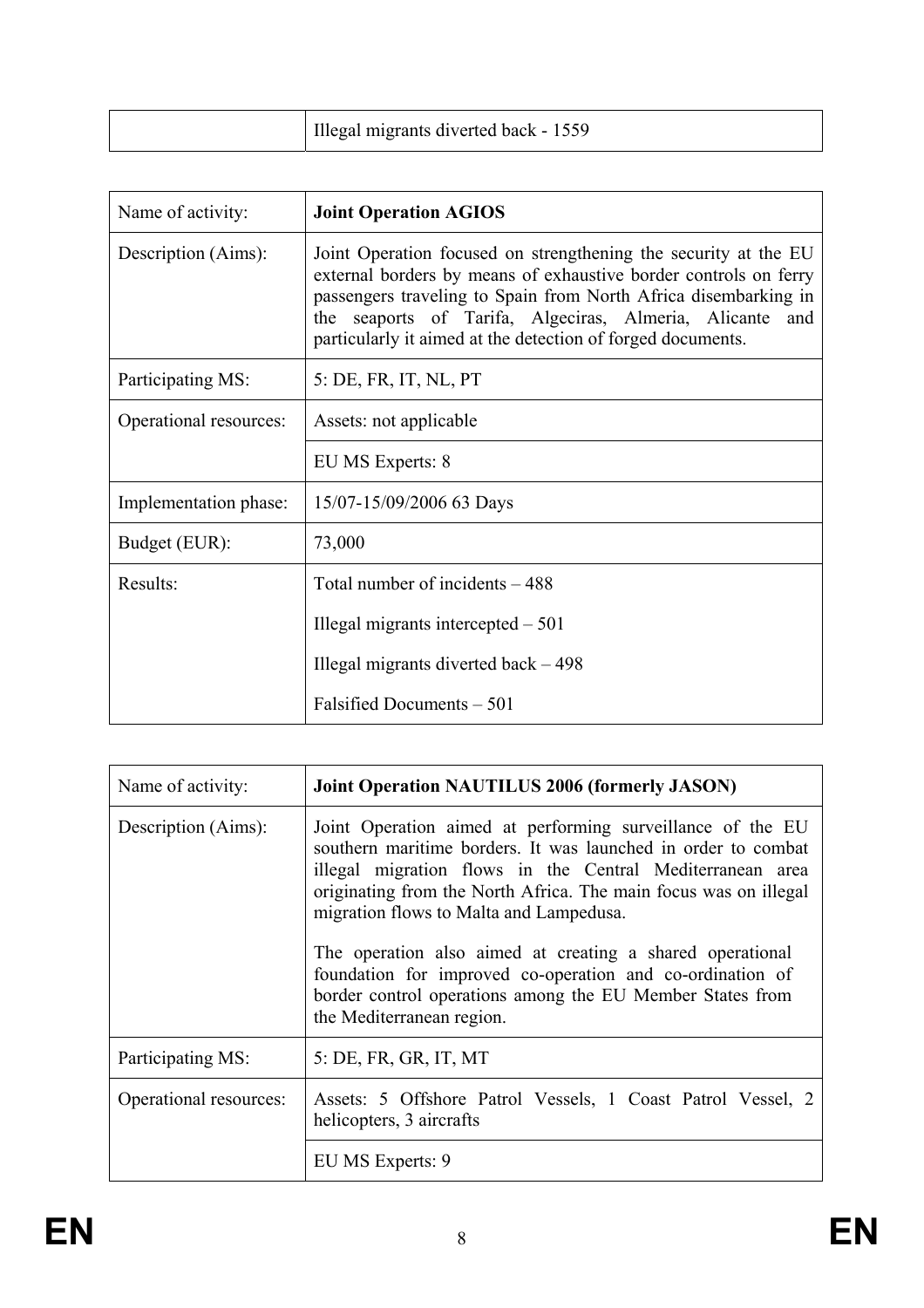| Implementation phase: | 5-15/10/2006 11 Days                |
|-----------------------|-------------------------------------|
| Budget (EUR):         | 1,600,000                           |
| Results:              | Total number of incidents $-9$      |
|                       | Illegal migrants intercepted $-650$ |
|                       | Facilitators arrested $-2$          |

| Name of activity:      | Joint Operation POSEIDON 2006 (combined sea and land<br>borders operation)                                                                                                                                                                                  |
|------------------------|-------------------------------------------------------------------------------------------------------------------------------------------------------------------------------------------------------------------------------------------------------------|
| Description (Aims):    | The main objective was to coordinate operational cooperation<br>between Members States in the field of management of external<br>and combat illegal immigration in the Eastern<br>borders<br>Mediterranean Sea area and on the Greek – Turkish land border. |
|                        | It focused on enhanced land and maritime border control and<br>surveillance as well as exchange and improvement of knowledge<br>and skills of border guard officers.                                                                                        |
| Participating MS:      | 6: AT, ES, GR, IT, PL, UK                                                                                                                                                                                                                                   |
| Operational resources: | Assets: 11 vessels, 1 aircraft                                                                                                                                                                                                                              |
|                        | EU MS Experts: 12                                                                                                                                                                                                                                           |
| Implementation phase:  | 25/06-05/07/2006 11 Days                                                                                                                                                                                                                                    |
| Budget (EUR):          | 255,064.45                                                                                                                                                                                                                                                  |
| Results:               | Illegal migrants intercepted $-426$ (89 in ports, 73 at sea, 264 at<br>land borders)                                                                                                                                                                        |
|                        | Facilitators arrested $-6$                                                                                                                                                                                                                                  |
|                        | Falsified Documents - 41                                                                                                                                                                                                                                    |

| Name of activity: | Joint Operation (combined sea-land-air border) NIRIS        |
|-------------------|-------------------------------------------------------------|
|                   | 12 Days                                                     |
|                   | (More detailed information at Land Border joint operations) |
| Budget (EUR):     | 98,700                                                      |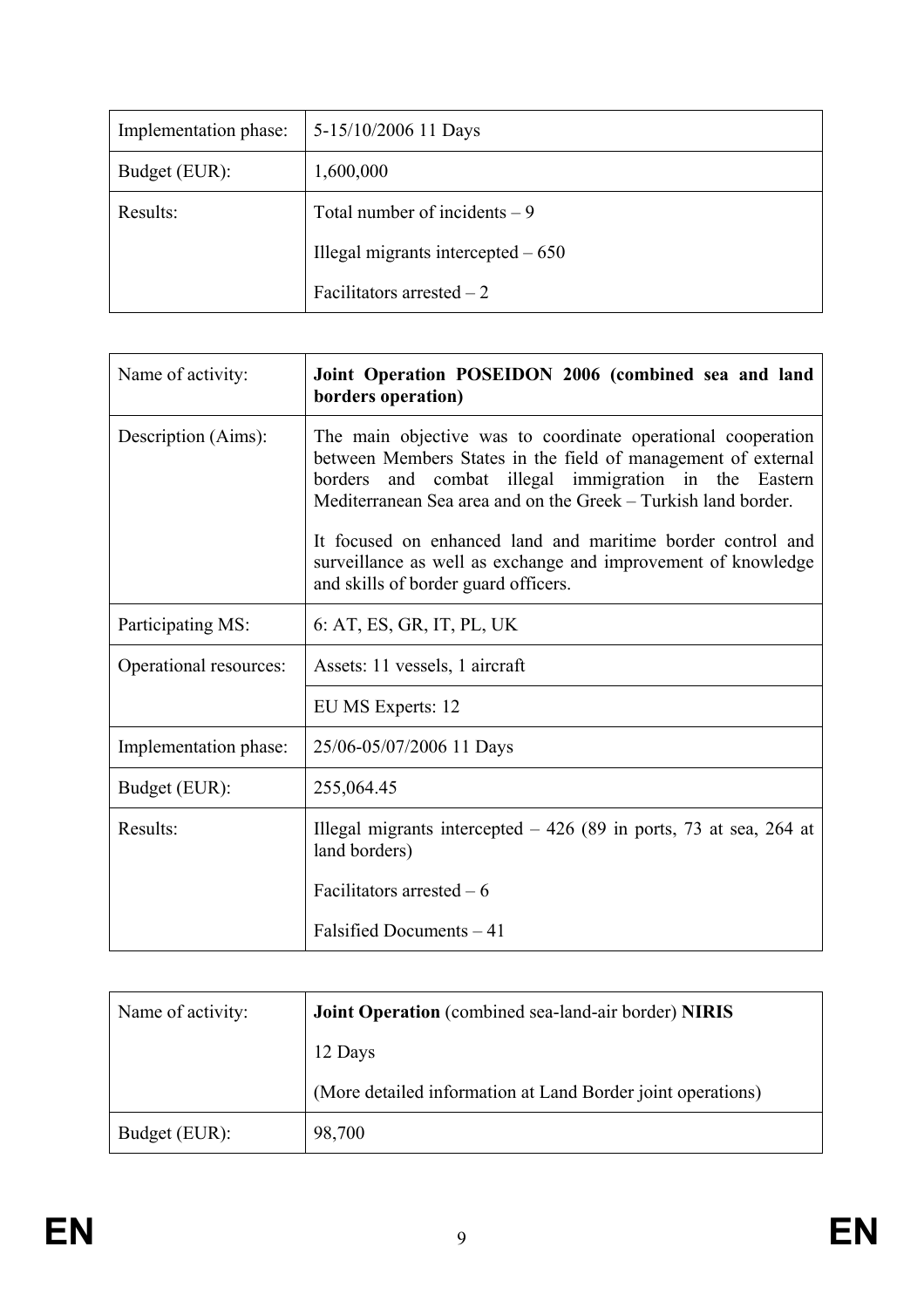| <b>Joint Operations 2007</b> | <b>Host Member States(s)</b> |
|------------------------------|------------------------------|
| <b>HERA 2007</b>             | ES                           |
| <b>MINERVA</b>               | ES                           |
| <b>NAUTILUS 2007</b>         | MT+IT                        |
| <b>HERMES</b>                | $IT+ES$                      |
| POSEIDON 2007                | <b>GR</b>                    |
| <b>ZEUS</b>                  | DE                           |

| Name of activity:         | <b>Joint Operation HERA 2007</b>                                                                                                                                                                                                                                                                                                                                                                                                                                                                                                                                                                                       |
|---------------------------|------------------------------------------------------------------------------------------------------------------------------------------------------------------------------------------------------------------------------------------------------------------------------------------------------------------------------------------------------------------------------------------------------------------------------------------------------------------------------------------------------------------------------------------------------------------------------------------------------------------------|
|                           | Note: Joint Operation in process, results not final, full evaluation<br>will follow                                                                                                                                                                                                                                                                                                                                                                                                                                                                                                                                    |
| Description (Aims):       | The main objective of this operation is to coordinate operational<br>cooperation between Member States in the field of the<br>management of the EU external borders through organizing joint<br>patrols with the assets provided by the Member States in<br>predefined areas in order to tackle the of illegal migration flows<br>across the EU maritime borders from Senegal and Mauritania,<br>disembarking<br>Canary<br>Islands.<br>in<br>It involved exhaustive air and naval surveillance at the waters<br>close to Mauritania and Senegal in order to reinforce the early<br>detection of immigrants at the sea. |
| Participating MS:         | First Stage: 6 MS – DE, ES, FR, LU, IT, PT;                                                                                                                                                                                                                                                                                                                                                                                                                                                                                                                                                                            |
|                           | Second Stage: 9 MS – DE, FR, ES, LU, IT, NL, PT, SE, UK.                                                                                                                                                                                                                                                                                                                                                                                                                                                                                                                                                               |
| Operational<br>resources: | Assets:<br>First Stage: 3 vessels, 4 fast patrol boats, 1 helicopter, 1<br>aircraft.<br>Second Stage: 5 Offshore Patrol Vessels, 4 fast patrol boats, 2<br>helicopters,<br>3 aircrafts<br>EU MS Experts:<br>First Stage: 16                                                                                                                                                                                                                                                                                                                                                                                            |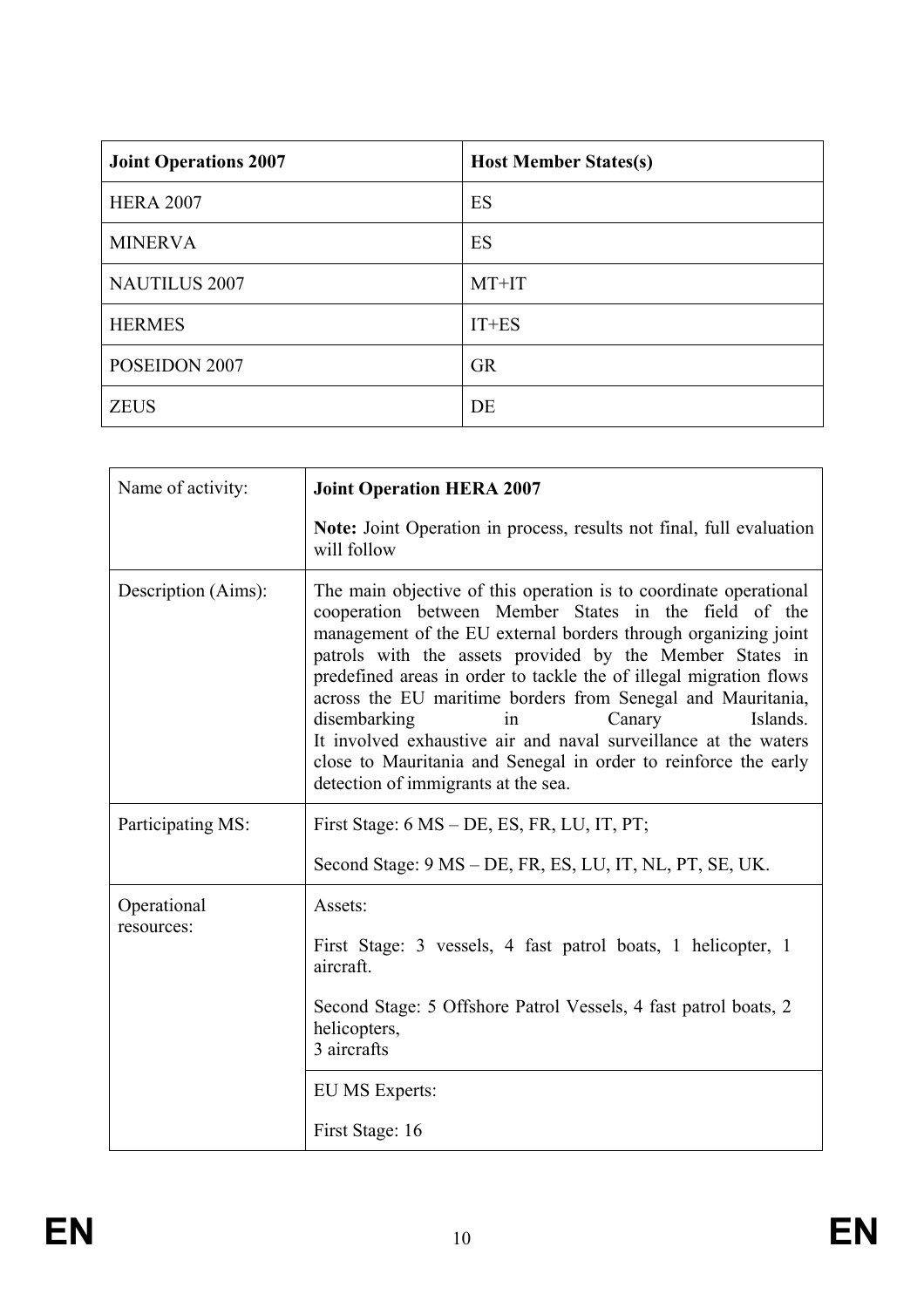|                | Second Stage: 11                                                                  |
|----------------|-----------------------------------------------------------------------------------|
| Implementation | First Stage: 23/04-15/06/2007 54 Days                                             |
| phase:         | Second Stage: 12/07-30/09/2007 (extension until 30/11/2007 in<br>process) 81 Days |
| Budget (EUR):  | First Stage: 1.500.000                                                            |
|                | Second Stage: 2.000.000                                                           |
|                | Total budget: 3.500.000                                                           |
| Results:       | For First and Second Stage combined:                                              |
|                | Total Number of Incidents-133                                                     |
|                | Illegal Migrants detected in Operational Area – 7804                              |
|                | Illegal Migrants detected out of Operational Area – 1190                          |
|                | Illegal Migrants intercepted $-4953$                                              |
|                | Illegal Migrants diverted back $-2507$                                            |

| Name of activity:         | <b>Joint Operation MINERVA 2007</b>                                                                                                                                                                                                                                                                                                                                                                                                                                                    |
|---------------------------|----------------------------------------------------------------------------------------------------------------------------------------------------------------------------------------------------------------------------------------------------------------------------------------------------------------------------------------------------------------------------------------------------------------------------------------------------------------------------------------|
|                           | Note: Results not final, full evaluation will follow                                                                                                                                                                                                                                                                                                                                                                                                                                   |
| Description (Aims):       | Joint Operation focused on strengthening the control over the EU<br>external borders by means of combating illegal migration flows<br>from the African Coast towards the South of Spain. Particularly,<br>it involved exhaustive border control in the seaports of Algeciras<br>and Almeria and identity checks in the Seaport of Ceuta as well as<br>the control of the coastal waters in the area of Almeria, with<br>bigger affluence of nationals coming from Algeria and Morocco. |
| Participating MS:         | 11: AT, BE, DE, FR, IT, NL, PL, PT, RO, ES, UK.                                                                                                                                                                                                                                                                                                                                                                                                                                        |
| Operational<br>resources: | Assets: 2 Coast Patrol Vessels, detectors (CO2/HBD), 2 dog<br>teams.                                                                                                                                                                                                                                                                                                                                                                                                                   |
|                           | EU MS Experts: 17.                                                                                                                                                                                                                                                                                                                                                                                                                                                                     |
| Implementation<br>phase:  | 16/08-14/09/2007 30 Days                                                                                                                                                                                                                                                                                                                                                                                                                                                               |
| Budget (EUR):             | Total budget 450.000                                                                                                                                                                                                                                                                                                                                                                                                                                                                   |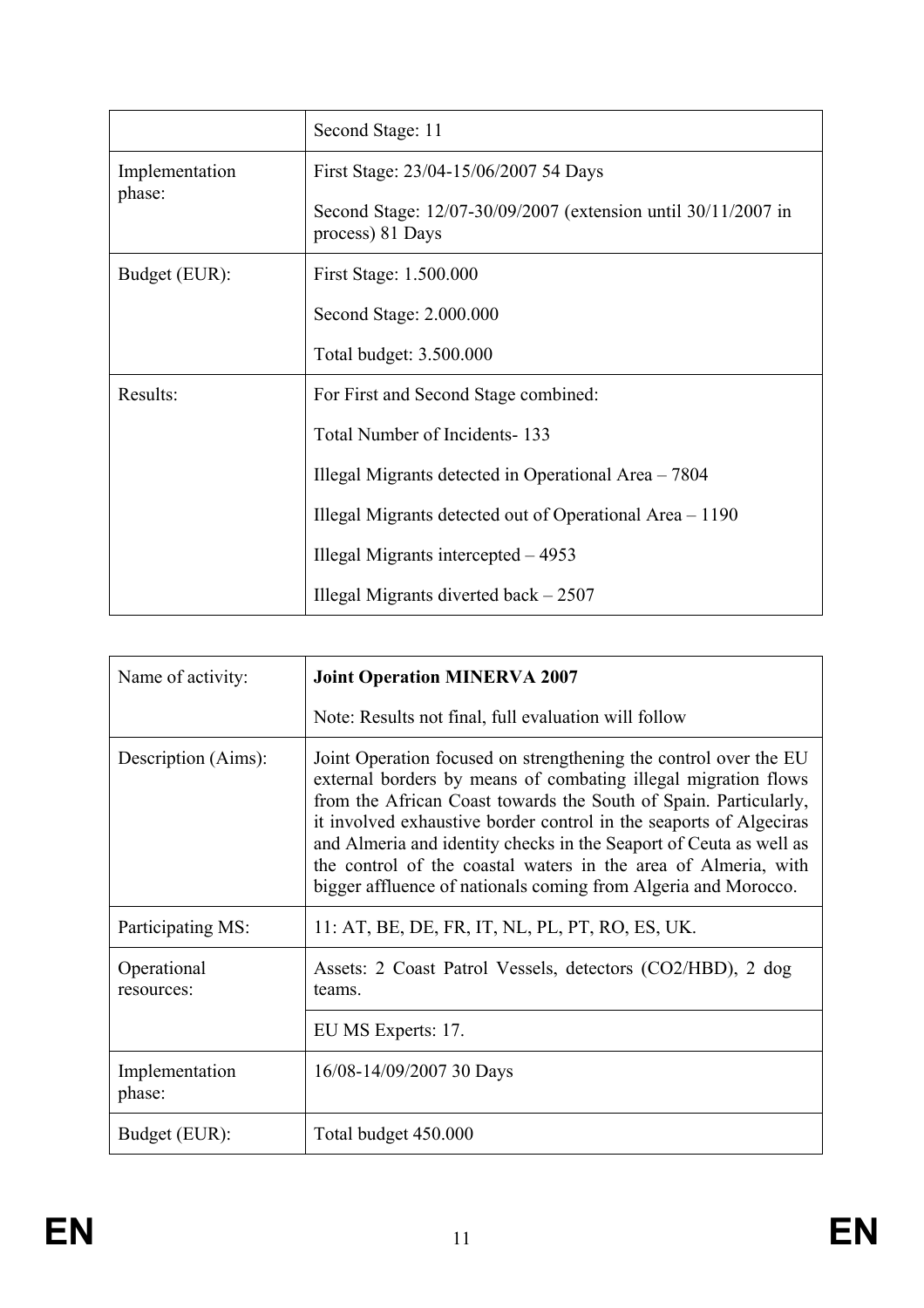| Results: | Illegal Migrants detected in Operational Area -77     |
|----------|-------------------------------------------------------|
|          | Illegal Migrants detected out of Operational Area -78 |
|          | Illegal Migrants intercepted $-1260$                  |
|          | Illegal Migrants diverted back -1105                  |
|          | Falsified Documents -765                              |

| Name of activity:   | <b>Joint Operation NAUTILUS 2007</b>                                                                                                                                                                      |
|---------------------|-----------------------------------------------------------------------------------------------------------------------------------------------------------------------------------------------------------|
|                     | Note: Joint Operation in process, results not final, full evaluation<br>will follow                                                                                                                       |
| Description (Aims): | Joint Operation aimed at combating illegal immigration coming<br>from North Africa countries via the EU maritime borders in the<br>Central Mediterranean area and disembarking in Malta and<br>Lampedusa. |
| Participating MS:   | First Stage: 6 MS – DE, ES, FR, GR, IT, MT;                                                                                                                                                               |
|                     | Second Stage: 7MS – DE, FR, IT, MT, PT, RO, UK.                                                                                                                                                           |
| Operational         | Assets:                                                                                                                                                                                                   |
| resources:          | First Stage: 5 Offshore Patrol Vessels, 2 helicopters, 4 aircrafts                                                                                                                                        |
|                     | Second Stage: 5 Coast Patrol Vessels, 3 helicopters, 4 aircrafts                                                                                                                                          |
|                     | EU MS Experts:                                                                                                                                                                                            |
|                     | First Stage: 20                                                                                                                                                                                           |
|                     | Second Stage: 7                                                                                                                                                                                           |
| Implementation      | First Stage: 25/06-27/07/2007 33 Days                                                                                                                                                                     |
| phase:              | Second Stage: 09/09-14/10/2007 36 Days                                                                                                                                                                    |
| Budget (EUR):       | First Stage: 2,230,000                                                                                                                                                                                    |
|                     | Second Stage: 2,250,000                                                                                                                                                                                   |
|                     | Total budget: 4,700,000                                                                                                                                                                                   |
| Results:            | For First and Second Stage combined:                                                                                                                                                                      |
|                     | Total Number of Incidents $-67$                                                                                                                                                                           |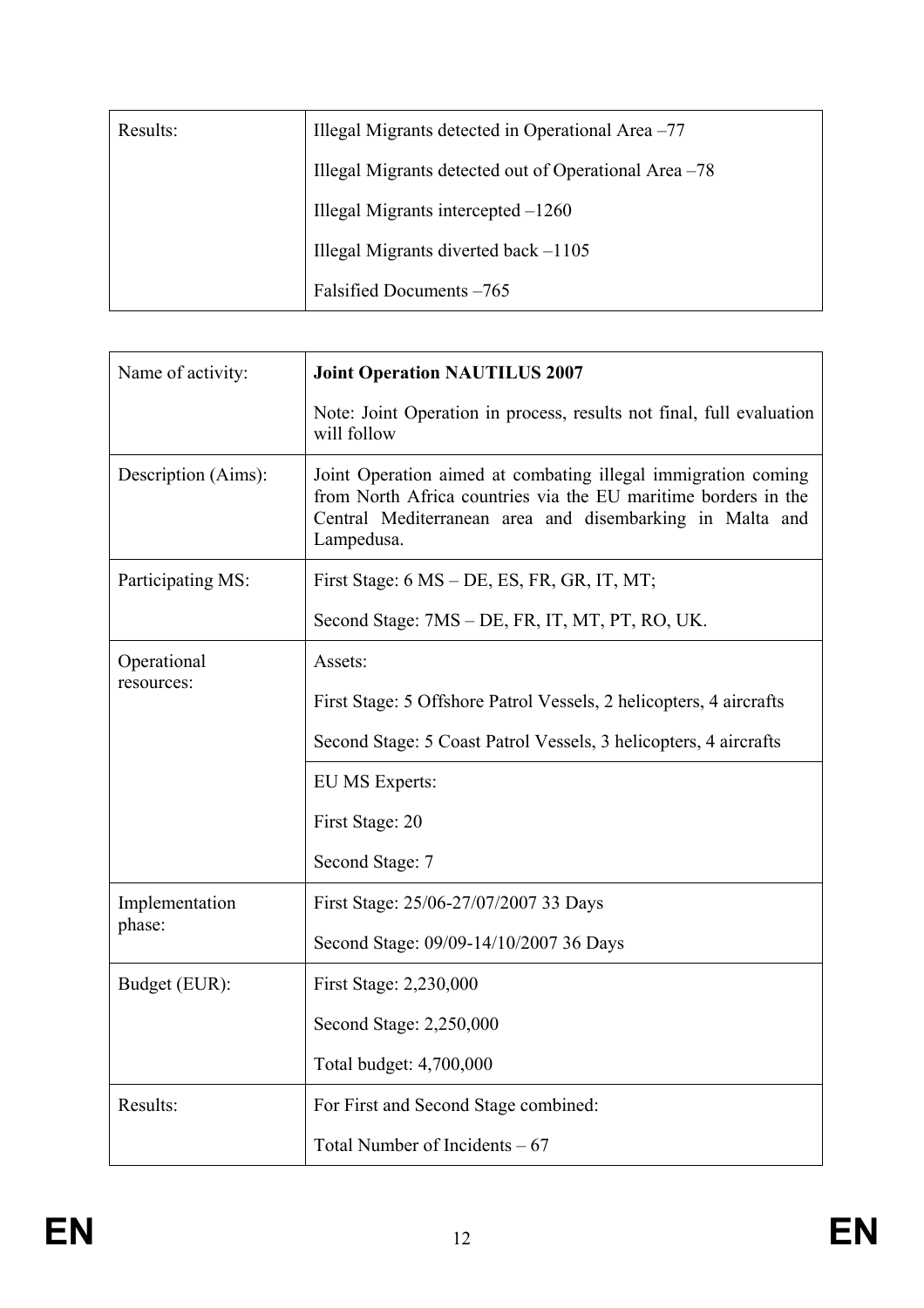| Illegal Migrants detected in Operational Area – 997      |
|----------------------------------------------------------|
| Illegal Migrants detected out of Operational Area – 2093 |
| Illegal Migrants intercepted $-2942$                     |

| Name of activity:         | <b>Joint Operation HERMES</b>                                                                                                                                                                                                                                                                                                                                                                                                      |
|---------------------------|------------------------------------------------------------------------------------------------------------------------------------------------------------------------------------------------------------------------------------------------------------------------------------------------------------------------------------------------------------------------------------------------------------------------------------|
|                           | Note: Joint Operation in process, results not final, full evaluation<br>will follow                                                                                                                                                                                                                                                                                                                                                |
| Description (Aims):       | Joint Operation aimed at coordination of operational cooperation<br>between Member States in the field of the management of the EU<br>external borders through organizing joint patrols with the assets<br>provided by the Member States in the predefined areas in order to<br>tackle illegal immigration across the EU external maritime<br>borders, coming from North African countries and disembarking<br>in Italy and Spain. |
| Participating MS:         | 8: DE, ES, FR, GR, IT, PT, RO, UK.                                                                                                                                                                                                                                                                                                                                                                                                 |
| Operational<br>resources: | Assets: 6 Offshore Patrol Vessels, 5 helicopters, 2 aircrafts.                                                                                                                                                                                                                                                                                                                                                                     |
|                           | EU MS Experts: 17                                                                                                                                                                                                                                                                                                                                                                                                                  |
| Implementation<br>phase:  | 18/09-09/10/2007 22 Days                                                                                                                                                                                                                                                                                                                                                                                                           |
| Budget (EUR):             | Total budget 2,100,000                                                                                                                                                                                                                                                                                                                                                                                                             |
| Results:                  | Illegal Migrants detected in Operational Area - 13                                                                                                                                                                                                                                                                                                                                                                                 |
|                           | Illegal Migrants detected out of Operational Area -17                                                                                                                                                                                                                                                                                                                                                                              |
|                           | Illegal Migrants intercepted $-30$                                                                                                                                                                                                                                                                                                                                                                                                 |

| Name of activity:   | Joint combined Operation POSEIDON 2007 (combined sea<br>and land borders operation)                                                                                                                                                                                                                                        |
|---------------------|----------------------------------------------------------------------------------------------------------------------------------------------------------------------------------------------------------------------------------------------------------------------------------------------------------------------------|
|                     | Note: Joint Operation in process, results not final, full evaluation<br>will follow                                                                                                                                                                                                                                        |
| Description (Aims): | Joint Operation carried out to tackle the problem of illegal<br>immigration via the EU South-eastern Sea/Land Borders. General<br>objective was to coordinate operational cooperation between<br>Member States in the field of management of the EU external<br>borders through organizing joint patrols of the assets and |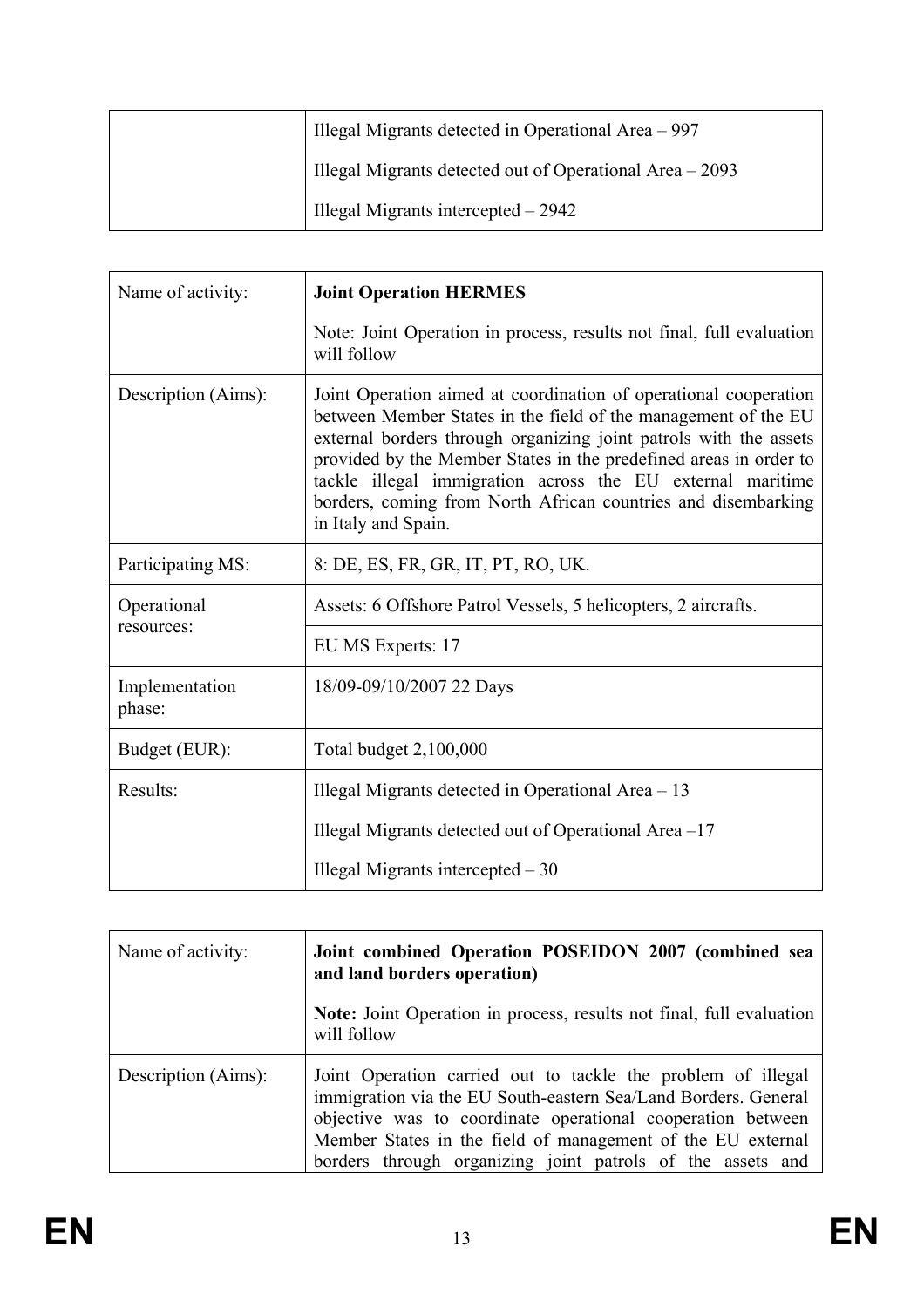|                   | personnel provided by the Member States in the predefined areas<br>as well as border checks at the border crossing points on persons<br>and vehicles. It was implemented at the main border crossing<br>points between Greece and Turkey (land and sea borders), Greece<br>and Albania (land border), Bulgaria and Turkey (land border) and<br>at the seaports of Greece and Italy. |
|-------------------|-------------------------------------------------------------------------------------------------------------------------------------------------------------------------------------------------------------------------------------------------------------------------------------------------------------------------------------------------------------------------------------|
| Participating MS: | First Stage: 9 MS – AT, BG, DE, FR, GR, IT, LV, MT, UK.                                                                                                                                                                                                                                                                                                                             |
|                   | Second Stage: 8 MS – AT, BG, DE, ES, GR, IT, MT, UK.                                                                                                                                                                                                                                                                                                                                |
|                   | Third Stage: 13 MS – AT, BG, CY, DE, GR, FR, IT, MT, NL,<br>PT, RO, SE, UK.                                                                                                                                                                                                                                                                                                         |
| Operational       | Assets:                                                                                                                                                                                                                                                                                                                                                                             |
| resources:        | First Stage: 19 maritime means, 3 aircrafts, surveillance<br>equipment                                                                                                                                                                                                                                                                                                              |
|                   | Second Stage: 19 maritime means, 3 aircrafts, detectors<br>(CO2/HBD), surveillance equipment                                                                                                                                                                                                                                                                                        |
|                   | Third Stage: 13 maritime means, 1 aircraft, detectors<br>(CO2/HBD), surveillance equipment                                                                                                                                                                                                                                                                                          |
|                   | <b>EU MS Experts:</b>                                                                                                                                                                                                                                                                                                                                                               |
|                   | First Stage: 11                                                                                                                                                                                                                                                                                                                                                                     |
|                   | Second Stage: 16                                                                                                                                                                                                                                                                                                                                                                    |
|                   | Third Stage: 43                                                                                                                                                                                                                                                                                                                                                                     |
| Implementation    | First Stage: 15/05-03/06/2007 20 Days                                                                                                                                                                                                                                                                                                                                               |
| phase:            | Second Stage: 26/06-15/07/2007 20 Days                                                                                                                                                                                                                                                                                                                                              |
|                   | Third Stage: 18/09-07/10/2007 20 Days                                                                                                                                                                                                                                                                                                                                               |
| Budget (EUR):     | Total budget for I, II and III Stage: 2,000,000                                                                                                                                                                                                                                                                                                                                     |
| Results:          | For I, II and III Stage combined:                                                                                                                                                                                                                                                                                                                                                   |
|                   | Total Number of Incidents-125                                                                                                                                                                                                                                                                                                                                                       |
|                   | Illegal Migrants detected in Operational Area - 779                                                                                                                                                                                                                                                                                                                                 |
|                   | Illegal Migrants intercepted $-2321$                                                                                                                                                                                                                                                                                                                                                |
|                   | Illegal Migrants diverted back $-377$                                                                                                                                                                                                                                                                                                                                               |
|                   | Facilitators arrested $-51$                                                                                                                                                                                                                                                                                                                                                         |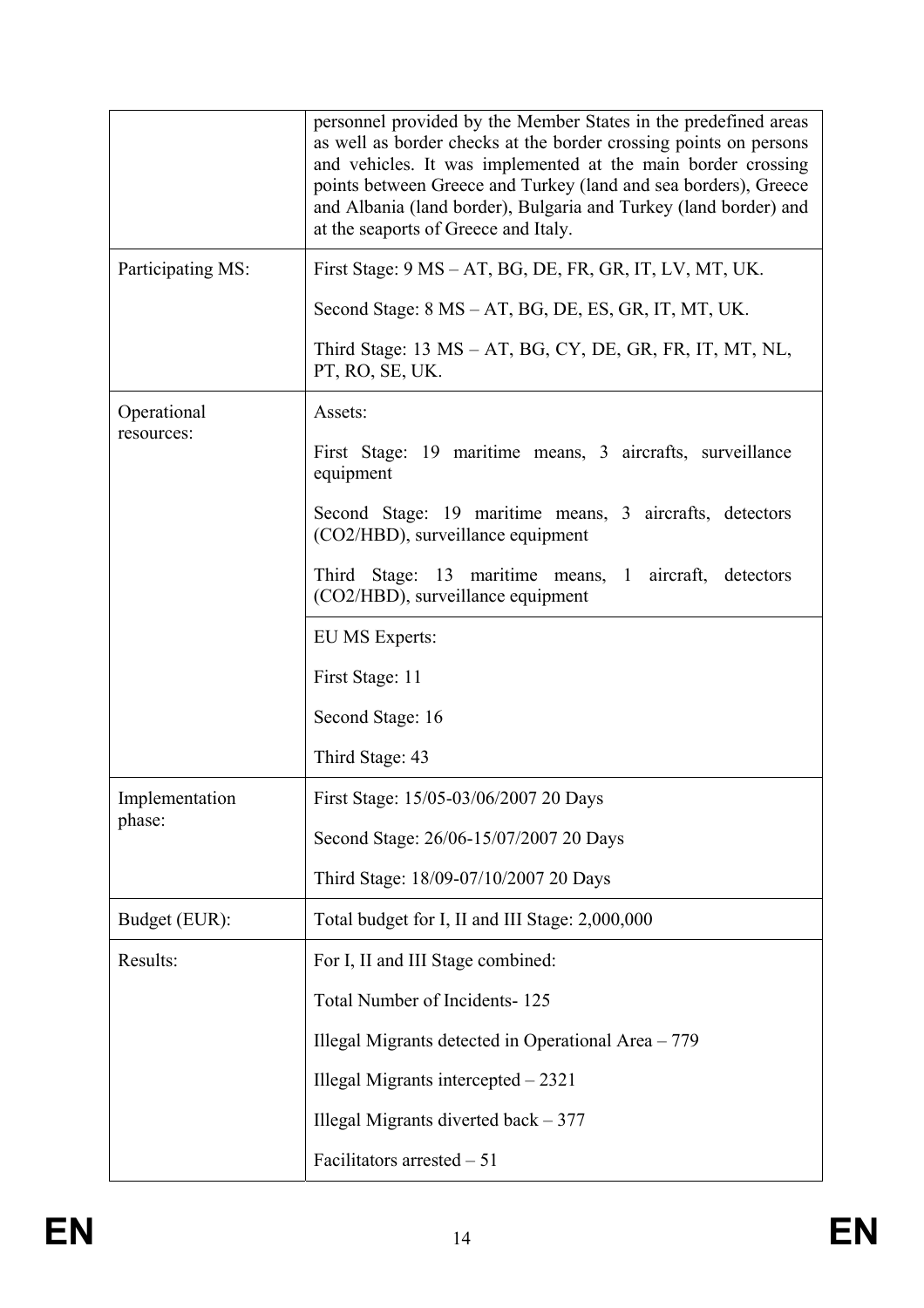| $-517$<br>Falsified L<br>Documents – 5<br>. |  |
|---------------------------------------------|--|
|---------------------------------------------|--|

| Name of activity:         | Joint Operation ZEUS (combined sea and air borders<br>operation)                                                                                                                                                           |
|---------------------------|----------------------------------------------------------------------------------------------------------------------------------------------------------------------------------------------------------------------------|
|                           | <b>Note: JO</b> initiated in 2006 but operational phase in 2007                                                                                                                                                            |
| Description (Aims):       | Combined Joined Operation focusing on the EU sea and air<br>borders and specifically regarding seamen in transit. It aims at<br>combating the illegal immigration by means of more efficient<br>detection of false seamen. |
| Participating MS:         | 13: BE, CY, DE, FI, GR, IT, LV, NL, PL, PT, RO, SE, UK.                                                                                                                                                                    |
| Operational<br>resources: | Assets: not applicable                                                                                                                                                                                                     |
|                           | EU MS Experts: 11                                                                                                                                                                                                          |
| Implementation<br>phase:  | October 2007 Ongoing                                                                                                                                                                                                       |
| Budget (EUR):             | 120,000                                                                                                                                                                                                                    |
| Results:                  | No data – implementation have not yet started                                                                                                                                                                              |

# **2.3. Land border operations**

| <b>Joint Operations 2006</b> | <b>Host Member State(s)</b>    |
|------------------------------|--------------------------------|
| <b>ILLEGAL LABOURS</b>       | PL, SI, HU, SK, CZ, DE, AT, IT |
| <b>FIFA 2006</b>             | DE                             |
| POSEIDON 2006                | <b>GR</b>                      |
| <b>NIRIS</b>                 | SE, PL, NO, DE, FI             |

| Name of activity:      | <b>Joint Operation ILLEGAL LABOURS</b>                                                                                    |
|------------------------|---------------------------------------------------------------------------------------------------------------------------|
| Description (Aims):    | To filter the illegal labours and overstayers at exit check at the<br>external borders and to prevent their future entry. |
| Participating MS:      | 8 MSs; AT, DE, IT, PL, HU, CZ, SI, SK                                                                                     |
| Operational resources: | Additional assets: -                                                                                                      |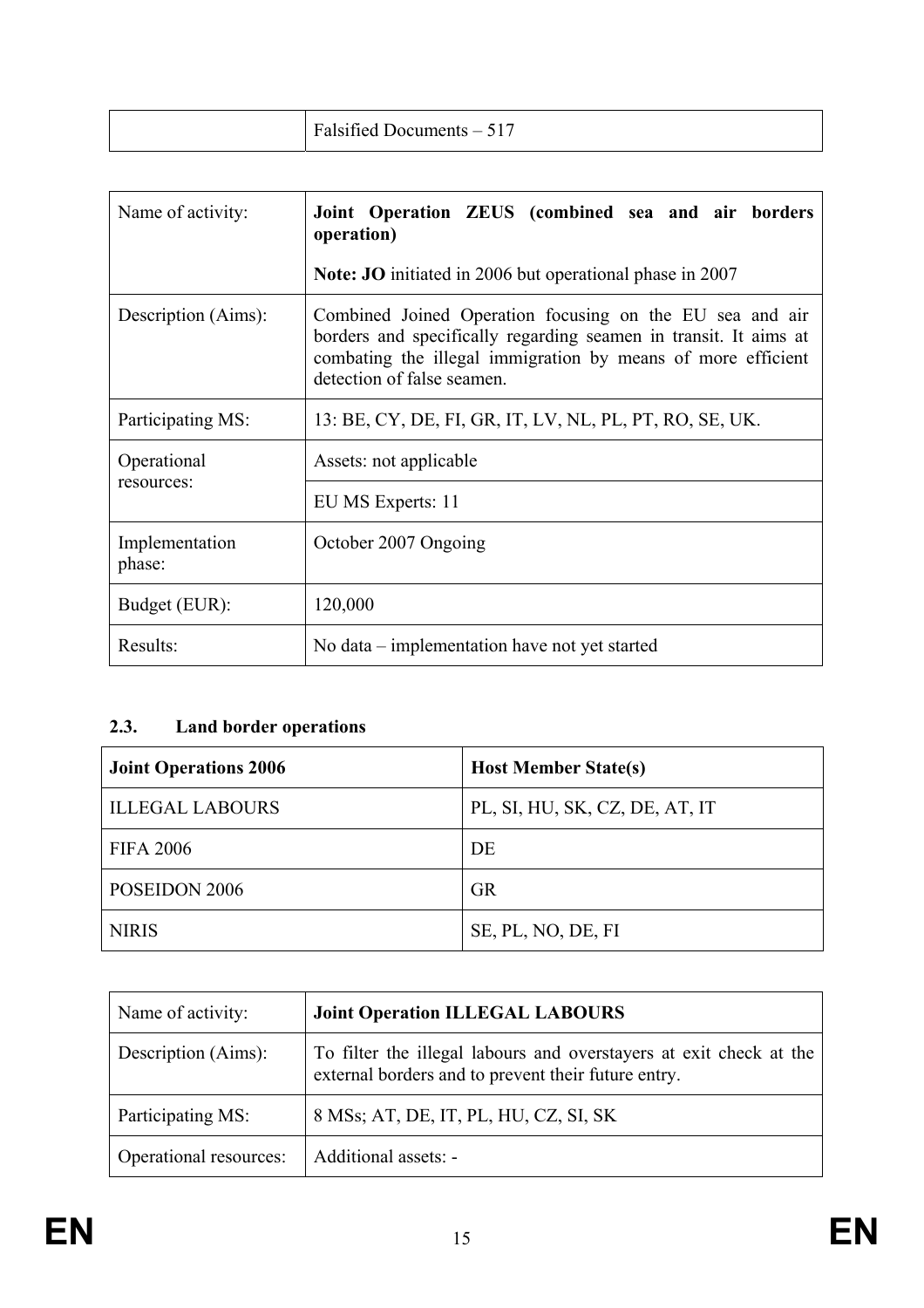|                       | EU MS Experts: 13                                                                                                   |
|-----------------------|---------------------------------------------------------------------------------------------------------------------|
| Implementation phase: | 05/12/2005-06/01/2006 14 Days                                                                                       |
| Budget (EUR):         | 3,672.00 EUR                                                                                                        |
| Results:              | It was not possible to make a statistical summary due to the fact<br>that the submitted figures were not compatible |

| Name of activity:      | <b>Joint Operation FIFA 2006</b>                                                 |
|------------------------|----------------------------------------------------------------------------------|
| Description (Aims):    | Support of Germany in the framework of FIFA World Cup 2006                       |
| Participating MS:      | 10 MSs: DE, AT, GR, IT, ES, FR, PL, SK, HU, SI                                   |
| Operational resources: | Additional assets: -                                                             |
|                        | EU MS Experts: 8                                                                 |
| Implementation phase:  | 01/05/2006-06/07/2006 45 Days                                                    |
| Budget (EUR):          | 238,100.00 EUR                                                                   |
| Results:               | 2385 illegal immigrants, 981 refusal of entry, 1056 false/falsified<br>documents |

| Name of activity: | Joint Operation (combined sea-land) POSEIDON 2006          |
|-------------------|------------------------------------------------------------|
|                   | 11 Days                                                    |
|                   | (More detailed information at Sea Border joint operations) |

| Name of activity:      | <b>Joint Operation NIRIS</b>                                                         |
|------------------------|--------------------------------------------------------------------------------------|
| Description (Aims):    | Illegal immigration from China and India at EU external borders<br>(Baltic Sea area) |
| Participating MS:      | 10 MSs: DK, EE, FI, DE, LT, NO, PL, SE, BE, ES                                       |
| Operational resources: | Additional assets: -                                                                 |
|                        | EU MS Experts: 10                                                                    |
| Implementation phase:  | 07/06/2007-07/07/2007 12 Days                                                        |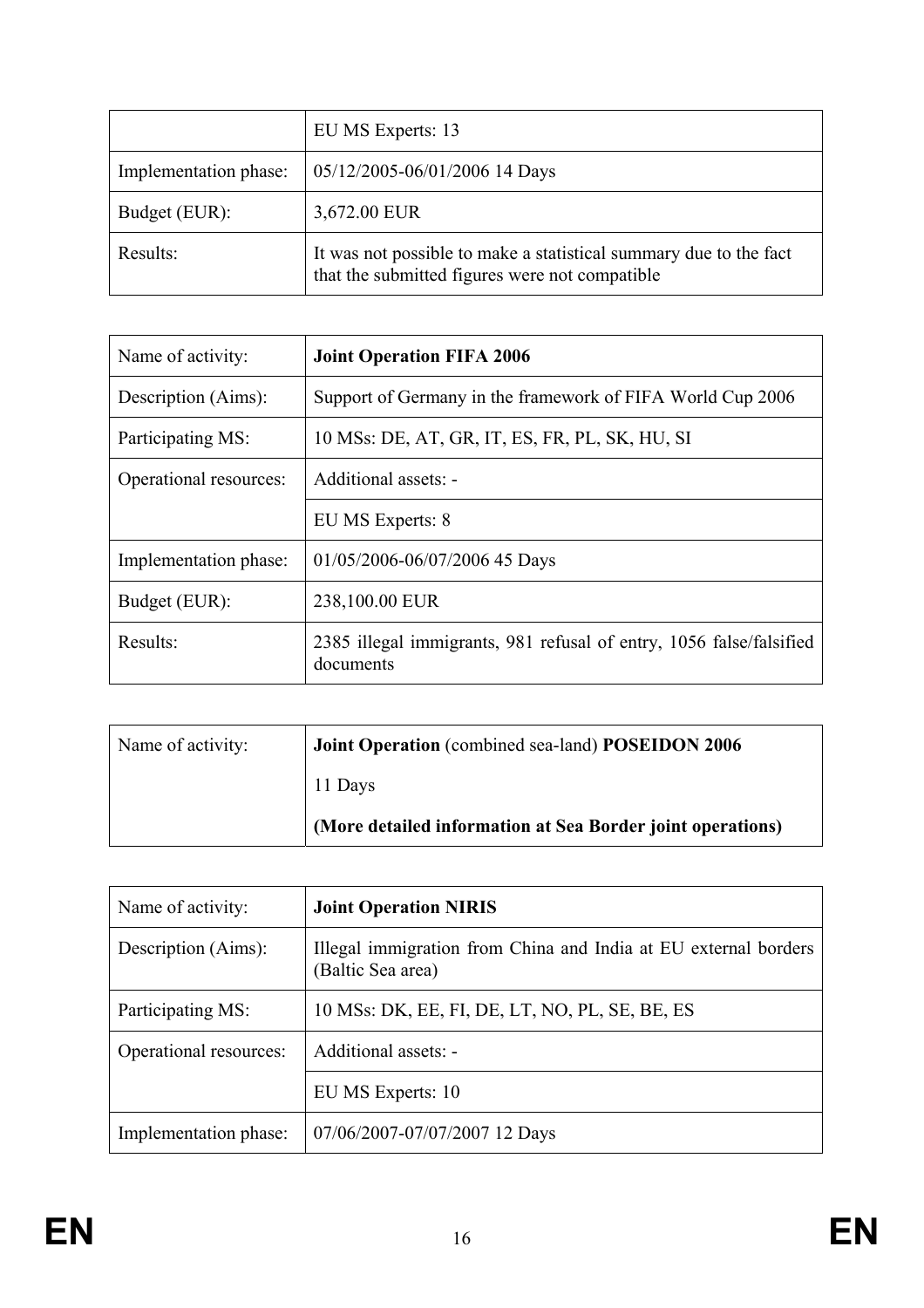| Budget (EUR): | Financed by Sea Border Sector Budget              |
|---------------|---------------------------------------------------|
| Results:      | 20 illegal border crossings, 16 refusals of entry |

| <b>Joint Operations 2007</b> | <b>Host Member State(s)</b> |
|------------------------------|-----------------------------|
| <b>ARIADNE</b>               | DE, PL                      |
| <b>GORDIUS</b>               | RO, HU, SK                  |
| <b>NIRIS</b>                 | SE, PL, NO, DE, FI          |
| <b>HERAKLES</b>              | HU                          |
| POSEIDON 2007                | GR, BG, IT                  |
| <b>KRAS</b>                  | <b>SI</b>                   |
| <b>DRIVE IN</b>              | <b>SI</b>                   |
| NORTHERN LIGHTS              | FI                          |
| <b>EUROCUP 2008</b>          | AT, CH                      |
| <b>URSUSI</b>                | <b>SK</b>                   |
| <b>URSUS II</b>              | PL                          |
| <b>URSUS III</b>             | <b>RO</b>                   |
| <b>URSUS IV</b>              | HU                          |

| Name of activity:      | <b>Joint Operation ARIADNE</b>                                                                                                                          |
|------------------------|---------------------------------------------------------------------------------------------------------------------------------------------------------|
| Description (Aims):    | Illegal immigration at eastern EU external borders (Polish-<br>Ukrainian border and Polish-Belarusian border including area at<br>German-Polish border) |
| Participating MS:      | 11 MSs: ES, PL, DE, HU, EE, IT, CZ, PT, AT, LV, LT                                                                                                      |
| Operational resources: | Assets: -                                                                                                                                               |
|                        | EU MS Experts: 21                                                                                                                                       |
| Implementation phase:  | $29/04/2007 - 11/05/2007$ 10 Days                                                                                                                       |
| Budget (EUR):          | 160,000.00 EUR                                                                                                                                          |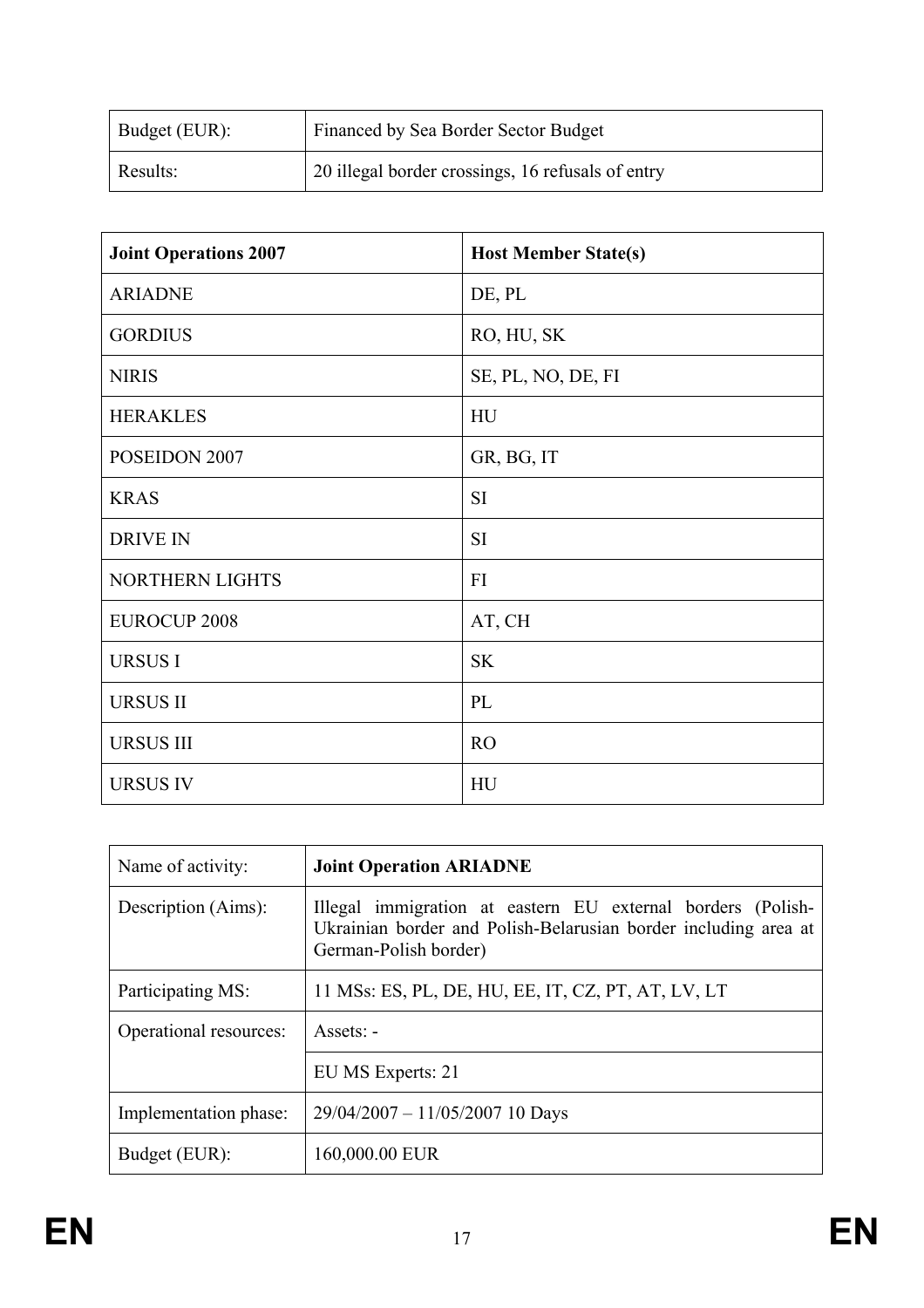| Results: | 22 false documents, 1207 refusals of entry, 6 cases of false                       |
|----------|------------------------------------------------------------------------------------|
|          | using documents, 8 illegal entries, 34 illegal stay combined<br>with illegal entry |

| Name of activity:      | <b>Joint Operation GORDIUS</b>                                              |
|------------------------|-----------------------------------------------------------------------------|
| Description (Aims):    | Illegal immigration at eastern EU external borders (focusing on<br>Moldova) |
| Participating MS:      | 15 MSs: AT, HU, SK, RO, BG, CZ, FI, FR, DE, LV, PL, PT, SI,<br>ES, UK       |
| Operational resources: | Assets: 4 BG dogs                                                           |
|                        | EU MS Experts: 31                                                           |
| Implementation phase:  | 16/04/2007-29/04/2007 14 Days                                               |
| Budget (EUR):          | 200,000.00 EUR                                                              |
| Results:               | 109 illegal border crossings, 855 refusals of entry                         |

| Name of activity:      | <b>Joint Operation HERAKLES</b>                                                                 |
|------------------------|-------------------------------------------------------------------------------------------------|
| Description (Aims):    | Illegal immigration at EU external borders in Balkan area<br>(Hungarian-Serbian border)         |
| Participating MS:      | 10 MSs: AT, BG, DE, HU, IT, LV, PL, PT, UK, RO                                                  |
| Operational resources: | Assets: 3 patrol cars and 3 night vision goggles.                                               |
|                        | EU MS Experts: 11                                                                               |
| Implementation phase:  | 08/08/2007-17/08/2007 (10 days); second phase prepared between<br>10/10/2007-19/10/2007 10 days |
| Budget (EUR):          | 150,000.00 EUR                                                                                  |
| Results:               | not available due to ongoing planning activities                                                |
| Name of activity:      | Joint Operation (combined sea and land) POSEIDON 2007                                           |
|                        | 60 Days                                                                                         |
|                        | (More detailed information at Sea Border joint operations)                                      |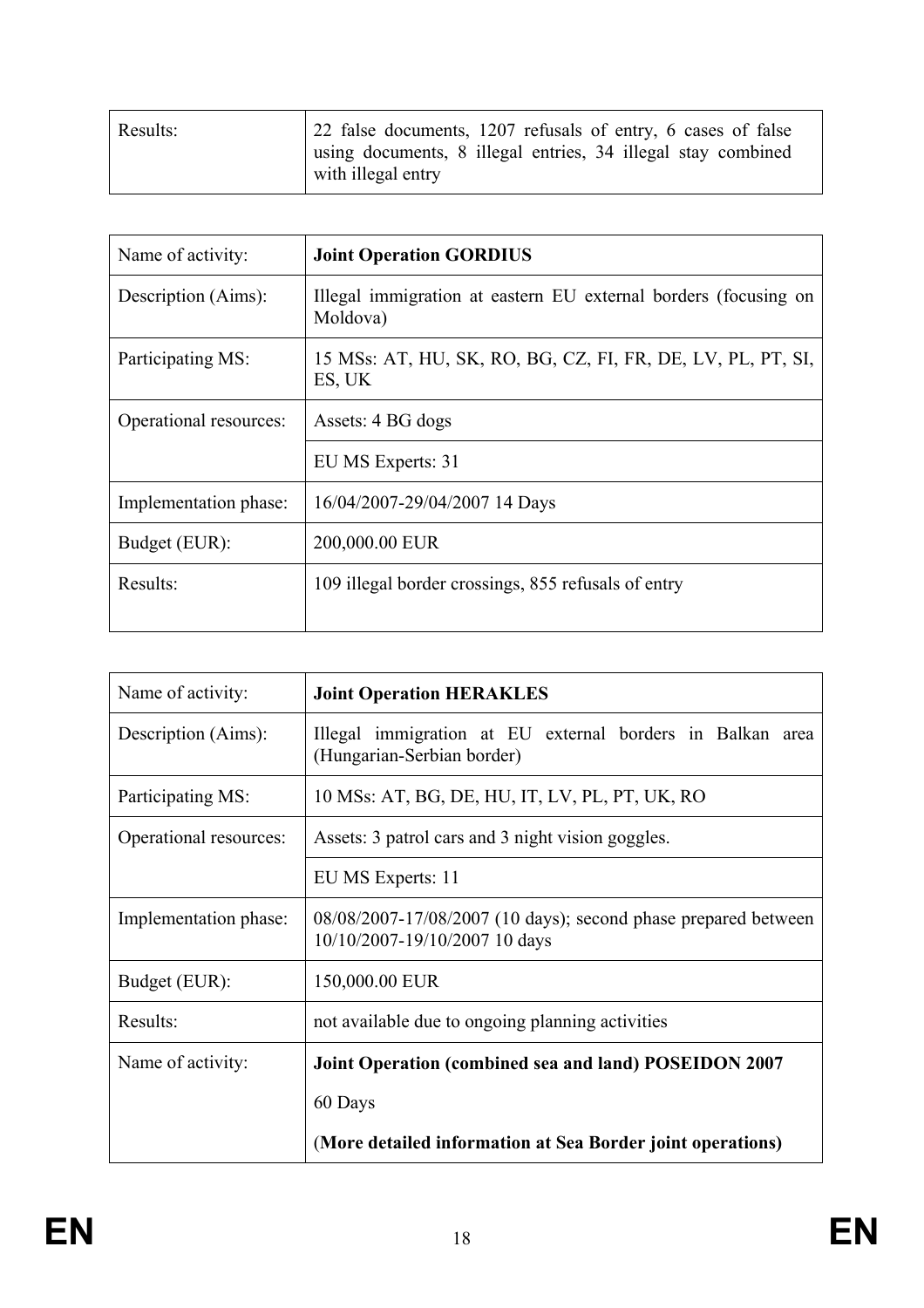| Name of activity:      | <b>Joint Operation KRAS</b>                                                         |
|------------------------|-------------------------------------------------------------------------------------|
| Description (Aims):    | Illegal immigration at southern EU external borders (Slovenian-<br>Croatian border) |
| Participating MS:      | 7 MSs: SI, AT, BG, DE, IT, RO, UK                                                   |
| Operational resources: | Additional assets: 1 helicopter                                                     |
|                        | EU MS Experts: 10                                                                   |
| Implementation phase:  | 12/09/2007-22/09/2007 10 Days                                                       |
| Budget (EUR):          | 159,000.00 EUR                                                                      |
| Results:               | 32 illegal immigrants, 2 overstayers detected                                       |

| Name of activity:      | <b>Joint Operation DRIVE IN</b>                                                                  |
|------------------------|--------------------------------------------------------------------------------------------------|
| Description (Aims):    | Illegal immigration and stolen cars at southern EU external<br>borders (Slovenian-Croatian area) |
| Participating MS:      | 8 MSs: SI, AT, BG, DE, IT, LV, LX, RO                                                            |
| Operational resources: | $Assets: -$                                                                                      |
|                        | EU MS Experts: 11                                                                                |
| Implementation phase:  | 27/08/2007-11/09/2007 16 Days                                                                    |
| Budget (EUR):          | 116,000.00 EUR                                                                                   |
| Results:               | 13 stolen vehicles, 87 illegal immigrants                                                        |

| Name of activity:      | <b>Joint Operation NORTHERN LIGHTS</b>                                                                                  |
|------------------------|-------------------------------------------------------------------------------------------------------------------------|
| Description (Aims):    | Enhancing and unifying the operational ability of participating<br>Member States in tactical management at land borders |
| Participating MS:      | not available due to ongoing planning activities                                                                        |
| Operational resources: | Assets: not available due to ongoing planning activities                                                                |
|                        | EU MS Experts: not available due to ongoing planning activities                                                         |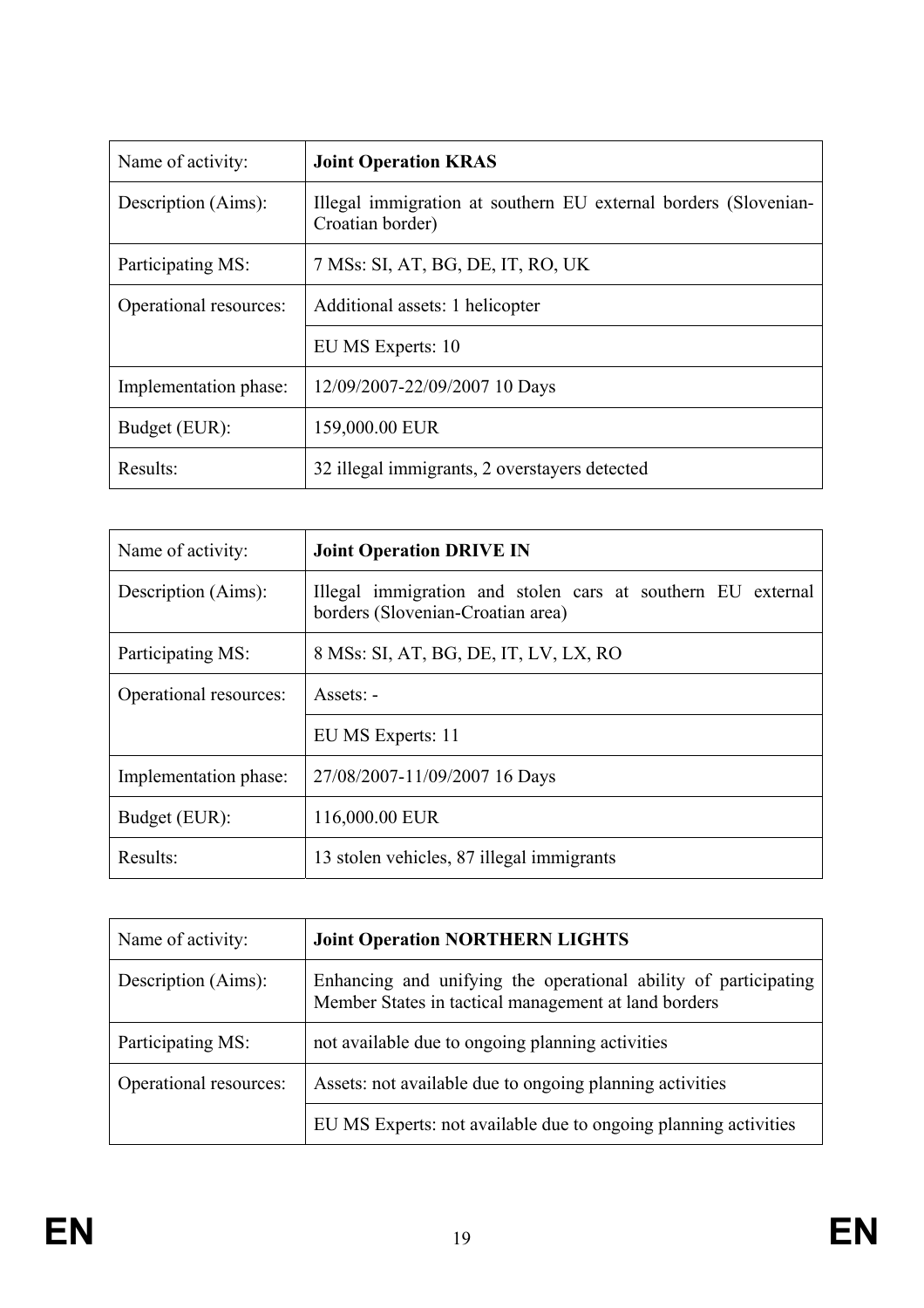| Implementation phase: | December 2007 In planning phase                  |
|-----------------------|--------------------------------------------------|
| Budget (EUR):         | 120,000.00 EUR                                   |
| Results:              | not available due to ongoing planning activities |

| Name of activity:      | <b>Joint Operation EUROCUP 2008</b>                                        |
|------------------------|----------------------------------------------------------------------------|
| Description (Aims):    | Support of Austria and Switzerland in the framework of Eurocup<br>2008     |
| Participating MS:      | not available due to ongoing planning activities                           |
| Operational resources: | Assets: not available due to ongoing planning activities                   |
|                        | Operational resources: not available due to ongoing planning<br>activities |
| Implementation phase:  | June-July 2008 In planning phase                                           |
| Budget (EUR):          | $50,000.00$ EUR (preparatory phase in 2007)                                |
| Results:               | not available due to ongoing planning activities                           |

| Name of activity:      | <b>Joint Operation URSUS I</b>                                                                                                                        |
|------------------------|-------------------------------------------------------------------------------------------------------------------------------------------------------|
| Description (Aims):    | Illegal immigration at Eastern EU external borders (Hungarian-<br>/Polish-/Slovakian-/ Romanian-Ukrainian border) focusing to the<br>Slovakian border |
| Participating MS:      | 8 MSs: RO, PL, HU, D, FIN, LV, BG, A + UKR                                                                                                            |
| Operational resources: | Additional assets: 4 service cars, 2 patrol cars, 3 BG dogs, 1 false<br>document set, 2 mini busses with night vision camera                          |
|                        | EU MS Experts: 23                                                                                                                                     |
| Implementation phase:  | 26/08/2007-02/09/2007 8 Days                                                                                                                          |
| Budget (EUR):          | Covered from budget of Five Borders Pilot Project                                                                                                     |
| Results:               | 37 illegal migrants, 186 refused entry                                                                                                                |

| Name of activity: | <b>Joint Operation URSUS II</b> |
|-------------------|---------------------------------|
|                   |                                 |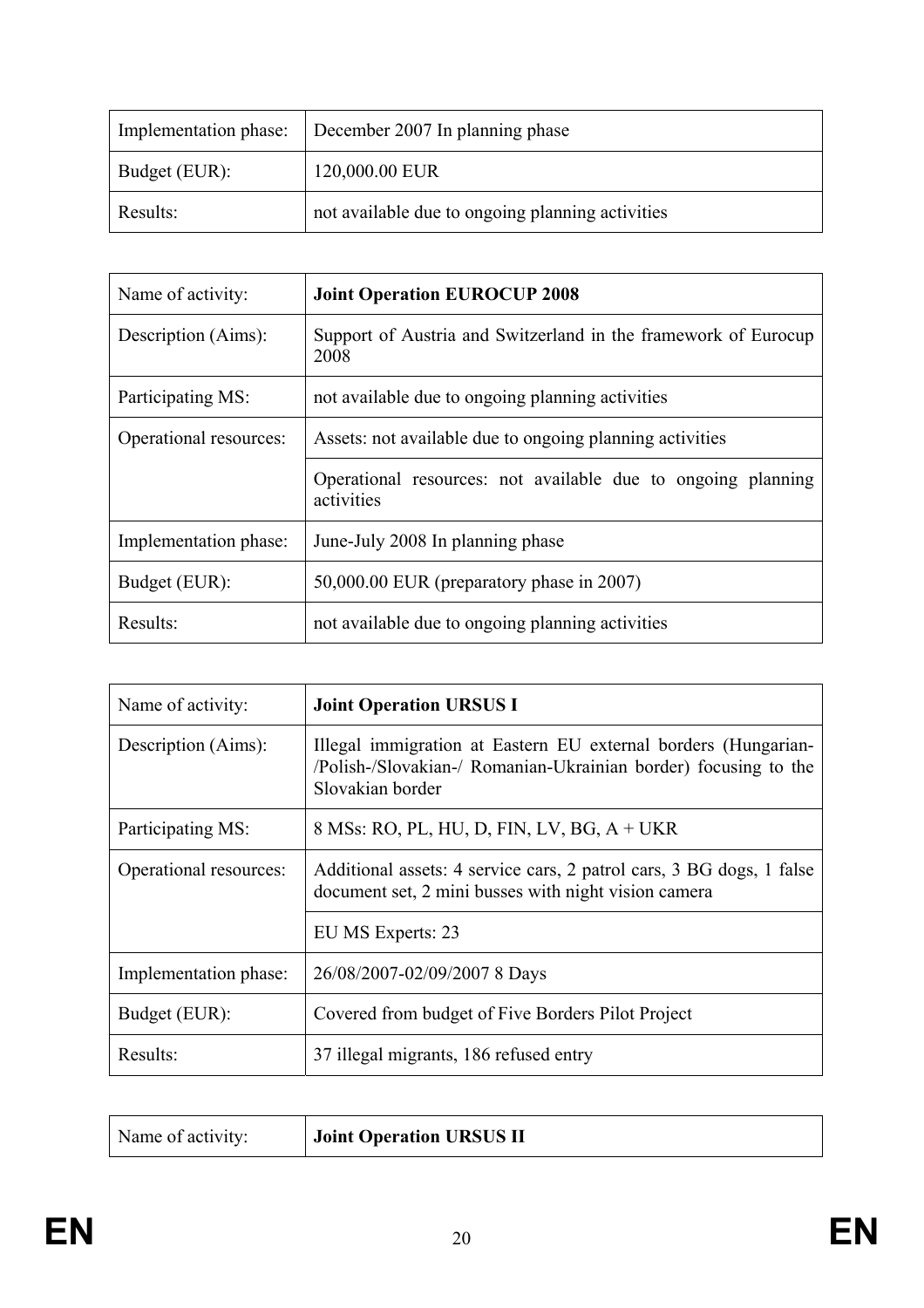| Description (Aims):    | Illegal immigration at Eastern EU external borders (Hungarian-<br>/Polish-/Slovakian-/ Romanian-Ukrainian border) focusing to the<br>Polish border |
|------------------------|----------------------------------------------------------------------------------------------------------------------------------------------------|
| Participating MS:      | 11 MSs: A, BG, D, NL, HU, LV, LT, RO, SK, E, $P+UKR$                                                                                               |
| Operational resources: | Assets: 4 service cars                                                                                                                             |
|                        | EU MS Experts: 31                                                                                                                                  |
| Implementation phase:  | 23/09/2007-30/09/2007 9 Days                                                                                                                       |
| Budget (EUR):          | Covered from budget of Five Borders Pilot Project                                                                                                  |
| Results:               | 55 illegal migrants, 262 refused entry, 97 overstayers                                                                                             |

| Name of activity:      | <b>Joint Operation URSUS III</b>                                                                                                                     |
|------------------------|------------------------------------------------------------------------------------------------------------------------------------------------------|
| Description (Aims):    | Illegal immigration at Eastern EU external borders (Hungarian-<br>/Polish-/Slovakian-/ Romanian-Ukrainian border) focusing to the<br>Rumanian border |
| Participating MS:      | not available due to ongoing planning activities                                                                                                     |
| Operational resources: | Assets: not available due to ongoing planning activities                                                                                             |
|                        | EU MS Experts: not available due to ongoing planning activities                                                                                      |
| Implementation phase:  | October 2007 Ongoing                                                                                                                                 |
| Budget (EUR):          | Covered from budget of Five Borders Pilot Project                                                                                                    |
| Results:               | not available due to ongoing planning activities                                                                                                     |

| Name of activity:      | <b>Joint Operation URSUS IV</b>                                                                                                                       |
|------------------------|-------------------------------------------------------------------------------------------------------------------------------------------------------|
| Description (Aims):    | Illegal immigration at Eastern EU external borders (Hungarian-<br>/Polish-/Slovakian-/ Romanian-Ukrainian border) focusing to the<br>Hungarian border |
| Participating MS:      | not available due to ongoing planning activities                                                                                                      |
| Operational resources: | Assets: not available due to ongoing planning activities                                                                                              |
|                        | EU MS Experts: not available due to ongoing planning activities                                                                                       |
| Implementation phase:  | November 2007 In planning phase                                                                                                                       |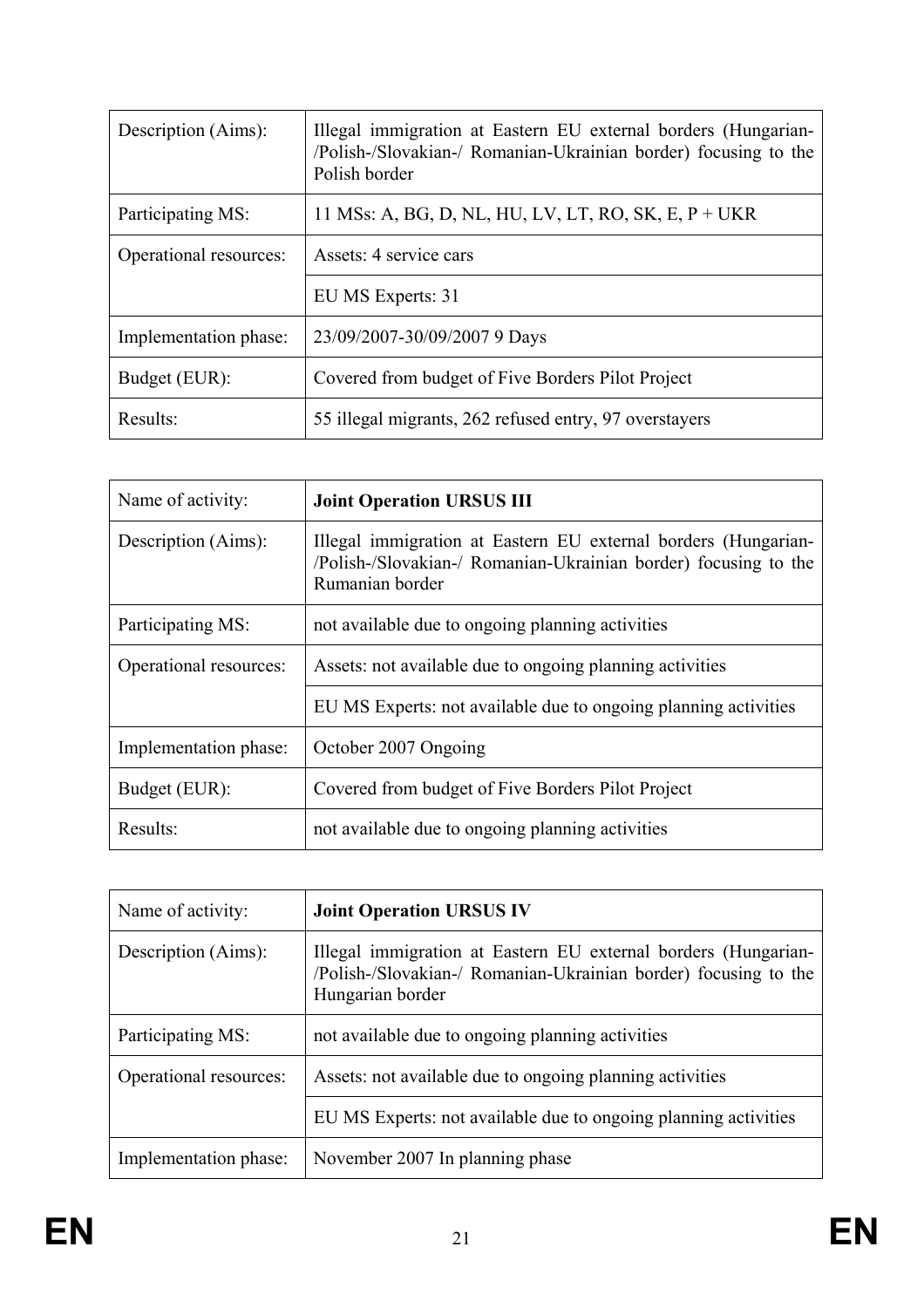| Budget (EUR): | Covered from budget of Five Borders Pilot Project |
|---------------|---------------------------------------------------|
| Results:      | not available due to ongoing planning activities  |

## **2.4. Pilot Projects at land borders**

## **Pilot Projects 2006**

Border Management Cooperation Conference I, Border Delegate Organisations in Europe, Imatra

FPO-Pilot Project

Green Border Surveillance Meeting

| Name of activity:        | <b>Pilot Project; Border Delegate Organisations in Europe</b>                                                                                                                |
|--------------------------|------------------------------------------------------------------------------------------------------------------------------------------------------------------------------|
| Description (Aims):      | Conference aiming to enhance the daily cooperation of border<br>guard services on both sides of the external borders by creating a<br>best practices model in Imatra/Finland |
| Participating MS:        | All MSs                                                                                                                                                                      |
| Implementation<br>phase: | November 2006                                                                                                                                                                |
| Budget (EUR):            | Budget 95,043.00 EUR                                                                                                                                                         |
| Results:                 | Enhanced cooperation at the external land borders of EU.                                                                                                                     |

| Name of activity:        | <b>Pilot Project; Focal Points</b>                                                                                   |
|--------------------------|----------------------------------------------------------------------------------------------------------------------|
| Description (Aims):      | Continuation of Focal Point Offices System to enhance<br>operational cooperation at hot spots of EU external borders |
| Participating MS:        | 25 MSs: AT, DE, CZ, FI, EE, HU, IT, PL, SK, SI, FR, LV, BG,<br>CY, GR, EI, LT, LX, MT, NL, PL, PT, RO, ES, UK        |
| Implementation<br>phase: | 2006 30 Days each expert                                                                                             |
| Budget (EUR):            | 399,405.00 EUR                                                                                                       |
| Results:                 | Enhanced cooperation between the Border Guards of MSs                                                                |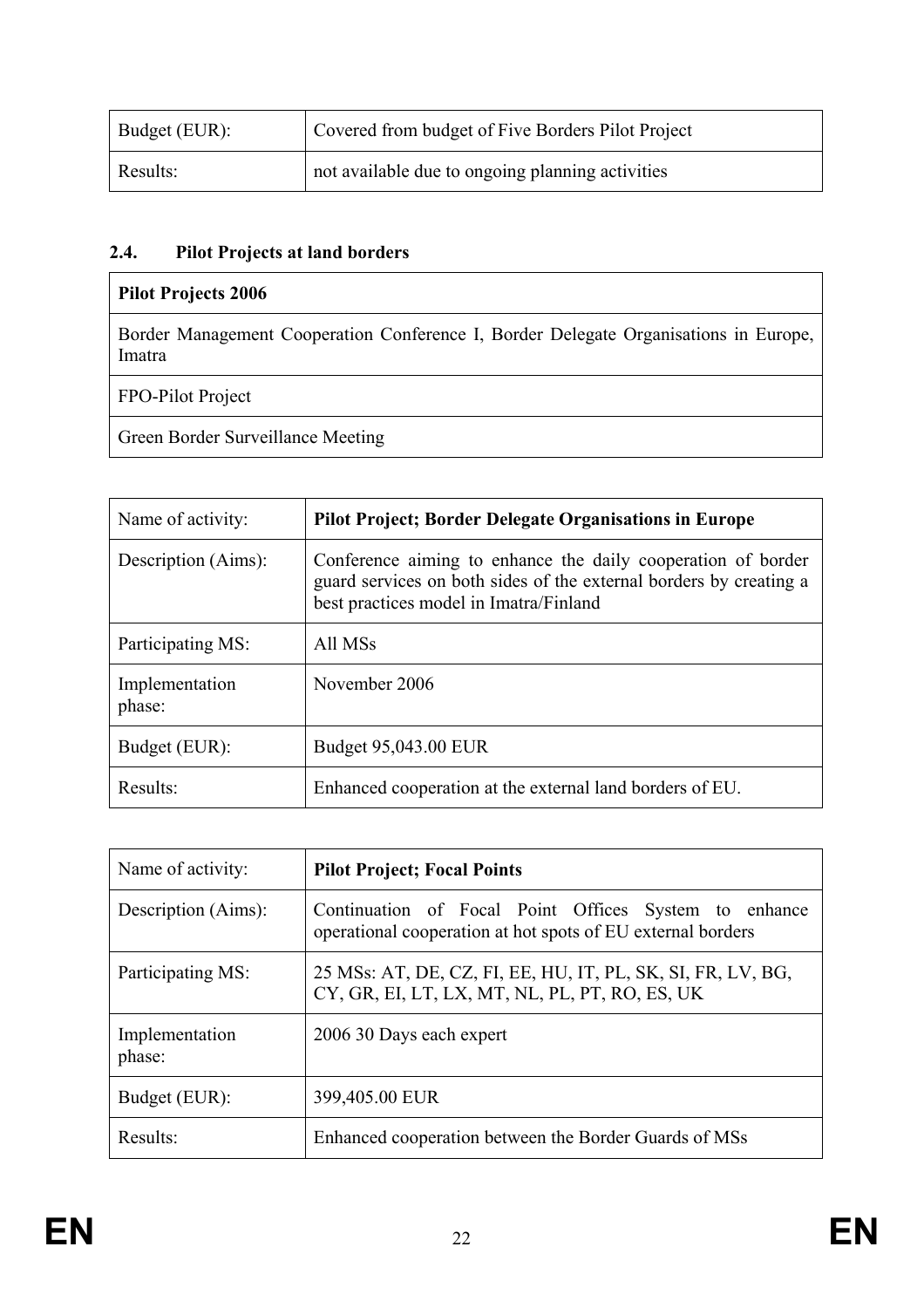| Name of activity:        | <b>Pilot Project; Green Border Surveillance Conference</b>                                        |
|--------------------------|---------------------------------------------------------------------------------------------------|
| Description (Aims):      | Conference on tactics and best practices related to green borders<br>surveillance activities      |
| Participating MS:        | 22 MSs: FR, LX, DK, NO, SE, FI, EE, LT, LV, PL, DE, NL,<br>BE, IT, AT, ES, PT, SI, SK, CZ, HU, GR |
| Implementation<br>phase: | December 2006                                                                                     |
| Budget (EUR):            | 35,379.00 EUR                                                                                     |
| Results:                 | Best practices for green border surveillance tactics                                              |

| <b>Pilot Projects 2007</b>                                     |
|----------------------------------------------------------------|
| <b>Focal Points</b>                                            |
| Border Management Cooperation Conference II, Boppard Symposium |
| Border Management Cooperation Conference III, Lisbon           |
| <b>Five Borders</b>                                            |
| Express                                                        |

| Name of activity:        | <b>Pilot Project; Focal Points</b>                                                                                   |
|--------------------------|----------------------------------------------------------------------------------------------------------------------|
| Description (Aims):      | Continuation of Focal Point Offices System to enhance<br>operational cooperation at hot spots of EU external borders |
| Participating MS:        | 10 MSs: NL, SI, SK, HU, AT, BG, DE, LV, RO, EE                                                                       |
| Implementation<br>phase: | $July - December 2007 \, Ongoing$                                                                                    |
| Budget (EUR):            | 400,000.00 EUR                                                                                                       |
| Results:                 | Enhanced cooperation between the Border Guards of MSs                                                                |

| Name of activity: | <b>Pilot Project; Border Management Cooperation Conference</b> |
|-------------------|----------------------------------------------------------------|
|                   | II, Boppard Symposium                                          |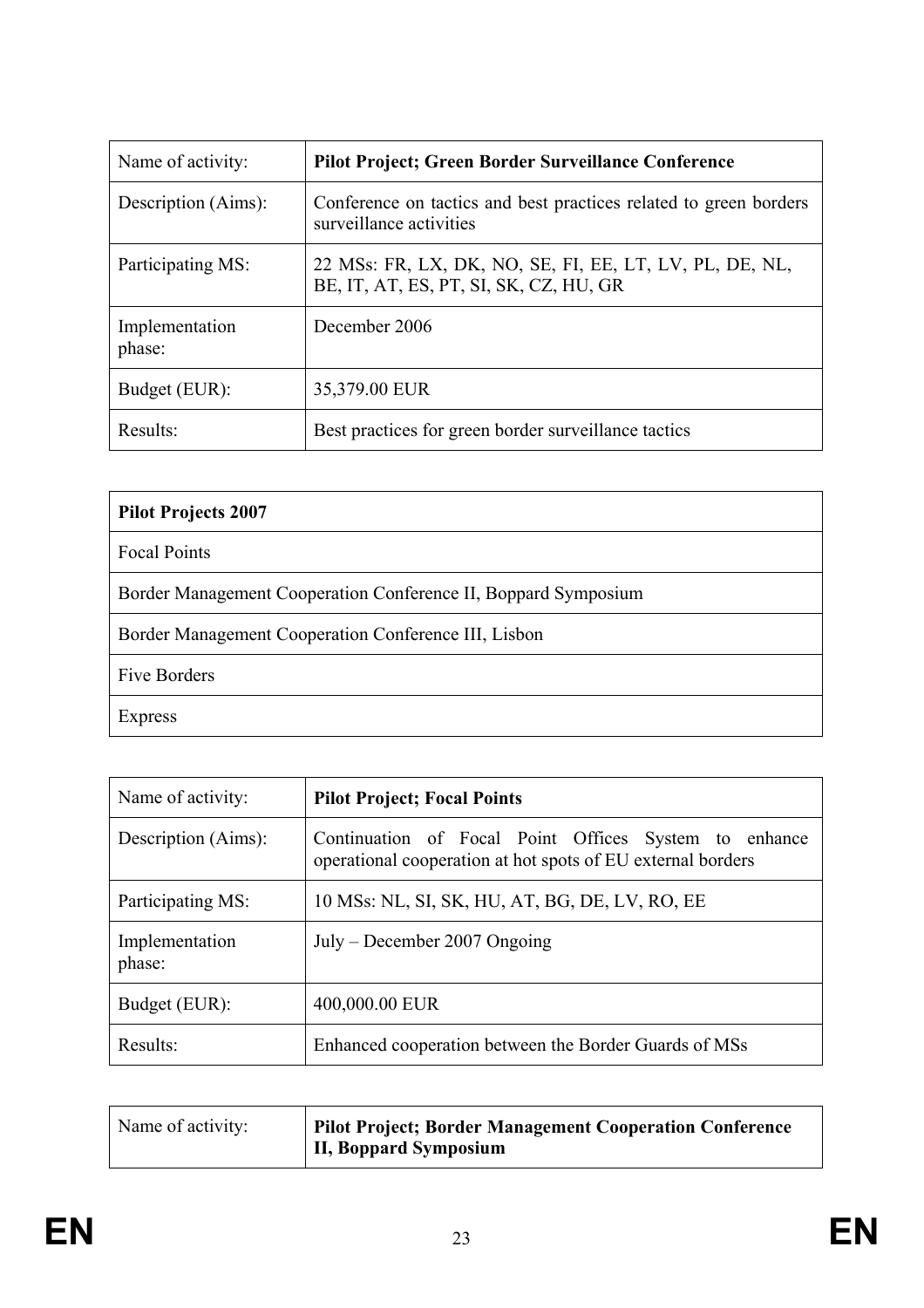| Description (Aims):      | Follow-up event to Conference Border Delegate Organisations in<br>Europe $(2006)$ |
|--------------------------|-----------------------------------------------------------------------------------|
| Participating MS:        | All MSs                                                                           |
| Implementation<br>phase: | April 2007                                                                        |
| Budget (EUR):            | 157,000.00 EUR                                                                    |
| Results:                 | Enhanced cooperation at the external land borders of EU.                          |

| Name of activity:        | <b>Pilot Project; Border Management Cooperation Conference</b><br>III, Lisbon     |
|--------------------------|-----------------------------------------------------------------------------------|
| Description (Aims):      | Follow-up event to Conference Border Delegate Organisations in<br>Europe $(2006)$ |
| Participating MS:        | All MSs                                                                           |
| Implementation<br>phase: | November 2007                                                                     |
| Budget (EUR):            | 160,000.00 EUR                                                                    |
| Results:                 | Follow-up event to Boppard Symposium (2007)                                       |

| Name of activity:        | <b>Pilot Project; Express</b>                                                                                      |
|--------------------------|--------------------------------------------------------------------------------------------------------------------|
| Description (Aims):      | Pilot Project focussing determining best practices on for border<br>control at railway BCPs at EU external borders |
| Participating MS:        | not available due to ongoing planning activities                                                                   |
| Implementation<br>phase: | December 2007 In planning phase                                                                                    |
| Budget (EUR):            | 100,000.00 EUR                                                                                                     |
| Results:                 | Best practices for border control at the railways crossing the<br>external border of EU.                           |

| Name of activity: | <b>Pilot Project; Five Borders</b> |
|-------------------|------------------------------------|
|                   | (URSUS I – IV Joint Operations)    |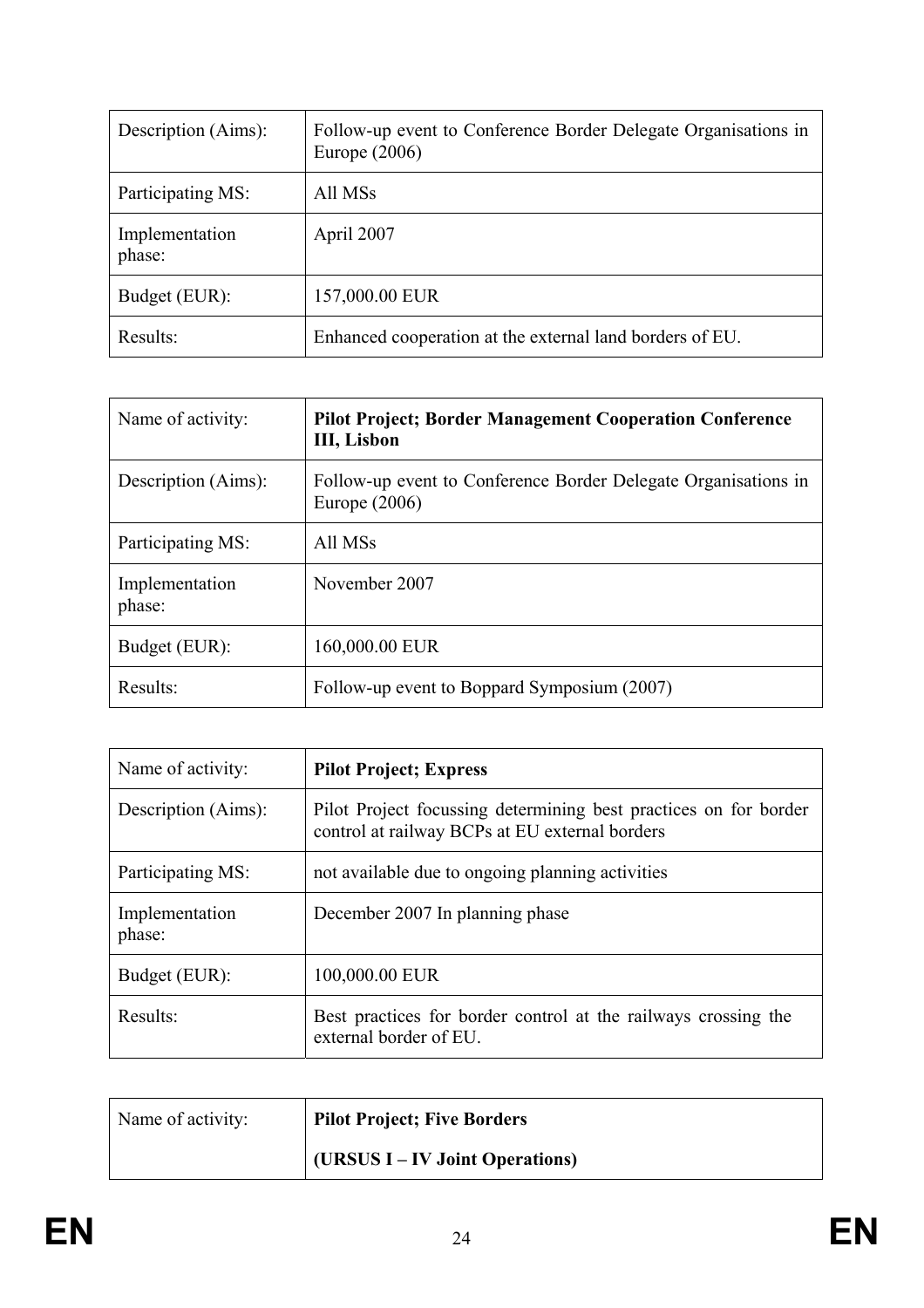| Description (Aims):      | Illegal immigration at Eastern EU external borders (Hungarian-<br>/Polish-/Slovakian-/ Romanian-Ukrainian border) |
|--------------------------|-------------------------------------------------------------------------------------------------------------------|
| Participating MS:        | PL, SK, HU, RO, FI, LV, DE, CZ, AT, BG                                                                            |
| Implementation<br>phase: | April-December 2007 totally 28 days                                                                               |
| Budget (EUR):            | 350,000.00 EUR                                                                                                    |
| Results:                 | More effective border management between EU MSs and<br>Ukraine                                                    |

# **2.5. Air border operations**

| <b>Joint Operations 2006</b> |
|------------------------------|
| <b>TORINO 2006</b>           |
| <b>AMAZON I</b>              |
| <b>AGELAUS</b>               |

| Name of activity:         | <b>Joint Operation TORINO 2006 (WP 2006):</b>                                                                                                                                                                       |
|---------------------------|---------------------------------------------------------------------------------------------------------------------------------------------------------------------------------------------------------------------|
| Description<br>(Aims):    | TORINO 2006 was directed to monitor the threats at the external<br>borders from criminals and illegal migrants taking advantage of the<br>increased numbers of passengers to gain entry to the Schengen area.       |
| Participating<br>MS: 15   | Hosting Countries: Austria, Czech Republic, Finland, France,<br>Germany, Hungary, Italy, Latvia, Luxembourg, The Netherlands,<br>Poland, Portugal, Slovenia, Spain and UK. Total number of airport<br>involved: 24. |
| Operational<br>resources: | Assets: not applicable                                                                                                                                                                                              |
|                           | <b>5</b> Italian border guard were deployed in five different airports                                                                                                                                              |
| Implementation<br>phase   | 3-26/02/2006 24 days                                                                                                                                                                                                |
| Budget (EUR):             | 77.010,00                                                                                                                                                                                                           |
| Results:                  | Totally 13015 passengers on the way of Torino were checked and<br>665 of them were subject to second line checks.                                                                                                   |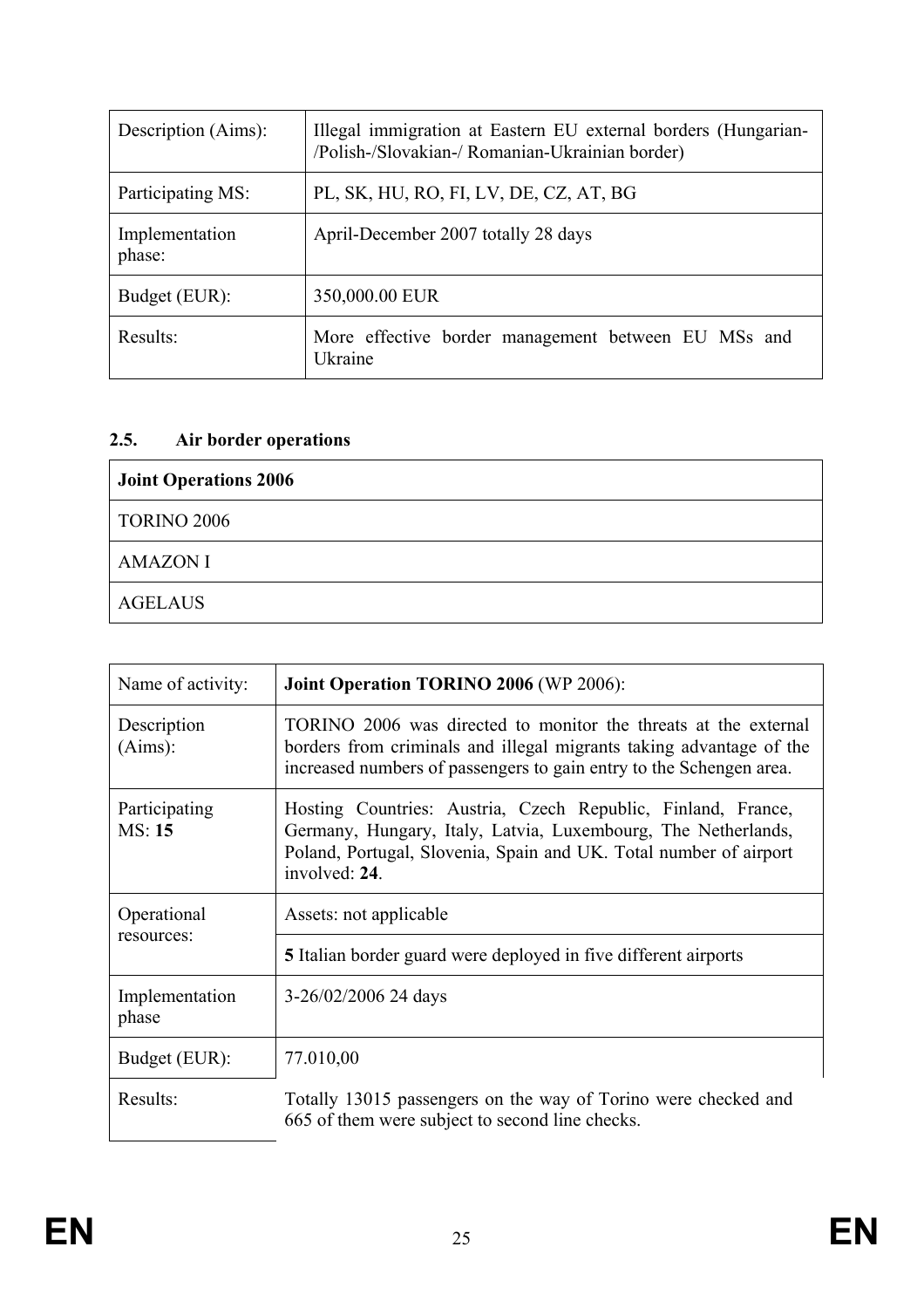| Name of activity:       | <b>Joint Operation AMAZON I (WP 2006):</b>                                                                                                                                                                                       |
|-------------------------|----------------------------------------------------------------------------------------------------------------------------------------------------------------------------------------------------------------------------------|
| Description<br>(Aims):  | AMAZON I was the first Frontex JO focused on preventing illegal<br>immigration from South and Central America arriving at EU airports<br>in an attempt to breach the immigration controls of the external<br>borders.            |
| Participating<br>MS:    | Hosting Countries: France, Germany, Italy, The Netherlands, UK,<br>Portugal and Spain; Deploying Countries: 30 deployed experts with<br>knowledge of Spanish and/or Portuguese language. Total number of<br>airport involved: 8. |
| Operational             | Assets: not applicable                                                                                                                                                                                                           |
| resources:              | 30 deployed experts with knowledge of Spanish and/or Portuguese<br>language. Total number of airport involved: 8.                                                                                                                |
| Implementation<br>phase | $1-22/11/2006$ 22 days                                                                                                                                                                                                           |
| Budget (EUR):           | 206.186,66                                                                                                                                                                                                                       |
| Results:                | Totally 3166 third country nationals were detected at 8 participating<br>airports – out of that number 1992 were South American nationals.                                                                                       |

| Name of activity:          | <b>Joint Operation AGELAUS (WP 2006):</b>                                                                                                                 |
|----------------------------|-----------------------------------------------------------------------------------------------------------------------------------------------------------|
| Description<br>(Aims):     | The Joint Operation AGELAUS was focused on minors arriving at<br>EU airports in an attempt to breach the immigration controls of the<br>external borders. |
| Participating<br>MS:       | AT, BE, CZ, EE, FI, FR, DE, HU, IT, LV, NL, PL, PT, SK, SL,<br>ES, SE and UK. Total number of airport involved: 27.                                       |
| Interagency<br>cooperation | Cooperation with EUROPOL                                                                                                                                  |
| Operational<br>resources:  | Assets: not applicable                                                                                                                                    |
|                            | It was an Agency project which adopted electronic methods to<br>compile statistical analysis of operational results.                                      |
| Implementation<br>phase    | $01 - \frac{28}{02}{07}$ 28 days                                                                                                                          |
| Budget (EUR):              | 144.000                                                                                                                                                   |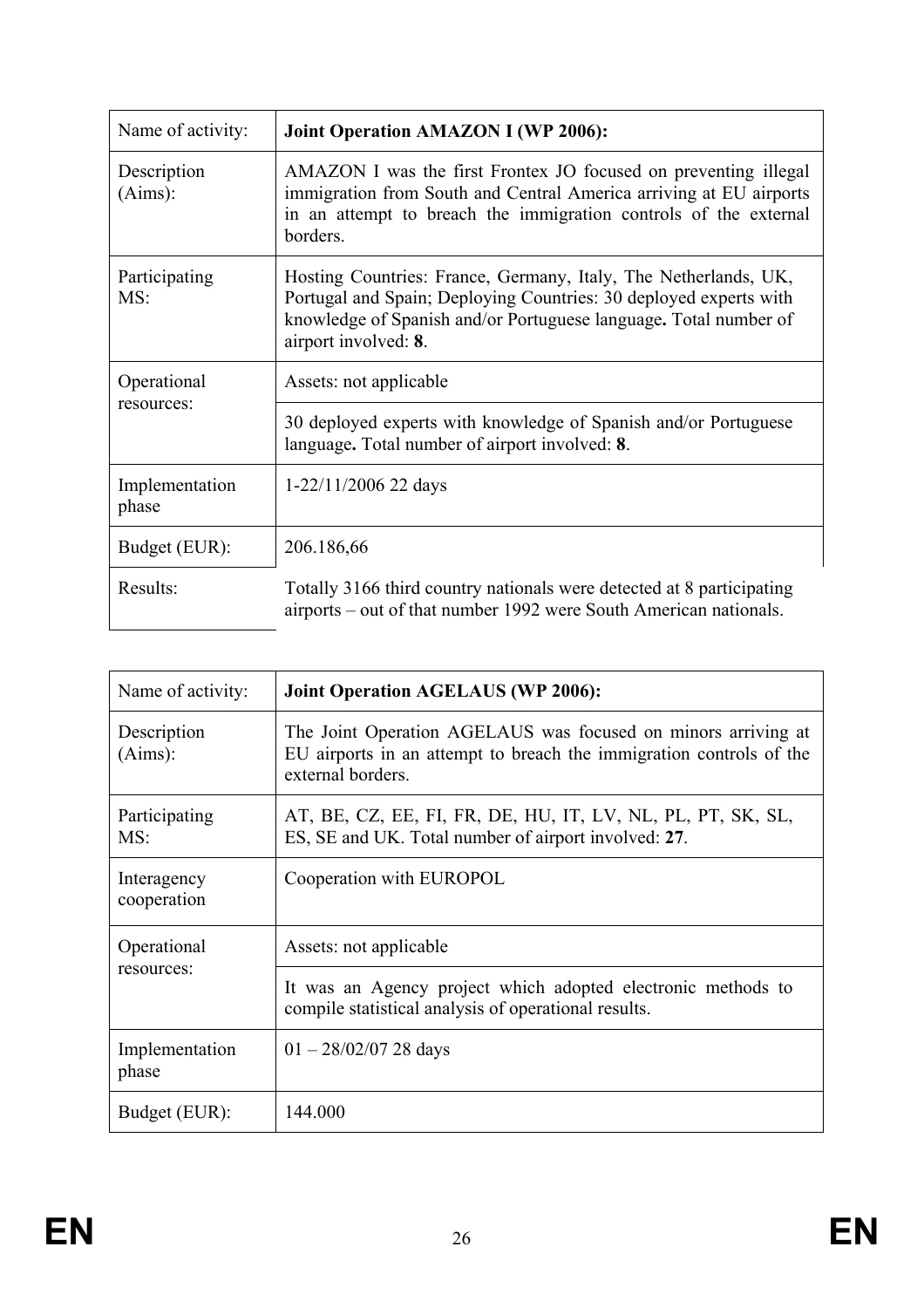| Results: | 691 cases were detected involving minors that required a second<br>level of investigation to make an appropriate decision. As a result<br>241 minors were refused (in many cases along with their adult<br>traveling companions), a further 73 minors became the subject of<br>asylum claims and another 18 were given sanctuary in safe<br>accommodation pending further investigation, 43 forged documents<br>were also detected. Ten adults were arrested for serious<br>immigration offences, including human smuggling, with another 71<br>coming to notice. In addition, all adults traveling with the refused<br>minors were also refused and removed. |
|----------|---------------------------------------------------------------------------------------------------------------------------------------------------------------------------------------------------------------------------------------------------------------------------------------------------------------------------------------------------------------------------------------------------------------------------------------------------------------------------------------------------------------------------------------------------------------------------------------------------------------------------------------------------------------|
|          |                                                                                                                                                                                                                                                                                                                                                                                                                                                                                                                                                                                                                                                               |

| <b>Joint Operations 2007</b> |
|------------------------------|
| <b>AMAZON II</b>             |
| <b>AMAZON III</b>            |
| <b>HYDRA</b>                 |
| <b>EXTENDED FAMILY</b>       |
| <b>LONG STOP</b>             |
| <b>ZEUS</b>                  |

| Name of activity:         | <b>Joint Operation AMAZON II (WP 2006):</b>                                                                                                                                                                                             |
|---------------------------|-----------------------------------------------------------------------------------------------------------------------------------------------------------------------------------------------------------------------------------------|
| Description<br>(Aims):    | the Joint Operation AMAZON II was – like AMAZON I – focused<br>on preventing illegal immigration from South and Central America<br>arriving at EU airports in an attempt to breach the immigration<br>controls of the external borders. |
| Participating MS:         | Hosting Countries: France, Germany, Italy, The Netherlands, UK,<br>Portugal and Spain; Deploying Countries: 29 deployed experts<br>with knowledge of Spanish and/or Portuguese language. Total<br>number of airport involved: 8.        |
| Operational<br>resources: | Assets: not applicable; it was an Agency project which adopted<br>electronic methods to compile statistical analysis of operational<br>results.                                                                                         |
|                           | deployed experts with knowledge of Spanish and/or<br>30<br>Portuguese language. Total number of airport involved: 8.                                                                                                                    |
| Implementation<br>phase   | 19/02/07 -27/03/07 19 days                                                                                                                                                                                                              |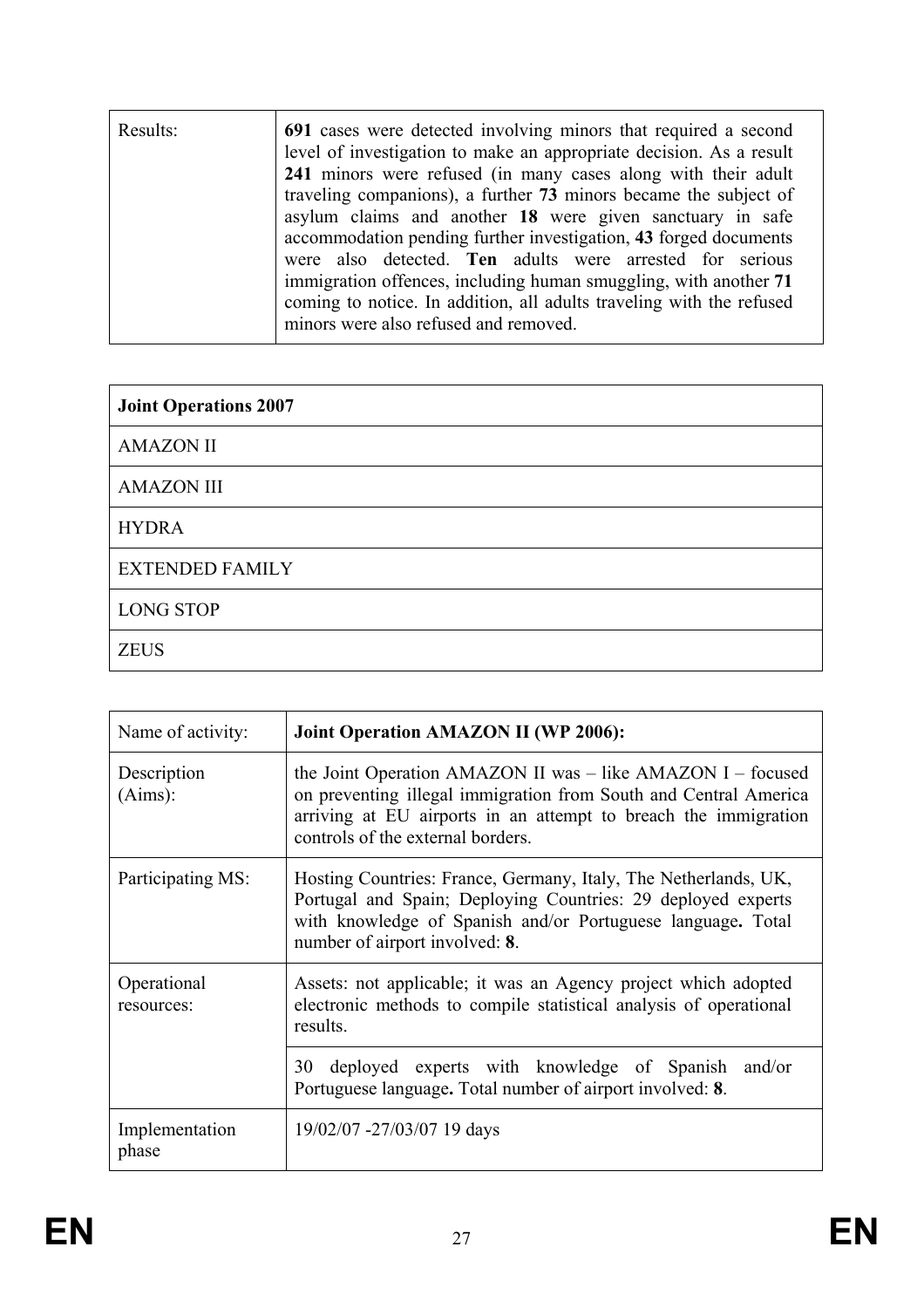| Budget (EUR): | 220.293                                                                                                                                                                                                                                                                                                            |
|---------------|--------------------------------------------------------------------------------------------------------------------------------------------------------------------------------------------------------------------------------------------------------------------------------------------------------------------|
| Results:      | The Project confirmed that there is a problem of illegal<br>immigration from South and Central America arriving by air at<br>the EU external borders. Total refusal of entries for 2984 third<br>country nationals including detections of 2178 illegal Southern<br>and Central American nationals during this JO. |

| Name of activity:            | <b>Joint Operation AMAZON III (WP 2007):</b>                                                                                                                                                                                                          |
|------------------------------|-------------------------------------------------------------------------------------------------------------------------------------------------------------------------------------------------------------------------------------------------------|
| Description<br>(Aims):       | the Joint Operation AMAZON III was – like AMAZON II and<br>AMAZON I- focused on preventing illegal immigration from South<br>and Central America arriving at EU airports in an attempt to breach<br>the immigration controls of the external borders. |
| Participating MS:            | Spain, Portugal, Germany, France, the Netherlands, Italy, Austria,<br>Romania, Hungary, United Kingdom, Czech Republic, Belgium<br>and Bulgaria                                                                                                       |
| Operational<br>resources:    | Assets: not applicable;                                                                                                                                                                                                                               |
|                              | deployed experts with knowledge of Spanish and/or<br>29<br>Portuguese language and 3 deployed FOCC officers.                                                                                                                                          |
| Implementation<br>phase info | $07 - 28/11/07$ 22 days                                                                                                                                                                                                                               |
| Budget (EUR):                | 245,953                                                                                                                                                                                                                                               |
| Results:                     | No data – implementation have not yet started                                                                                                                                                                                                         |

| Name of activity:         | <b>Joint Operation HYDRA:</b>                                                                                              |
|---------------------------|----------------------------------------------------------------------------------------------------------------------------|
| Description<br>(Aims):    | The Joint Operation HYDRA is focused on illegal immigration<br>coming from China to EU airports.                           |
| Participating MS:         | Host Countries: BG, CZ, FI, HU, RO, SL<br>Deploying Country Officer: DE, IT, NL, PT, AT, BE, FR, PL, SL,<br>ES, UK         |
| Operational<br>resources: | Assets: not applicable;                                                                                                    |
|                           | The Hydra project cemented a successful practical working<br>relationship with EUROPOL by utilizing the Information System |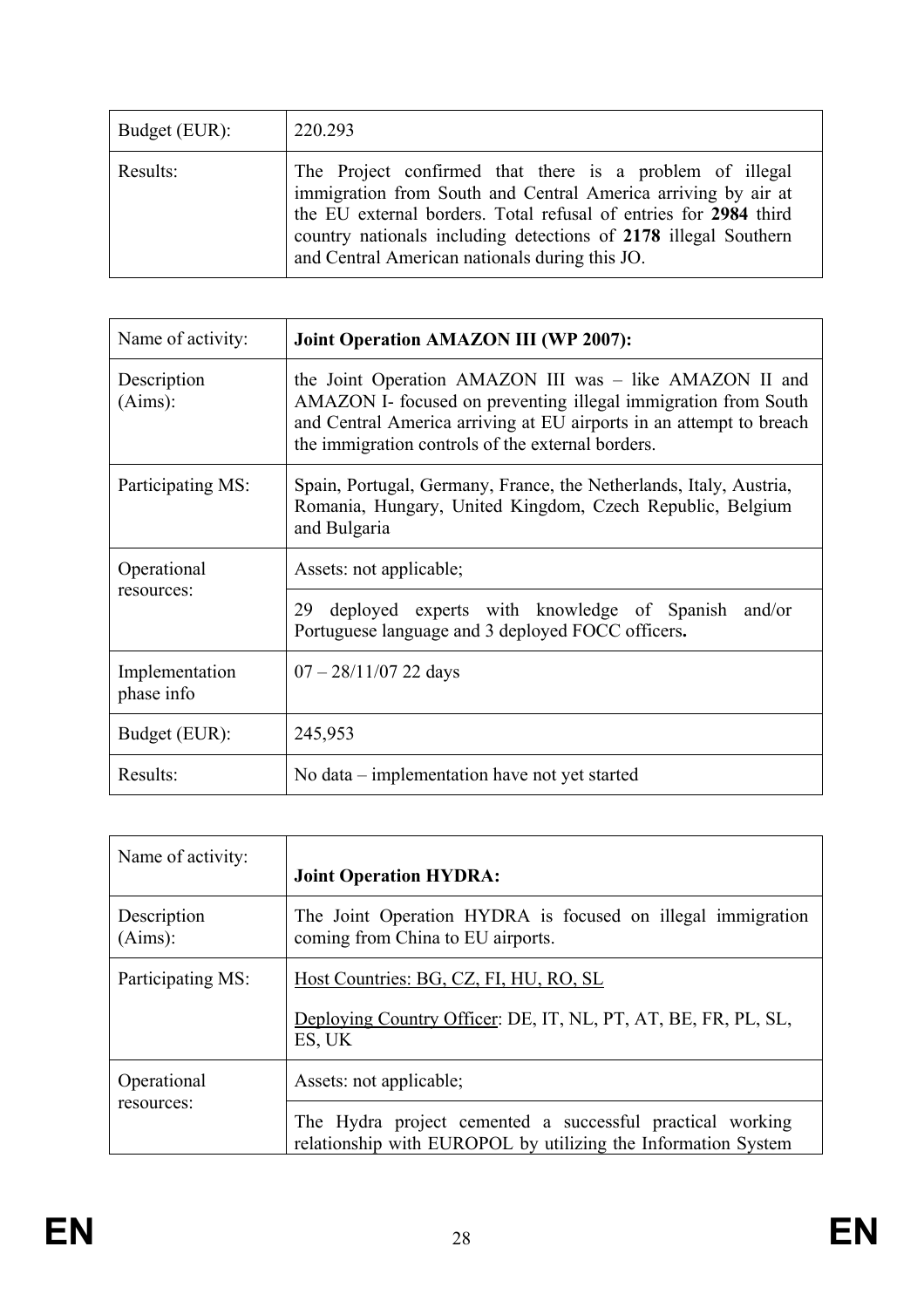|                         | to exchange sensitive information between Member States.                                                                                                                                                                   |
|-------------------------|----------------------------------------------------------------------------------------------------------------------------------------------------------------------------------------------------------------------------|
| Implementation<br>phase | $11/04 - 11/05/2007$ 31 days                                                                                                                                                                                               |
| Budget (EUR):           | 347.276                                                                                                                                                                                                                    |
| Results:                | 189 illegal Chinese migrants apprehended during the Joint<br>Operation, with a further 102 caught arriving at airports in the<br>United Kingdom. [17 other individuals including 5 human<br>smugglers were also detected.] |

| Name of activity:         | <b>Joint Operation EXTENDED FAMILY:</b>                                                                                                                                                                                               |
|---------------------------|---------------------------------------------------------------------------------------------------------------------------------------------------------------------------------------------------------------------------------------|
| Description<br>(Aims):    | The activity focuses on illegal migration from Nigeria to the EU                                                                                                                                                                      |
| Participating MS:         | Host Countries: IT, NL, FI, HU, ES.<br>Number of deployed officers: 19 Guest Officers, 3 Special<br><b>Advisors</b>                                                                                                                   |
| Operational<br>resources: | Assets: not applicable;                                                                                                                                                                                                               |
|                           | No data $-$ implementation is ongoing                                                                                                                                                                                                 |
| Implementation<br>phase   | The Introductory meeting took place on 24 Sept 2007; The<br>briefing meeting for the deployed officers took place on 3 <sup>rd</sup><br>October 2007October 2007 the first phase of JO is scheduled to<br>commence on $7th$ Oct 2007. |
|                           | First operational phase: 07/10/07-20/10/07 14 days                                                                                                                                                                                    |
|                           | Second operational phase: 03/11/07-16/11/07 14 days                                                                                                                                                                                   |
| Budget (EUR):             | 225.493,00                                                                                                                                                                                                                            |
| Results:                  | No data $-$ implementation is ongoing                                                                                                                                                                                                 |

| Name of activity: | Joint Operation LONG STOP: |
|-------------------|----------------------------|
|-------------------|----------------------------|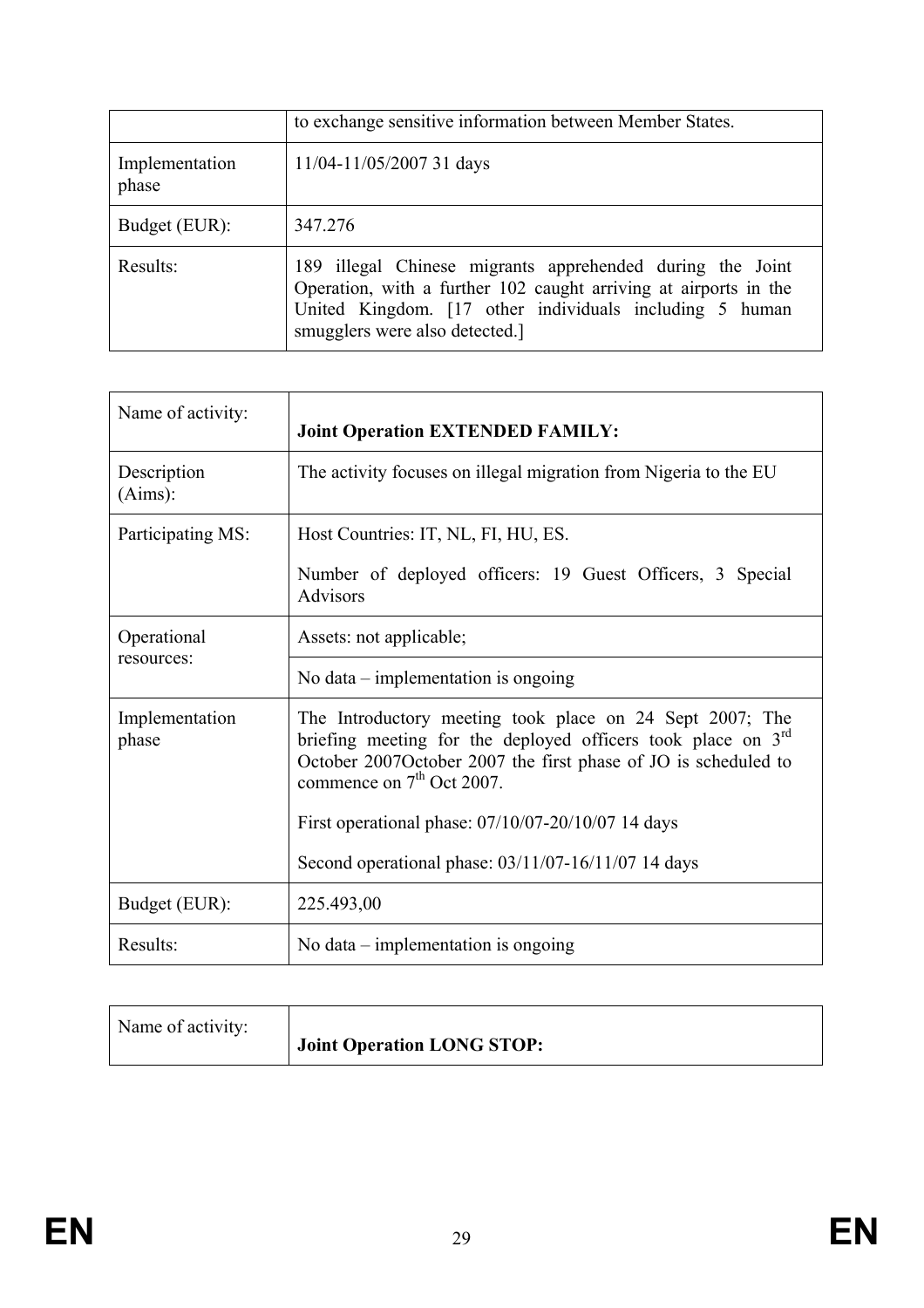| Description<br>(Aims):    | The Joint Operation LS is focused on Pakistani, Sri Lankan and<br>Bangladeshi Nationals arriving at EU airports in an attempt to<br>breach the immigration controls of the external borders. The<br>activity is designed to support local border guards at target<br>airports regarding illegal immigration to EU from Asian Sub<br>Continent and to create a handbook to detect forged documents<br>out of this region. |
|---------------------------|--------------------------------------------------------------------------------------------------------------------------------------------------------------------------------------------------------------------------------------------------------------------------------------------------------------------------------------------------------------------------------------------------------------------------|
| Participating MS:         | EST, AUT, CZ, IT, EL, FI, DE, PL, FR, NL+                                                                                                                                                                                                                                                                                                                                                                                |
| Operational<br>resources: | Assets: not applicable;                                                                                                                                                                                                                                                                                                                                                                                                  |
|                           | No data $-$ implementation is ongoing                                                                                                                                                                                                                                                                                                                                                                                    |
| Implementation<br>phase   | 26/11/2007-10/12/2007                                                                                                                                                                                                                                                                                                                                                                                                    |
|                           | 15 days                                                                                                                                                                                                                                                                                                                                                                                                                  |
| Budget (EUR):             | 139.140,00                                                                                                                                                                                                                                                                                                                                                                                                               |
| Results:                  | No data $-$ implementation is ongoing                                                                                                                                                                                                                                                                                                                                                                                    |

| Name of activity:         | Joint Operation ZEUS (combined sea and air borders<br>operation):                                                                                                                                                          |
|---------------------------|----------------------------------------------------------------------------------------------------------------------------------------------------------------------------------------------------------------------------|
| Description<br>(Aims):    | Combined Joined Operation focusing on the EU sea and air borders<br>and specifically regarding seamen in transit. It aims at combating<br>the illegal immigration by means of more efficient detection of false<br>seamen. |
| Participating MS:         | 13: BE, CY, DE, FI, GR, IT, LV, NL, PL, PT, RO, SE, UK, ES.                                                                                                                                                                |
| Operational<br>resources: | Assets: not applicable                                                                                                                                                                                                     |
|                           | EU MS Experts: 11                                                                                                                                                                                                          |
| Implementation<br>phase:  | 15/10/07-30/10/2007 15 days.                                                                                                                                                                                               |
| Budget (EUR):             | 120,000                                                                                                                                                                                                                    |
| Results:                  | No data – implementation have not yet started                                                                                                                                                                              |

# **2.6. Pilot Projects at air borders**

**Pilot Projects 2007**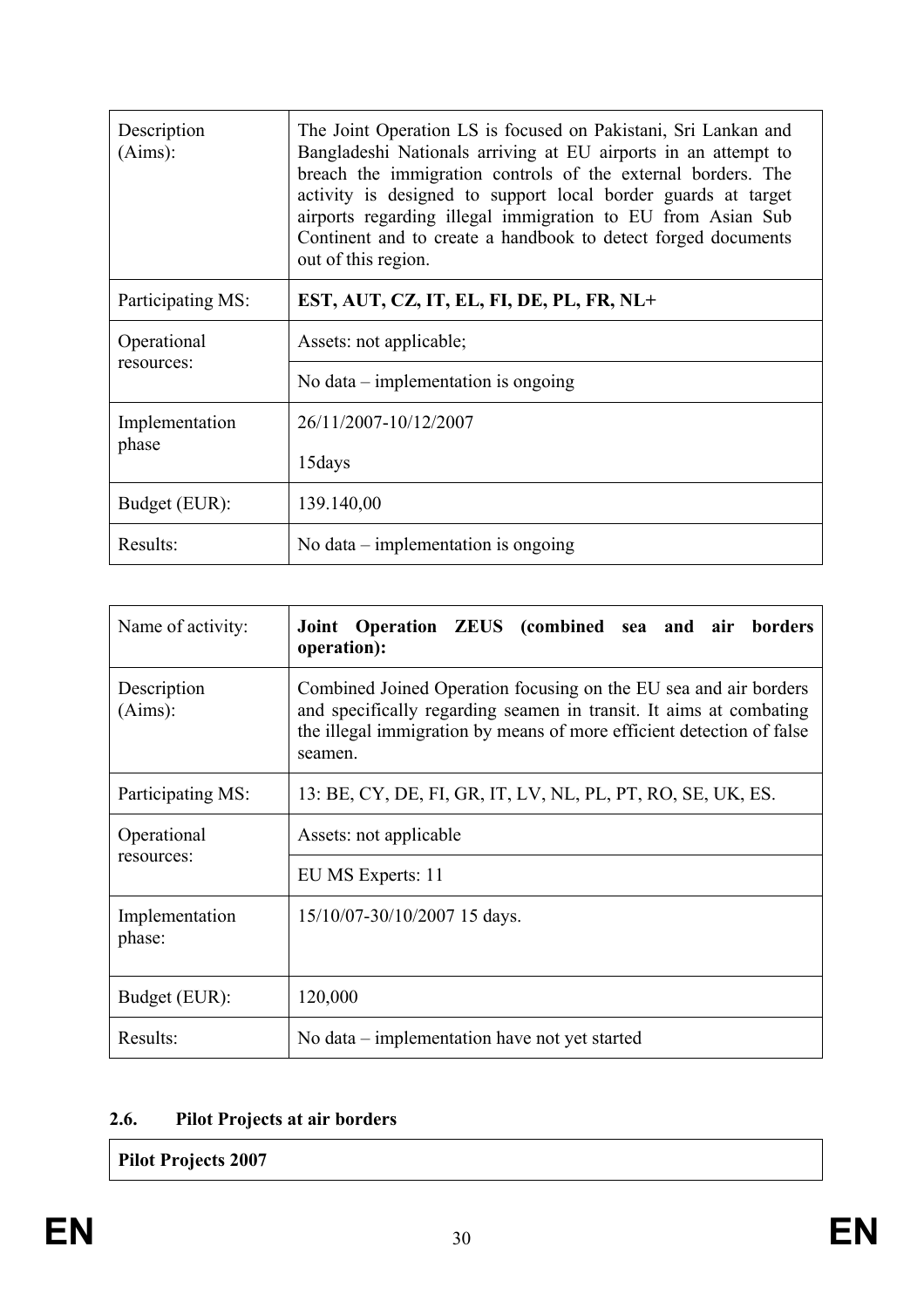Argonauts

Poseidon

| Name of activity:         | <b>Pilot Project ARGONAUTS:</b>                                                                                                                                                                                                                                                                                                                             |
|---------------------------|-------------------------------------------------------------------------------------------------------------------------------------------------------------------------------------------------------------------------------------------------------------------------------------------------------------------------------------------------------------|
| Description<br>(Aims):    | The Pilot Project ARGONAUTS is focused on Border Security for<br>Major Events.                                                                                                                                                                                                                                                                              |
|                           | The aim is to establish best practices and compiling a common<br>Handbook for Border Guards to carry out sufficient border security<br>controls and surveillances before, during and after major sport or<br>mass events (e.g. EURO2008, concerts).                                                                                                         |
| Participating<br>MS:      | AT, DE, GR, IT, LV, NO, PT, Switzerland;                                                                                                                                                                                                                                                                                                                    |
| Operational<br>resources: | Assets: not applicable;                                                                                                                                                                                                                                                                                                                                     |
|                           | No data $-$ implementation is ongoing                                                                                                                                                                                                                                                                                                                       |
| Implementation<br>phase:  | First (introductory) meeting was held on 31 July 2007- Main<br>objectives were achieved; Implementation: 1 <sup>st</sup> workshop: 11-14<br>September 200; $2nd$ workshop: 9-12 October 2007; Closure of the<br>project (meeting): 4-5 December 2007 with a preparatory experts<br>meeting on 3rd of December2007. Submitted on 20/03/2006, JO on<br>going, |
|                           | 15/10/07-30/10/2007 (15 days).                                                                                                                                                                                                                                                                                                                              |
| Budget (EUR):             | 50.430                                                                                                                                                                                                                                                                                                                                                      |
| Results:                  | Pilot Project in process, results not final, full evaluation will follow No<br>$data - implementation$ is ongoing                                                                                                                                                                                                                                           |

| Name of activity:      | <b>Pilot Project POSEIDON 2007:</b>                                                                                                                                                                                                                                                                                                       |
|------------------------|-------------------------------------------------------------------------------------------------------------------------------------------------------------------------------------------------------------------------------------------------------------------------------------------------------------------------------------------|
| Description<br>(Aims): | The Pilot Project POSEIDON is focused on illegal immigration via<br>Turkey to EU South Eastern Air Borders, in parallel to the third<br>stage of the same-named sea/land Joint Operation.                                                                                                                                                 |
|                        | The aim is to detect the capacity of diversion and the means used<br>by the criminal networks involved in smuggling of people and<br>trafficking in human beings and to achieve a complete border<br>management overview at the south-eastern border, contributing to<br>the completion of the objectives of Joint Operation Poseidon II. |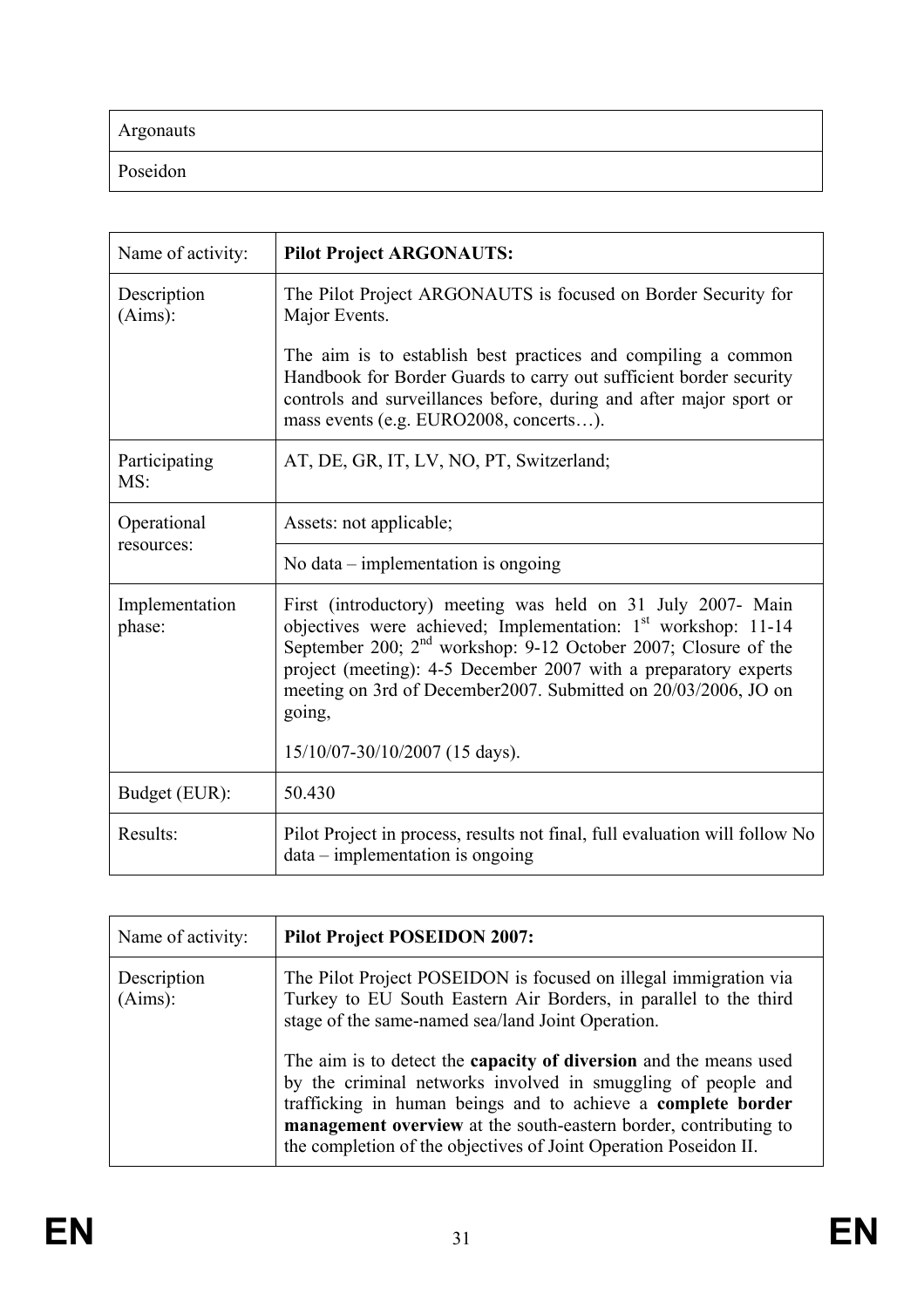| Participating<br>MS:     | Greece and Bulgaria                                                                                               |
|--------------------------|-------------------------------------------------------------------------------------------------------------------|
| Operational              | Assets: not applicable;                                                                                           |
| resources:               | No data $-$ implementation is ongoing                                                                             |
| Implementation<br>phase: | 18/09-07/10/2007                                                                                                  |
| Budget (EUR):            | 9,064.00                                                                                                          |
| Results:                 | Pilot Project in process, results not final, full evaluation will follow No<br>$data - implementation$ is ongoing |

## **2.7. Management of technical assets (CRATE)**

#### **Cases where equipment listed in CRATE has been requested and/or used**

- Operation Poseidon 2007 heartbeat detectors from UK
- Operation Hermes 2007 aircraft Falcon from FR

#### **2.8. Other achievements**

Frontex has set up centralised records of technical equipment for border control belonging to Member States, which they, on a voluntary basis and upon request from another Member State, are willing to put at the disposal of that Member State for a temporary period in accordance with Article 7 of Frontex Regulation. A first periodical needs analysis has been carried out in January 2007. Since July 2007 Member States have access to the centralised records of available technical equipment (CRATE). So far Frontex has concluded bilateral agreements with 13 Member States / Schengen Associated Countries*.* 

Frontex is organising the first exercise of rapid border intervention teams in 2007. In total, the exercise is involving 17 Member States / Schengen Associated Countries, including the host Member State, Portugal.

#### **3. TRAINING**

#### **3.1. Projects**

**2006** 

| <b>Project</b>      | <b>Participating countries/International</b><br>organizations                | <b>Number of meetings</b><br>and participants |  |
|---------------------|------------------------------------------------------------------------------|-----------------------------------------------|--|
| Translator workshop | Austria, Greece, Italy, Spain, Germany, the 2<br>Netherlands, United Kingdom | meetings,<br>participants                     |  |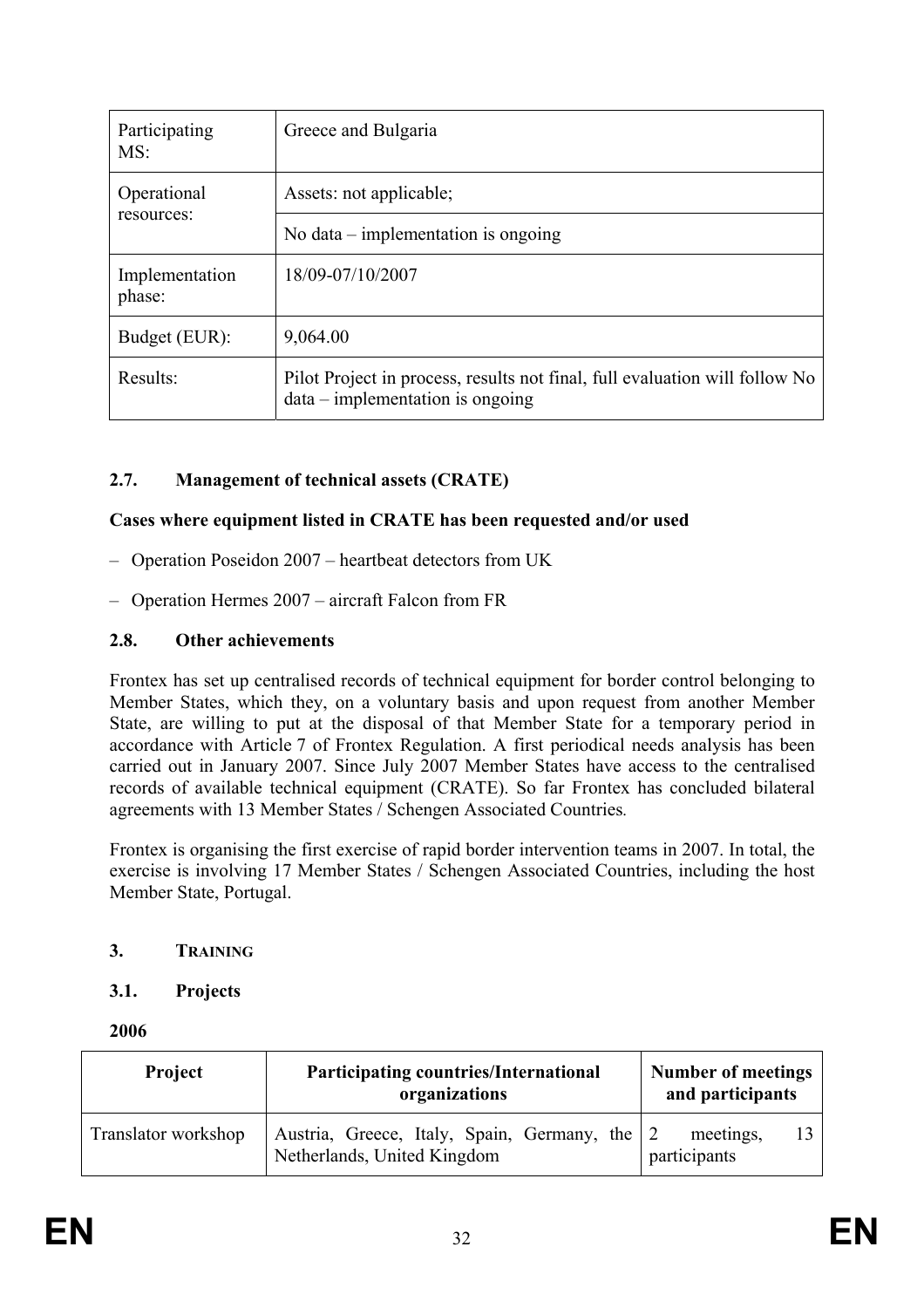| Development<br>of<br>common training tool<br>for $3rd$ countries | Austria, Germany, Greece, Malta, Spain, the<br>Netherlands, United Kingdom                                                                                                        | meetings,<br>14<br>2<br>participants                |
|------------------------------------------------------------------|-----------------------------------------------------------------------------------------------------------------------------------------------------------------------------------|-----------------------------------------------------|
| Core<br>Common<br>Curriculum                                     | Austria, Czech Republic, Cyprus, Estonia,<br>Finland, Germany, Hungary, Iceland, Italy,<br>Lithuania, Malta, Norway, Portugal, Poland,<br>Slovenia, Spain, Sweden, United Kingdom | 10<br>workshops/meetings,<br>107 participants       |
| Forged<br>Documents/Document<br><b>Expert Board</b>              | Italy, Romania, Finland and Switzerland,<br>United Kingdom, Germany, Poland, Italy,<br>Finland, the Netherlands, Portugal, Lithuania,<br>Ireland, Sweden                          | 2 workshops and 1<br>meeting,<br>19<br>participants |
| Partnership<br>Academies                                         | Austria, Finland, Lithuania, Germany, UK,<br>Italy, Slovakia.                                                                                                                     | meeting,<br>15<br>$\mathbf{1}$<br>participants      |
| Mid Level Course                                                 | Germany, Sweden, Slovenia, Hungary, UK,<br>Lithuania, the Netherlands                                                                                                             | $\overline{2}$<br>meetings,<br>14<br>participants   |
| Joint Return training                                            | Austria, Denmark, UK, The Netherlands,<br>Germany, Belgium, France, Spain.                                                                                                        | 5<br>meetings,<br>75<br>participants                |
| Pilots'<br>Helicopter<br>training                                | Italy, Greece, Germany, Malta and Cyprus,<br>Finland                                                                                                                              | 9<br>$\mathbf{1}$<br>meeting,<br>participants       |
| <b>Training Coordinators</b>                                     | All EU<br>Member<br><b>States</b><br>Schengen<br>and<br><b>Associated Countries</b>                                                                                               | 3 <sup>7</sup><br>meetings,<br>120<br>participants  |
| Training<br>European<br>Day 2006                                 | All EU Member<br><b>States</b><br>Schengen<br>and<br><b>Associated Countries</b>                                                                                                  | 30<br>meeting,<br>1<br>participants                 |
| Detection of stolen   Austria and Hungary<br>cars                |                                                                                                                                                                                   | 10<br>meeting,<br>participants                      |
| Training<br>for<br>dog<br>handlers                               | Austria, Slovenia, Latvia, the Czech Republic,<br>Poland                                                                                                                          | 5<br>meeting,<br>1<br>participants                  |

**2007** 

| Project               | <b>Participating countries/International</b><br>organizations | Number of meetings and<br><i>participants</i>         |  |
|-----------------------|---------------------------------------------------------------|-------------------------------------------------------|--|
|                       | Translation workshop   Bulgaria, Romania, Ukraine             | 1 meeting, 5 participants                             |  |
| Helicopter<br>Pilots' | Italy, Greece, Germany, Malta and 1                           | coordination<br>group<br>meeting with 7 participants, |  |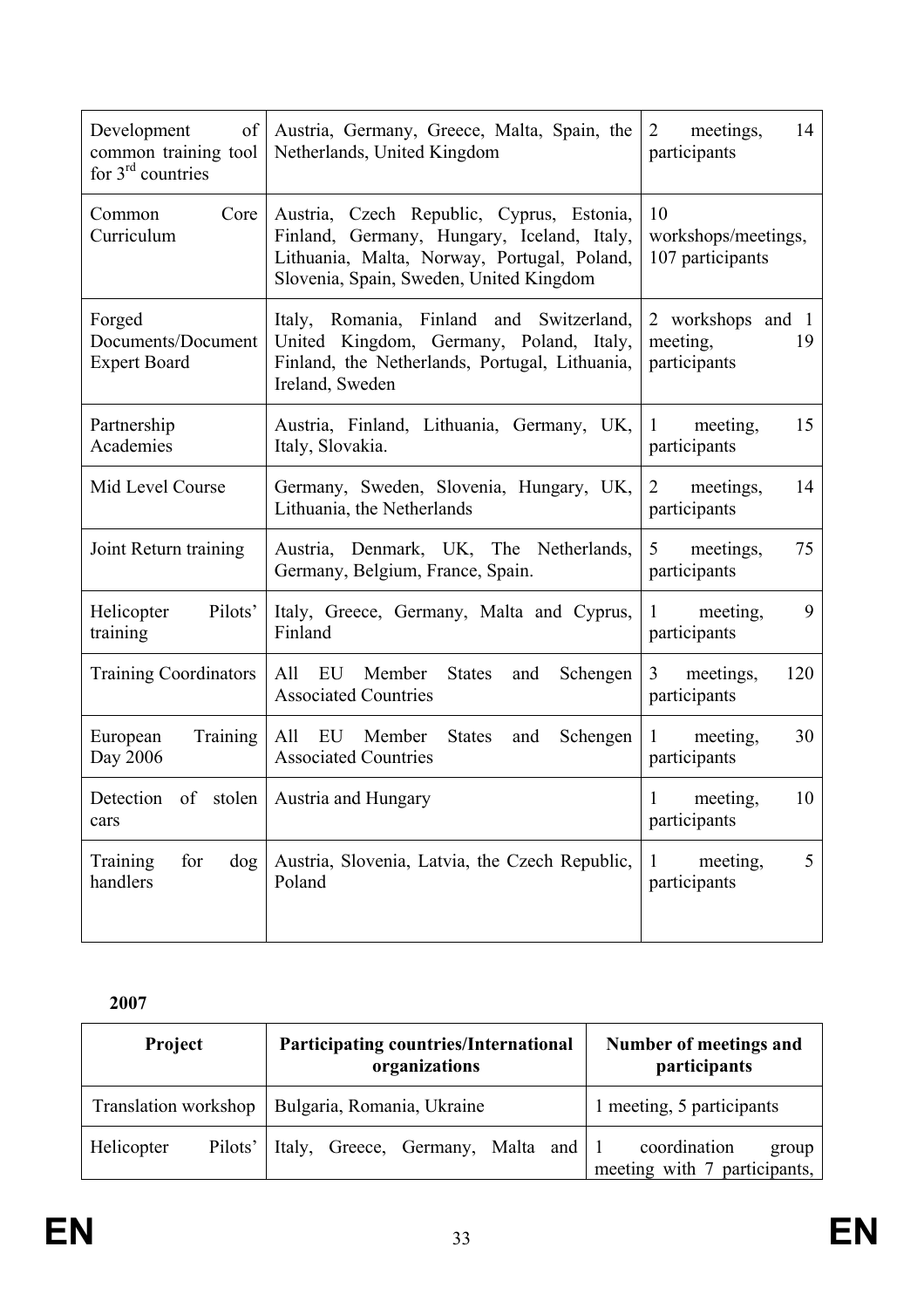| training                                            | Cyprus                                                                                                                                                                                                                                                                  | trainings<br>with<br>40<br>$\overline{4}$<br>participants                         |
|-----------------------------------------------------|-------------------------------------------------------------------------------------------------------------------------------------------------------------------------------------------------------------------------------------------------------------------------|-----------------------------------------------------------------------------------|
| Core<br>Common<br>Curriculum                        | Austria, Bulgaria, Czech Republic,<br>Estonia, Finland, Germany, Hungary,<br>Iceland, Italy, Lithuania, Luxembourg,<br>Malta, Norway, Poland, Portugal,<br>Romania, Slovenia, Spain, Sweden,<br>United Kingdom, UNHCR, IOM, EAC                                         | 171<br>16<br>meetings,<br>participants                                            |
| Joint Flight Return<br>standardized training        | All EU Member States, Schengen<br>Associated Countries, Switzerland.                                                                                                                                                                                                    | meetings<br>with<br>4<br>12<br>participants; 6 trainings with<br>97 participants  |
| Mid-Level Course                                    | Austria, Bulgaria, Romania, the Czech<br>Republic, Estonia, Latvia, Lithuania,<br>Finland, Germany, Italy, Malta, Cyprus,<br>Poland, Portugal, Slovenia,<br>Spain,<br>Sweden, United Kingdom, France,<br>Slovakia, Belgium, the Netherlands,<br>Denmark, Greece, Norway | meetings<br>with<br>15<br>3<br>participants; 4 trainings with<br>60 trainees      |
| Detection of stolen<br>cars                         | Austria, Hungary and Slovakia                                                                                                                                                                                                                                           | 2<br>meetings<br>with<br>20<br>participants; 12<br>trainings<br>with 240 trainees |
| Partnership<br>Academies                            | Austria, Finland, Germany, United<br>Kingdom, The Netherlands,<br>Italy,<br>Slovak Republic, Lithuania                                                                                                                                                                  | 3 meetings, 32 participants                                                       |
| Forged<br>Documents/Document<br><b>Expert Board</b> | The Netherlands, Germany, Slovenia,<br>Portugal, Malta, Denmark, the Czech<br>Finland,<br>Republic,<br>Luxembourg,<br>Lithuania, United Kingdom, Latvia,<br>Sweden,<br>Estonia.<br>Austria,<br>France,<br>Iceland, Poland and Romania nominated<br>experts              | 2 meetings, 16 participants                                                       |
| EU<br>Training<br>Day<br>2007                       | All EU Member States and Schengen<br><b>Associated Countries</b>                                                                                                                                                                                                        | 1 meeting, 30 participants                                                        |
| <b>Training Coordinators</b>                        | All EU Member States and Schengen<br><b>Associated Countries</b>                                                                                                                                                                                                        | 3 meetings, 90 participants                                                       |
| <b>RABIT</b><br>Training<br>Development             | Austria, Belgium,<br>Denmark,<br>Czech<br>Republic,<br>Estonia, Finland,<br>France,<br>Germany, Greece,<br>Hungary,<br>Italy,<br>Latvia,<br>Slovak<br>Malta,<br>Portugal,<br>Republic,<br>Sweden, Poland,<br>Spain,<br>Romania, Slovenia, Lithuania                     | 3 meetings, 75 participants                                                       |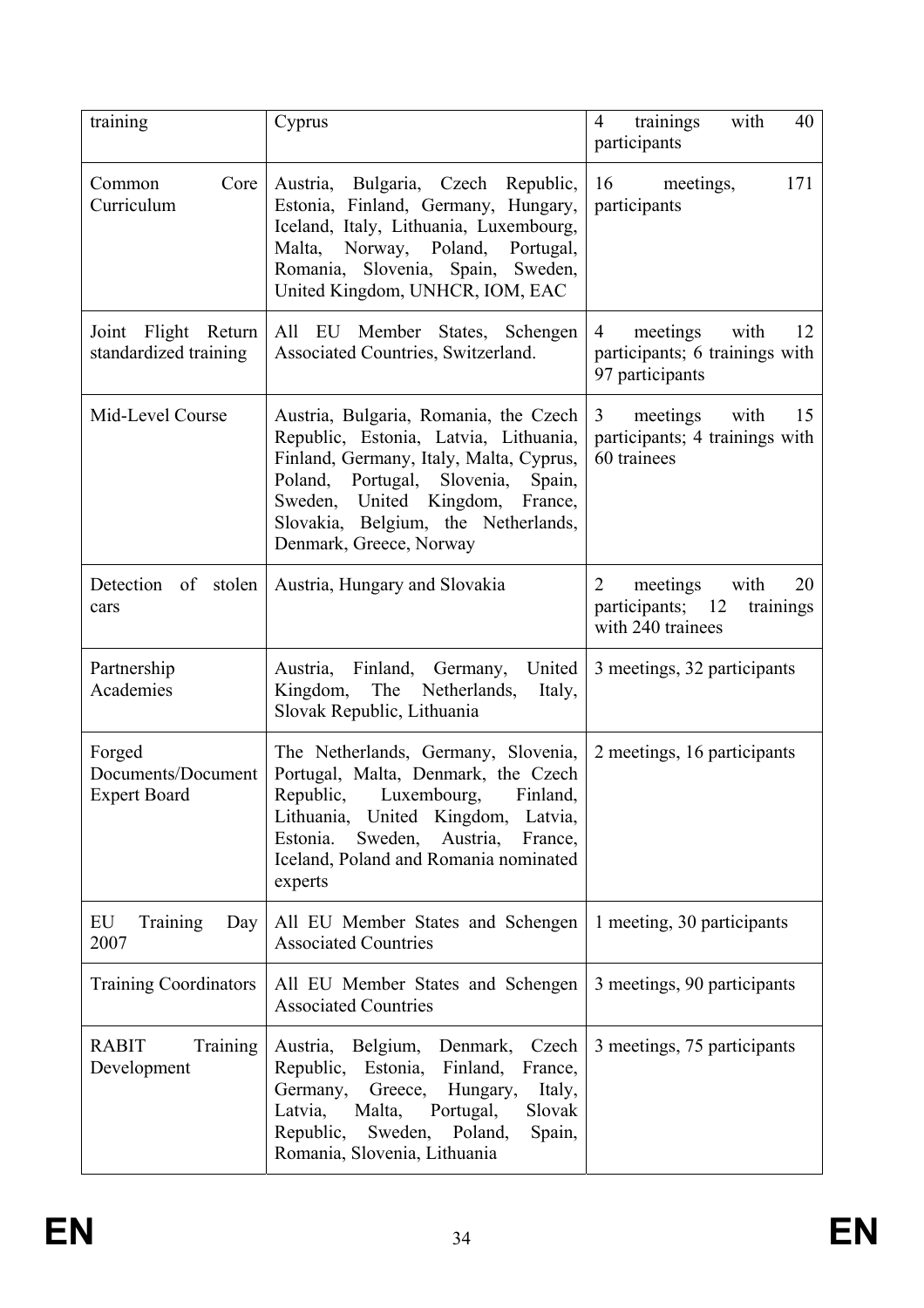## **3.2. Other achievements**

The Training Unit of Frontex has invested considerable effort in the development of efficient working relationships with the involved stakeholders. Active participation of the EU Member States and Schengen Associated Countries in training activities organized by the Training Unit of Frontex as well as the established consensus that cooperation in training matters serves as the basis for successfully working together at the external borders.

#### **4. RISK ANALYSIS**

#### **4.1. General – Annual Risk Assessments**

| <b>Title</b>                                                                                       | Date   |
|----------------------------------------------------------------------------------------------------|--------|
| Assessment of the situation concerning illegal migration at the Feb 07<br>EU external borders 2006 |        |
| Supplementary document to the Annual Risk Assessment 2006                                          | Jun 07 |

## **4.2. Tailored assessments**

|                | <b>Title</b>                                                                                                                                                   | Date          |
|----------------|----------------------------------------------------------------------------------------------------------------------------------------------------------------|---------------|
| $\mathbf{1}$   | Threat Assessment Winter Olympics 2006                                                                                                                         | Jan $06$      |
| $\overline{2}$ | Assessment of the new threat of illegal migration from<br>Mauritania to the EU                                                                                 | Mar $06$      |
| $\overline{3}$ | Brief Assessment of illegal migration flows and routes in the<br>African continent                                                                             | Mar 06        |
| $\overline{4}$ | Joint Risk Assessment Frontex / Federal Republic of Germany<br>Regarding Football World Championship FIFA 2006                                                 | May $06$      |
| 5              | Frontex Assessment of the situation concerning illegal<br>migration flows from Africa to the EU external borders with<br>particular focus on Libya and Morocco | May $06$      |
| 6              | Assessment Regarding Common Core Curriculum Monitoring<br>System                                                                                               | <b>Jul 06</b> |
| $\tau$         | Brief Summary of Illegal Immigration Routes at the Eastern<br>and South Eastern European External Borders                                                      | Jan $07$      |
| 8              | Joint Frontex- Europol Report: Determination of High Risk<br>Routes Regarding Illegal Migration in the Western Balkan                                          | Feb 07        |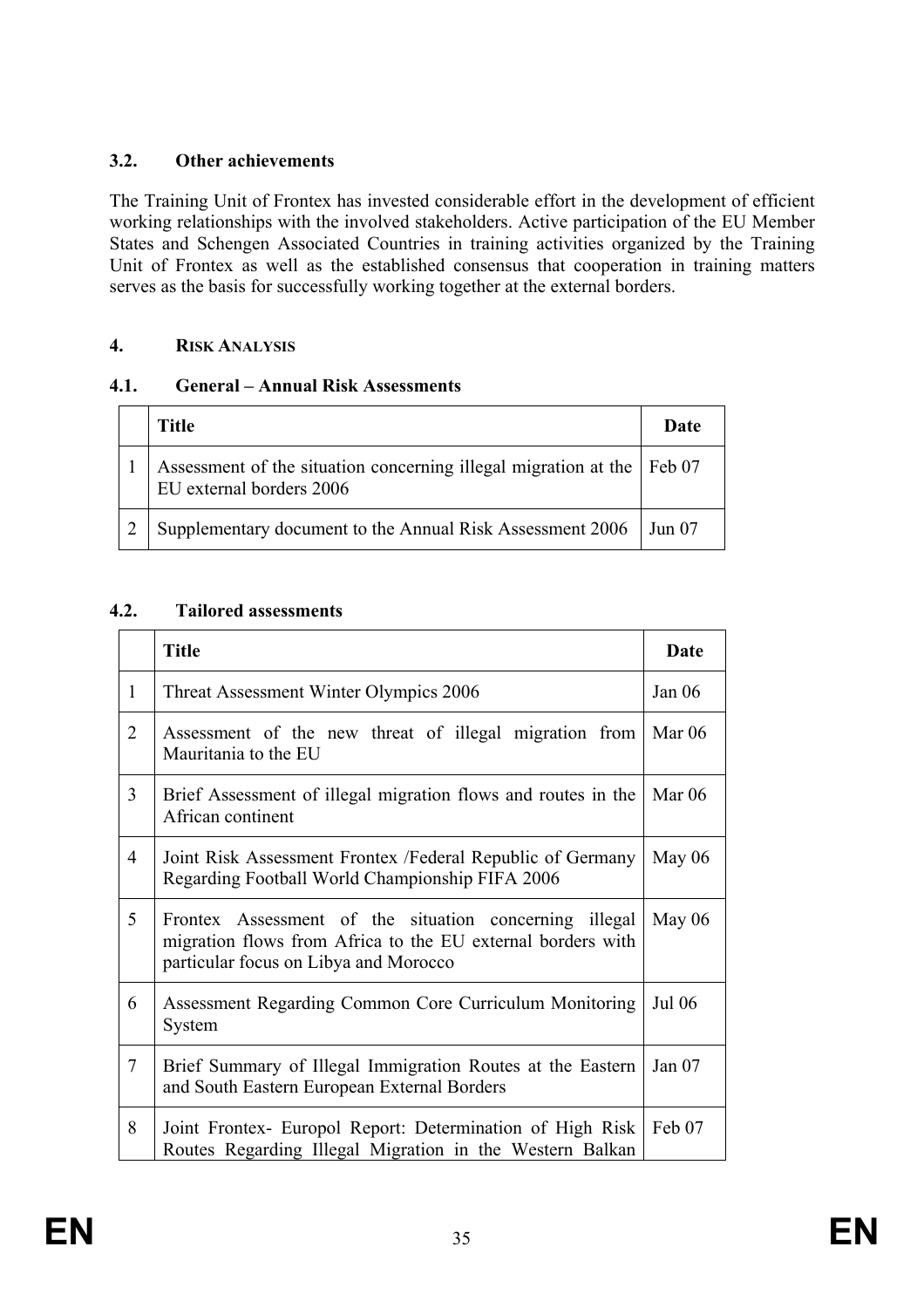|    | Countries                                                                                                                                       |          |
|----|-------------------------------------------------------------------------------------------------------------------------------------------------|----------|
| 9  | Report regarding the request for expertise on surveillance on<br>the Danube in Romania IISSDRAD                                                 | Mar $07$ |
| 10 | Illegal Immigration from West-Africa towards Europe Request<br>for Information of SIAC (EU Joint SitCen)                                        | Jun 07   |
| 11 | Threat assessment on the external land and maritime borders of<br>the Member States eligible for the External Borders Fund for<br>the year 2005 | Jun $07$ |
| 12 | Threat assessment on the external land and maritime borders of<br>the Member States eligible for the External Borders Fund for<br>the year 2006 | Jun 07   |
| 13 | Interim Risk Analysis Report Re: Illegal Immigration from<br>Algeria to Sardinia                                                                | Aug $07$ |

#### **4.3. Tailored Assessments in preparation by the Risk Analysis Unit, to be completed in 2007/ early 2008**

|                | <b>Title</b>                                                                                                                         |
|----------------|--------------------------------------------------------------------------------------------------------------------------------------|
| 1              | Update of the Situation Regarding Illegal Immigration from China to the EU                                                           |
| 2              | Asian Illegal Migration Routes through Africa                                                                                        |
| 3              | Migration from Iraq – Developments and Problems                                                                                      |
| $\overline{4}$ | Illegal Migration from Ukraine                                                                                                       |
| 5              | Trafficking in Human Beings from Ukraine                                                                                             |
| 6              | Trafficking in Human Beings (and Minors) Focusing on Nigerian Nationals with Links<br>to Sexual Exploitation                         |
| 7              | Black Sea as a Potential Route for Illegal Migration                                                                                 |
| 8              | Impact of Schengen Enlargement on Illegal Migration and Cross Border Offences at the<br><b>External Borders of the Member States</b> |
| 9              | Tailored Risk Assessment regarding EURO 2008                                                                                         |

#### **4.4. Other achievements**

The Risk Analysis Unit has produced in total over 40 analytical ex-ante assessments and evaluations specifically linked to Frontex joint operations.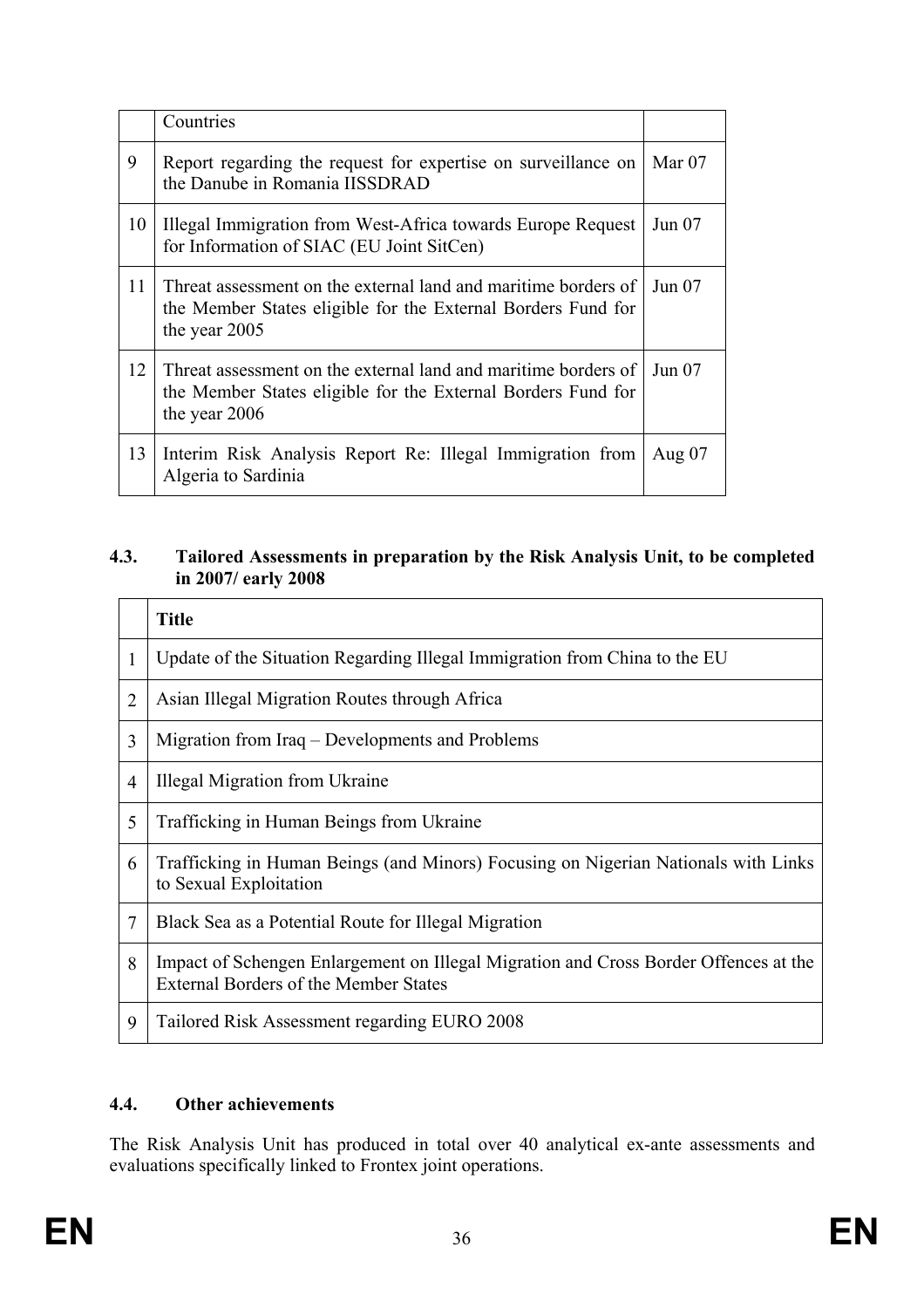During 2005-2007 the concept of the Frontex Risk Analysis Network (FRAN) consisting of Member States' and Schengen Associated Countries' Risk Analysis Units has been developed. The system for regular exchange of information (Incident Reporting System-IRS, Monthly Analytical Reports and Monthly Statistical reports) within FRAN has been officially launched on 18 September 2007 during the Third Annual FRAN regular expert meeting. Agreement on the use of the ICOnet as the channel for exchange was reached.

To date the Risk Analysis Unit has produced several restricted and public bulletins:

- 2 Law Enforcement Bulletins: May 2006, November 2006
- 3 Public Bulletins: February 2007, May 2007, September 2007

As a result of the functioning of the regular reporting system, restricted Analytical Bulletins will be issued by the Risk Analysis Unit on a quarterly basis, starting from 2008.

The Frontex Situation Centre as part of the Risk Analysis Unit has been defined as a project to be implemented during 2008. The model and terms of reference for the deployment of Risk Analysis Intelligence Officers has been developed during 2007. Intelligence Officers (Intelligence cells) will be set up in two strategic areas of the external borders of the European Union during 2008.

Cooperation Frontex-Europol: the Risk Analysis Unit has been maintaining permanent working contacts with Europol, especially the Crime Against Persons Unit and the Analysis Unit. As a consequence of the tasking from the EU Council (Action Oriented papers) Frontex-Europol produced and delivered the Joint Report: Determination of High Risk Routes Regarding Illegal Migration in the Western Balkan Countries. Regular semestrial meetings between Europol and Frontex take place since the second half of 2007. Europol and Frontex reciprocally contribute to the Analytical bulletins of each Agency. The Risk Analysis Unit has provided to Europol a Frontex contribution to the OCTA 2006 and will be providing a contribution to the OCTA 2007. Europol and Frontex, together with ICMPD, lead on the Mediterranean Transit Migration joint project, having managed and participated in several products such as the Intelligence electronic MAP on Migration Routes and the organisation of relevant workshops and experts meetings, such as the one on Apprehension and Readmission held in the headquarters of Frontex in Warsaw on 3-5 September 2007, organised by the Risk Analysis Unit.

Cooperation with third countries and international organisations has been relevant, especially during 2007. This is the case with IOM, UNHCR, EUBAM, EUPT, Ukrainian Border Service, and others. Additionally, contacts with EC Delegations in third countries has been launched and channelled through DG JLS.

As tasked in the Work Programme 2006 and 2007, the concept of the revised CIRAM has been elaborated and is now in the testing phase.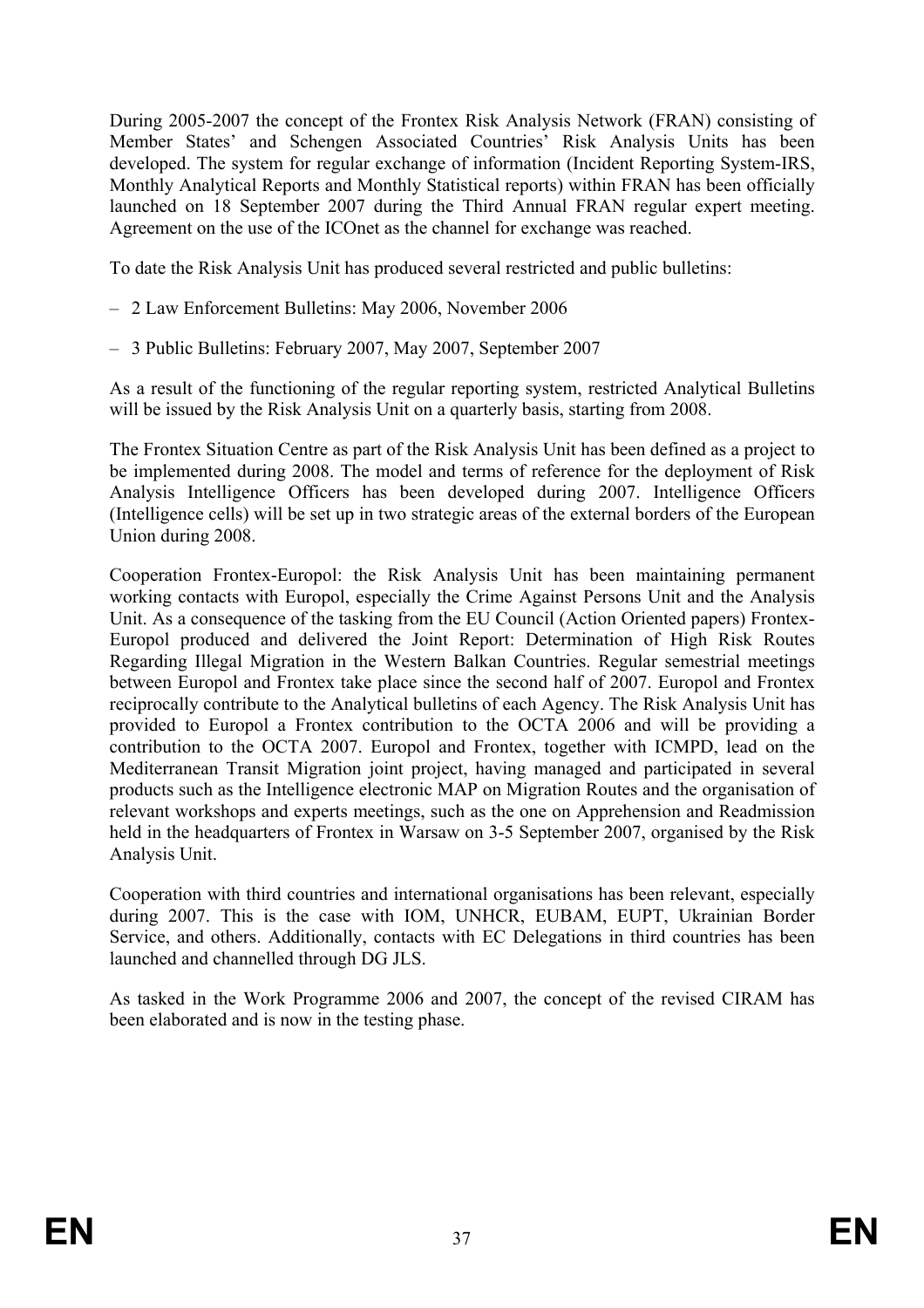#### **5. FOLLOW UP TO RESEARCH**

#### **2006**

## *Projects:*

- Examination of operational needs of the MS in the field of green border surveillance
- 2 study visits: Austria and Finland
- Examination of biometrics at the airports
- 4 study visits Amsterdam, Frankfurt, Paris and London airports

#### *Workshops*:

- Application of Technologies within the Framework of Border Security Concepts among the Member States
- Expanding the dialogue on RD in the field of EU external border management

## *Reports and bulletins:*

- Summary of workshop on the Application of Technologies within the Framework of Border Security Concepts among the Member States
- Summary of workshop on Expanding the Dialogue on RD in the Field of EU External Border Management
- Bulletin New Technologies in Maritime Surveillance
- Bulletin Devices and Technologies Used for the Searching of Vehicles and Containers in EU ports, in order to Detect Illegal Entrants.

#### **2007**

#### *Projects:*

- Examination of operational needs of the MS in the field of green border surveillance
- Examination of biometrics at the airports
- Border TechNet- stakeholder network of the end users, research community and industry
- 2 study visits EDA and ESA
- ICARUS project to identify current status of aerial surveillance technologies applicable to detection of illegal immigrants at the green borders
- EU Green Border Atlas
- 2 study visits tbd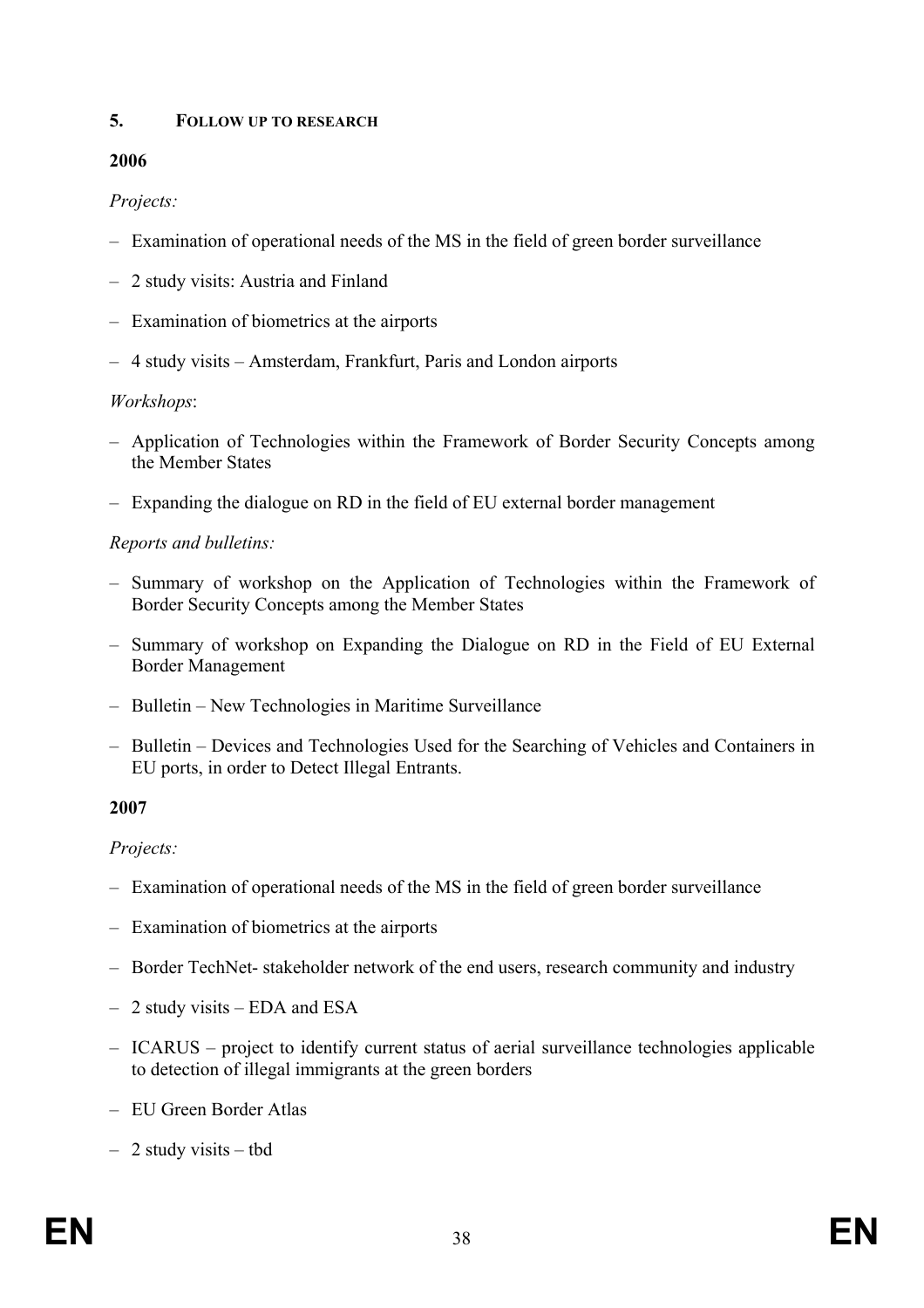- Technical support to the EU Commission
- Secure Communication Links

#### *Workshops and seminars:*

- Workshop 30/31 May 2007 *Border TechNet tool* stakeholder network of the end users, research community and industry:
- Workshop on "Capability Needs in terms of New Technologies at the Green Borders of the EU" – 19 July 2007:
- Workshop on biometric technologies as a follow up of the BIOPASS Study on Automated Biometric Border Crossing Systems for Registered passengers at European Airports – 9 August 2007
- Workshop on *Blue Borders* planned for November 2007
- Workshop on *UAVs for border surveillance* planned for December 2008.

#### *Reports and bulletins:*

- Border TechNet report, September 2007
- Report "Identification of Capability Needs in the Field of Green Border Surveillance: Case studies of Austria and Finland", July 2007
- Summary of Green Borders workshop, September 2007
- BIOPASS report, September 2007
- Summary of BIOPASS workshop, planned for October 2007
- Border Security and Unmanned Aerial Vehicle*s,* planned for October 2007
- Summary of workshop on Research Collaboration with Member States planned for October 2007.
- Summary of workshop on Blue Borders, planned for December 2007

#### *Meetings, conferences, seminars*

- Meeting of the Committee on Immigration and Asylum 15 June 2007, DG JLS, Brussels
- Evaluation of FP 7 proposals 25 June 11 July 2007, Brussels
- Meeting with IPSC-JRC Acting Director Dr. Alois Sieber to discuss the partnership agreement between the two institutions as well as future projects pertaining to the border security  $-4$  July 2007, Frontex
- Informal SCIFA meeting 4-5 July, 2007, Lisbon, Portugal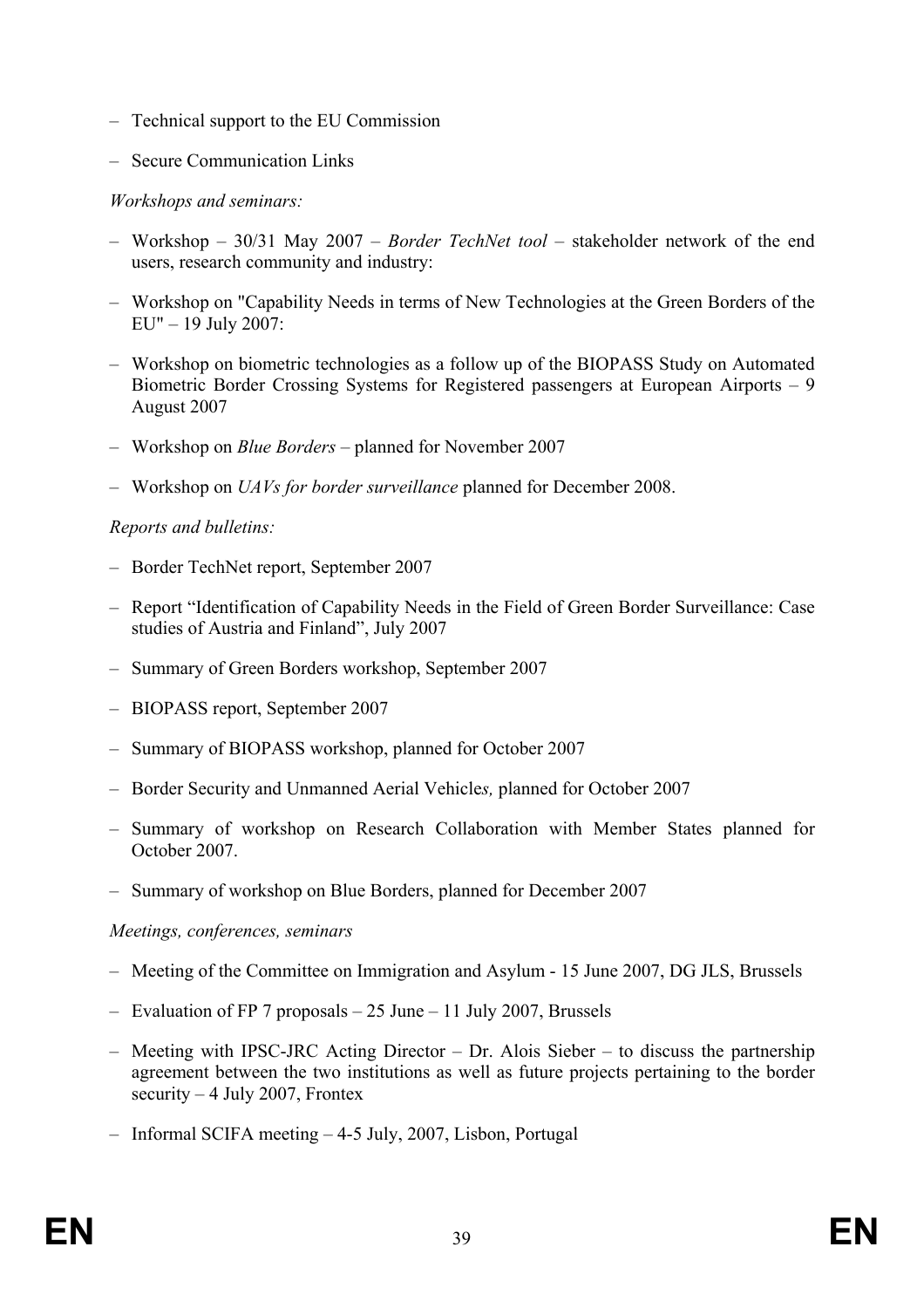- SOBCAH. Meeting 17 July 2007 in Genoa port (Italy)
- STABORSEC meeting ( with JRC and Sagem)– 10 August 2007, Frontex, Poland
- Meeting on UAV Traffic Insertion Sense & Avoid 4-5 September 2007, EDA, Brussels
- Meeting with national research and technology organizations, 6 September, Frontex, Poland
- ESRIF plenary meeting 11 September 2007, Brussels
- Workshop Border Surveillance by UAV 19 September 2007, Paris, France
- STACCATO workshop 18-19 September 2007, JRC, Ispra, Italy
- Meeting with GMV Aerospace and Guardia Civil on MARISS Project Space technologies to support maritime security (maritime traffic, borders, immigration control, illegal trafficking) - 20 September 2007, Spain, Las Palmas
- ASD Annual Convention 2007 Workshop on Sustainable Security 4-5 October, Barcelona
- Participation in the IGC (Inter-Governmental Consultations on Asylum, Refugee and Migration Policies) Working Group on Technology – 11 – 12 October, Geneva ( planned)
- ESRIF plenary meeting 12 October, Brussels
- Paris International Air Show 18-19 June, 2007, Paris, France
- Conference ' Innovating in defence and security at EU level for more secure and better controlled global environments' – 18 June, Paris
- Electronic Passport Forum –20-21 June 2007 in Istanbul, Turkey

#### **6. RETURN OPERATIONS**

 $\Gamma$ 

#### **6.1. List of operations for which the agency provided for assistance**

| 2006          |                                                  |                                                    |                        |                           |
|---------------|--------------------------------------------------|----------------------------------------------------|------------------------|---------------------------|
| Organizing MS | Participating states<br>(with returnees)         | Participating states<br>(with observers)           | Destination<br>country | Total no. of<br>returnees |
| Austria       | Poland, France                                   |                                                    | Armenia,<br>Georgia    | 8                         |
| Germany       | Malta,<br>France,<br>Netherlands,<br>Switzerland | Austria,<br>Czech<br>Italy,<br>Republic,<br>Poland | Togo, Benin<br>Guinea  | 31                        |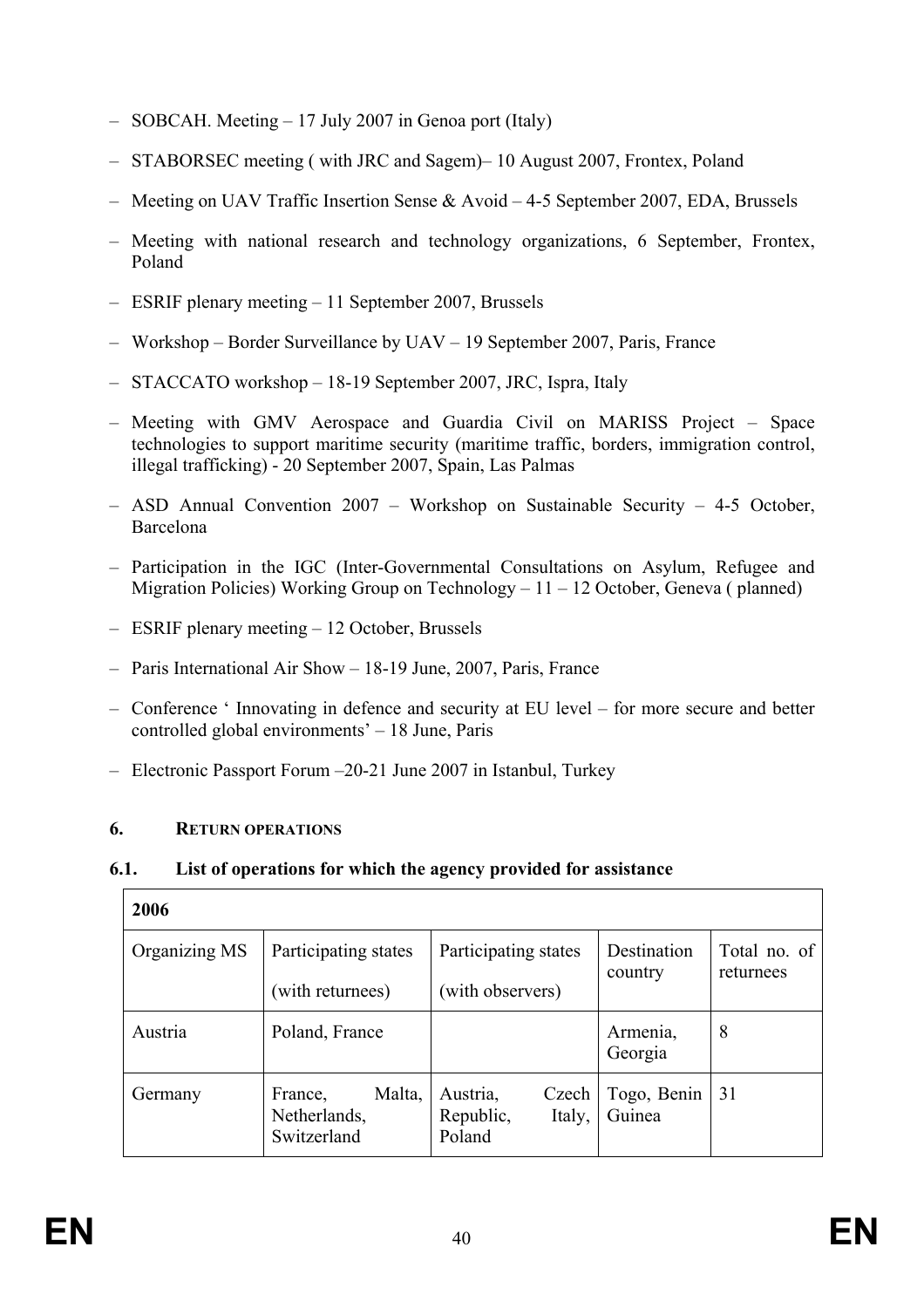|  | Germany | France,<br>Luxembourg,<br>Spain, Switzerland | Czech<br>Italy, Poland | Republic, Cameroon,<br>Togo | 35 |
|--|---------|----------------------------------------------|------------------------|-----------------------------|----|
|--|---------|----------------------------------------------|------------------------|-----------------------------|----|

| 2007              |                                                          |                                          |                                             |                           |  |
|-------------------|----------------------------------------------------------|------------------------------------------|---------------------------------------------|---------------------------|--|
| Organizing MS     | Participating states<br>(with returnees)                 | Participating states<br>(with observers) | Destination<br>country                      | Total no. of<br>returnees |  |
| Germany           | Italy, Luxembourg,<br>Poland,<br>Spain,<br>Switzerland   | Republic,<br>Czech<br>Romania            | Cameroon,<br>Ghana                          | 28                        |  |
| Italy             | Austria,<br>France,<br>Germany, Romania,<br>Spain        | Malta                                    | Nigeria                                     | 50                        |  |
| Netherlands       | Germany,<br>France,<br>Switzerland                       |                                          | Cameroon,<br>Togo                           | 21                        |  |
| Germany           | Poland,<br>France,<br>Luxembourg,<br>Netherlands, Spain, | Republic,<br>Czech<br>Italy              | Cameroon,<br>Togo                           | 26                        |  |
| Austria           | France                                                   |                                          | Kosovo                                      | 22                        |  |
| Spain             | Italy, France                                            | Germany                                  | Ecuador,<br>Colombia                        | 75                        |  |
| United<br>Kingdom | Netherlands,<br>Belgium,<br>France,<br>Italy, Norway     |                                          | Kosovo,<br>Albania                          | 36                        |  |
| Germany           | Switzerland                                              |                                          | Togo, Benin<br>(originally<br>Togo, Guinea) | 13                        |  |
| Netherlands       | Belgium,<br>France,<br>Germany                           |                                          | Cameroon                                    | 16                        |  |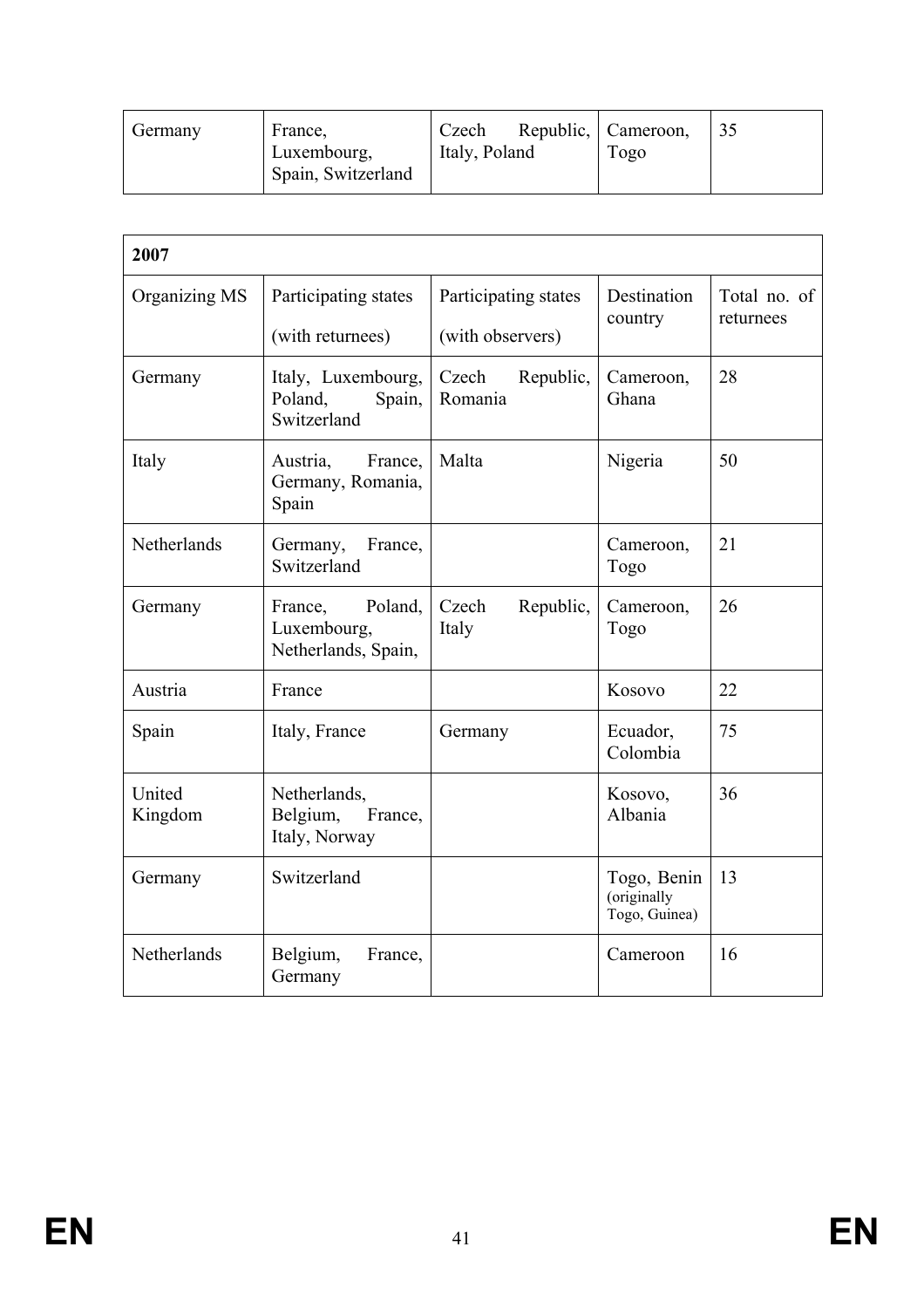#### **6.2. Projects**

#### **2006**

*1) Title: Identification of Best Practices* 

Ref. no.: 2006/OPS/1

Basis: Article 9(2) of the Frontex Regulation

General objective: To identify best practices for the acquisition of travel documents and the removal of illegally present third country nationals

State of play: ongoing, a closure meeting will be organized in November 2007.

*2) Title: Joint Operations in Malta* 

Ref. no.:  $2006$ /OPS/14

Basis: Request of Malta

General objective: To assist Malta in immigrants' identification thereby increasing percentage of identified illegal immigrants

State of play: finished.

*3) Title: Joint Return Operation organized by Austria* 

Ref. no.: 2006/OPS/11

Basis: Request of Austria

General objective: To provide Austria, Poland and other potential participating MS with the necessary assistance in organizing a joint return operation and to ensure its successful implementation in close co-operation with the participants.

State of play: finished.

#### **2007**

*1) Title: Exchange of Return-related Information* 

Ref. no.: 2007/OPS/7

Basis: Article 9(1) of the Frontex Regulation, MoU Concerning the development of the secure web-based Information and Co-ordination Network for Member States' Migration Management Services, between the European Commission and Frontex

General objective: To improve exchange of return-related information between the Member States, Schengen Associated Countries, and Switzerland and between them and Frontex.

State of play: finished.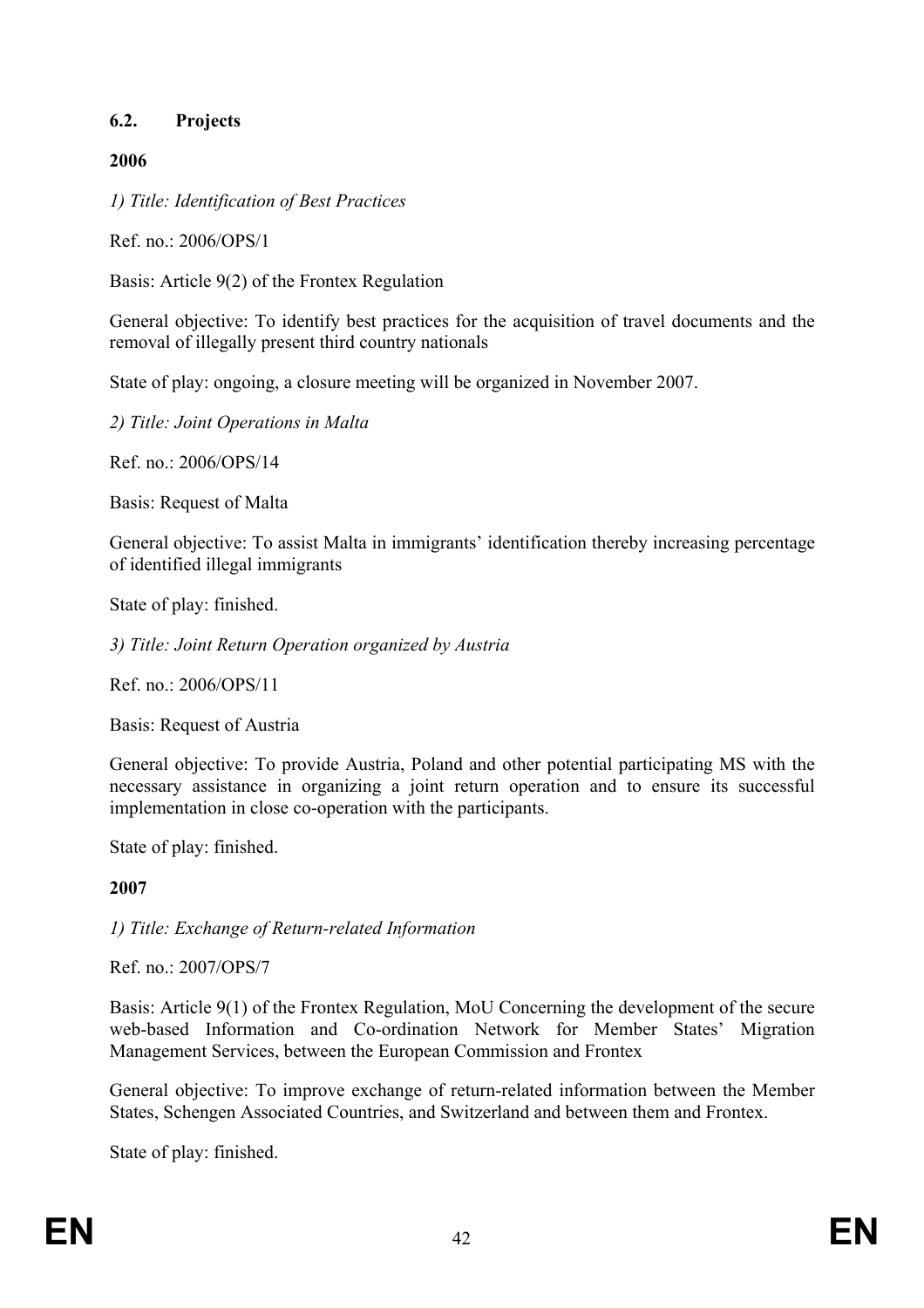*2) Title: Joint Return Operation Core Country Group* 

Ref. no.: 2007/OPS/18

Basis: Article 9(1) of the Council Regulation No 2007/2004 establishing Frontex

General objective: To regularly identify common needs for joint return operations in the Member States, determine mutual approach for such operations and increase existing cooperation under Frontex coordination and via its teamwork with the core countries. To offer initiated joint return operations to all MS.

State of play: ongoing.

#### **6.3. Assistance to MS**

#### **2006**

- Assistance to Spain in collecting information on returns to Eritrea.
- Slovakia requested assistance in \_indiny a fellow European country organizing a return flight to Nigeria.
- Frontex supported Germany during the preparation of a project proposal, under the EU funding programme for Preparatory Actions 2006 in the Area of Return Management, by gathering information on 6 African countries in the field of return matters from all MS/SAC and Switzerland.

#### **2007**

- Finland requested assistance in finding a fellow EU country organizing a return charter flight to the Democratic Republic of the Congo-Kinshasa.
- Slovenia asked for assistance in finding a country organizing a charter flight to Nigeria.
- Frontex gathered information on MS/SAC/CH' experiences in carrying out return flights to Iraq (both voluntary and forced) at the request of Germany and provided the overview to all the states.
- Frontex assisted all MS by providing them with information on the Swiss offer of available seats on their planned return flight to Kosovo and Armenia; further communication was about the change of destination states: Serbia and Armenia.
- Slovenia requested assistance in gathering information on returns by commercial flights to Sri Lanka.
- Frontex assisted all MS by providing them with information on the Swiss offer of available seats on their planned return flight to Hungary and Kosovo; further communication was about the change of destination states: Hungary and Turkey.
- Malta asked for assistance in finding a country organizing a charter flight to Mali.
- Cyprus requested assistance in returning Iranian nationals.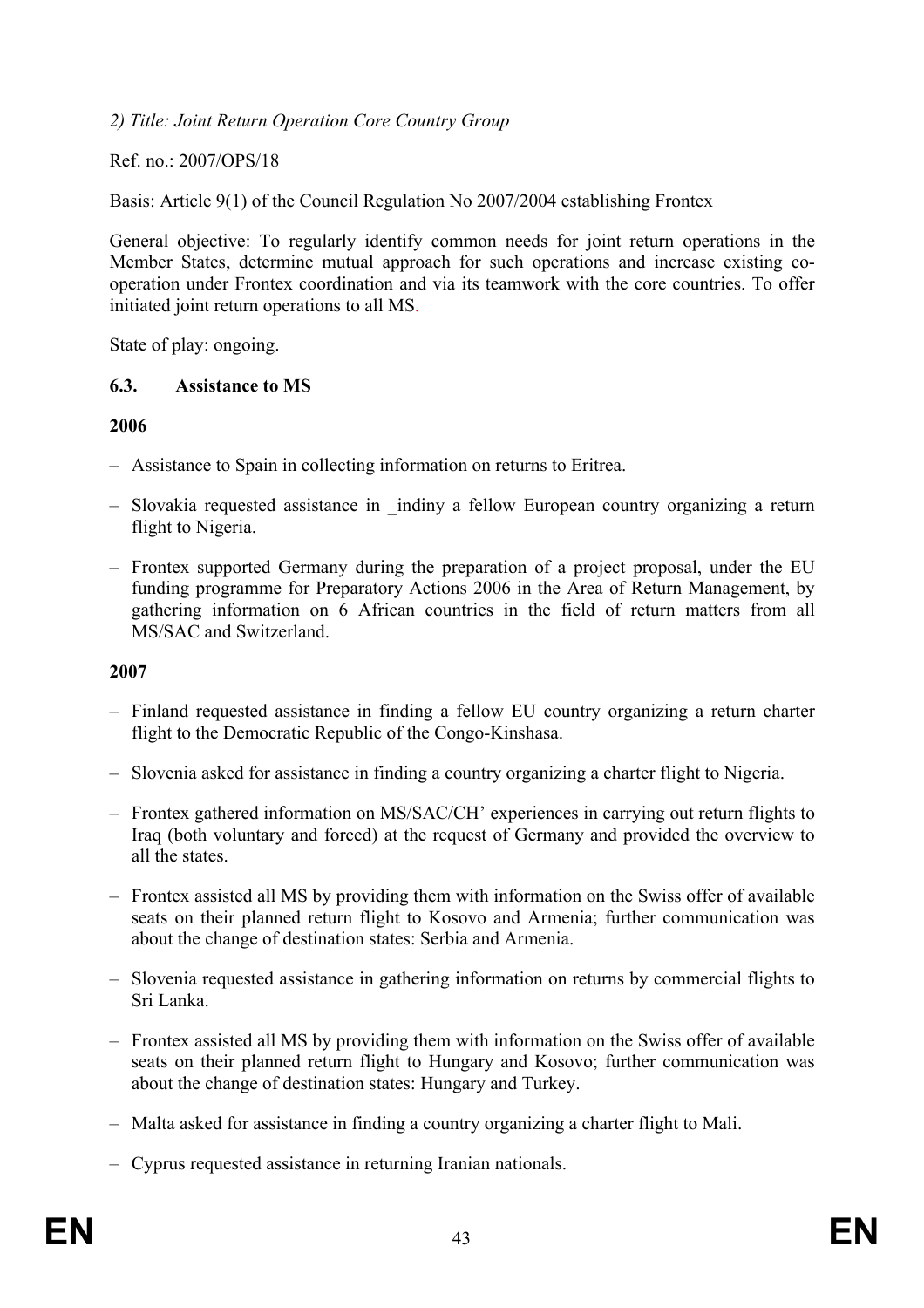- Slovenia requested assistance in returning a Ghanaian national to the country of origin.
- Belgium informed on their intention to plan a joint return operation to Brazil and asked Frontex for exploring the interest of other states in a first stage.

## **6.4. Meetings**

## **2006**

- $-$  April: 1<sup>st</sup> Meeting with Working Group of Experts within the project Identification of Best **Practices**
- November: 2nd Meeting with Working Group of Experts within the project Identification of Best Practices

## **2007**

- $-$  April:  $1<sup>st</sup>$  Meeting with Direct Contact Points in Return Matters
- May: Meeting on ICONet within the project Exchange of Return-related Information
- $-$  September:  $1<sup>st</sup>$  Meeting within the project Joint Return Operation Core Country Group
- $-$  September:  $2<sup>nd</sup> Meeting with Direct Contact Points in Return Matters$

## **6.5. Other achievements**

A Frontex representative took part in the advance party to Cameroon in April 2007; within a German project "Joint organisation and execution of collective flights for removal of third country nationals", no. JLS/2005/RETURN.

Frontex promoted and improved the structure and content of the ICONet-Return Section, including different forms, tables and overviews. Lots of information was collected and uploaded into this section. Annual Return Operations Schedule of planned national and joint return operations was created. Representatives of MS/SAC/CH, in particular from the operational level, were encouraged to apply for ICONet access and a profile of a "Return Contact" to extend the number of users.

Frontex Return Operations Officers actively took part in the Standardized Training for Joint Return Officers, developed by Frontex Training Unit.

#### **7. COOPERATION WITH EUROPOL AND INTERNATIONAL ORGANISATIONS**

The strategic cooperation agreement with Europol is to be signed in the coming months after scrutiny by Europol of the recently adopted Frontex security manual.

The Frontex Executive Director has received a mandate to negotiate working arrangements with UNHCR, IOM and Interpol and draft working arrangements have been exchanged with the three organisations. ICMPD and EUBAM are organisations with which Frontex has established a solid working relationship through the participation in common projects or operations.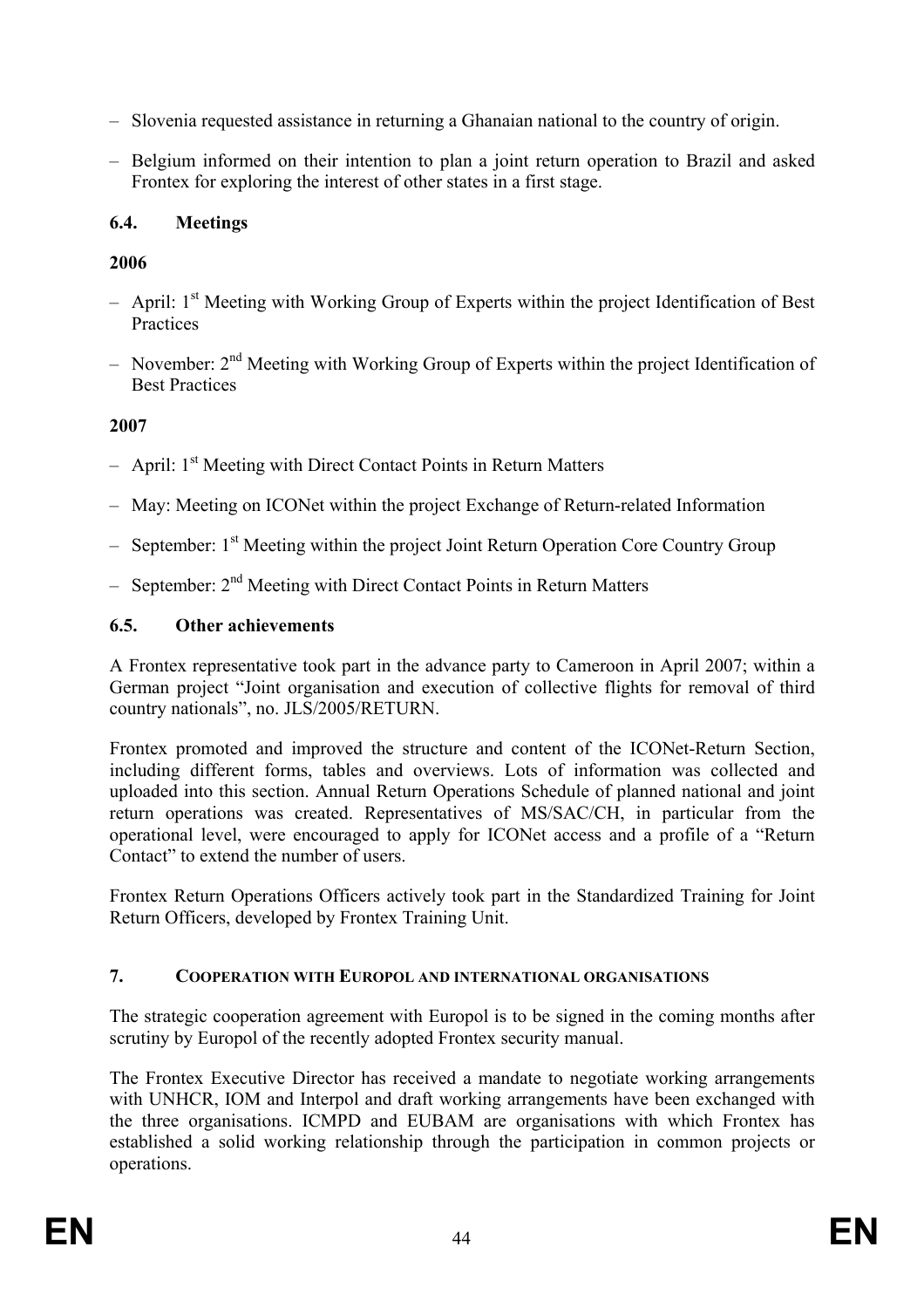Frontex has also established contacts or is cooperating with other EU Agencies such as CEPOL, Eurojust, EMSA and SitCen. Other organisations that are seeking cooperation with Frontex and where first contacts have been made are DCAF, SECI, IBPC and OSCE.

## **8. COOPERATION WITH THIRD COUNTRIES**

#### **8.1. Third countries with which working arrangements are concluded:**

Russian Federation, Ukraine and the Swiss Confederation

## **8.2. Mandates given by the Management Board in 2006 and 2007:**

Croatia, The Former Yugoslav Republic of Macedonia, Turkey, Cape Verde, Egypt, Libya, Mauritania, Morocco, Senegal and the Coordination Service of the CIS.

#### **9. STAFFING**

| <b>Staff</b>  | 2006<br>Jan      | 2007<br>Jan | 2007 Dec<br>(foreseen) |
|---------------|------------------|-------------|------------------------|
| Number of TA  |                  | 21          | 49                     |
| Number of CA  | $\boldsymbol{0}$ | 11          | 26                     |
| Number of SNE | 27               | 34          | 67                     |
| <b>Total</b>  | 28               | 66          | 142                    |

#### **10. FINANCIAL MATTERS**

#### **10.1. Overall Frontex budget**

| Total budget (million euro) | 2006 | 2007                                         | 2008 (provisional) |
|-----------------------------|------|----------------------------------------------|--------------------|
|                             |      | $19.166.300 \mid 42.150.300 \mid 70.432.000$ |                    |

#### **10.2. Breakdown**

| 2006       | <b>Budget</b><br>adopted<br>by<br>the<br><b>Budgetary</b><br>Authority | Amendment<br>nr 1 $(Aug)$ | Amended<br>budget nr 1 | Amendment<br>nr 2 (Nov) | Amended<br>budget nr 2 |
|------------|------------------------------------------------------------------------|---------------------------|------------------------|-------------------------|------------------------|
| EC subsidy | 11.754.000                                                             | 3.400.000                 | 15.154.000             | 3.786.000               | 18.940.000             |
| Other      | 546.000                                                                |                           | 546.000                | $-319.700$              | 226.300                |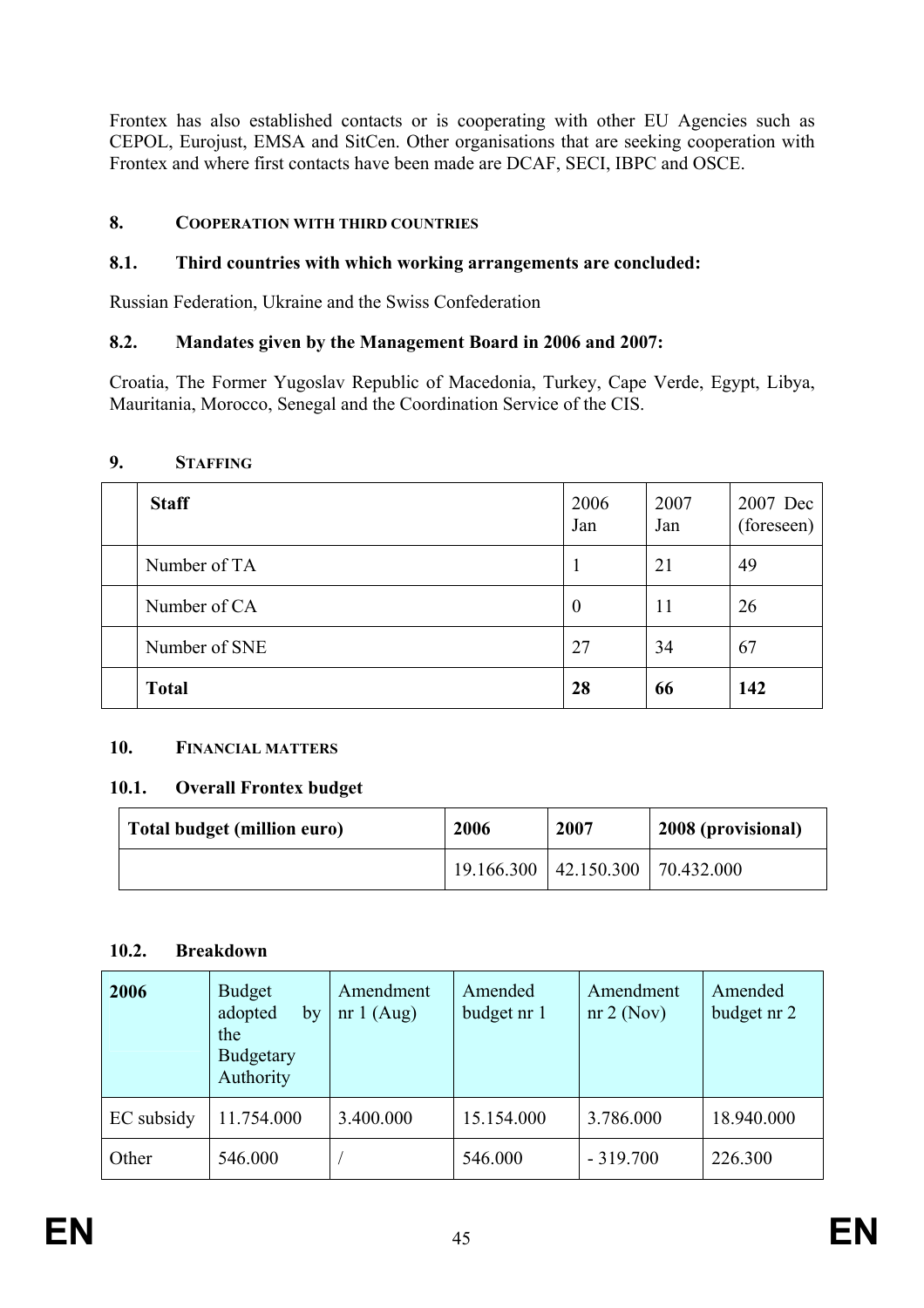| revenue<br>(UK/IE,<br>SAC <sub>s</sub> ) |            |           |            |           |            |
|------------------------------------------|------------|-----------|------------|-----------|------------|
| Total                                    | 12.300.000 | 3.400.000 | 15.700.000 | 3.466.300 | 19.166.300 |

Notes: 3.4 Meur were recovered from the Agency's 2005 budget in the first half of 2006. These became assigned revenue and could then be transferred back to Frontex when it needed additional money in summer 2006.

In November 2006 the EP transferred additional credits to the Agency due to a need for additional money for administrative expenditure. During the second amendment Frontex also revised the amounts under 'other revenue' to reflect the actual situation in 2006. No agreement was signed yet with the SACs and therefore no payment was foreseen. Only the amount from UK was taken into account.

| 2007                                              | PDB proposed<br>the<br>by<br>Commission | Increase<br>proposed<br>by<br>the EP | <b>Budget</b><br>adopted<br>by<br>the<br><b>Budgetary</b><br>Authority | Amendment<br>nr $1(Aug)$ | Amended<br>budget nr 1 |
|---------------------------------------------------|-----------------------------------------|--------------------------------------|------------------------------------------------------------------------|--------------------------|------------------------|
| EC subsidy                                        | 21.200.000                              | 12.780.000                           | 33.980.000                                                             | 7.000.000                | 40.980.000             |
| Other<br>revenue<br>(UK/IE,<br>SAC <sub>s</sub> ) | 1.000.000                               |                                      | 1.170.300                                                              |                          | 1.170.300              |
| Total                                             | 22.200.000                              | 12.780.000                           | 35.150.300                                                             | 7.000.000                | 42.150.300             |

Notes: 12.780.000 Eur out of the 33.980.000 Eur were put into the reserve and only released mid-2007.

Following concerns raised by several Member States regarding the Agency's capacity to respond to challenges brought about by maritime pressure, the Commission announced during the JHA Council of 12 and 13 June 2007 that it would examine the possibility of strengthening the Agency's budget. In August 2007 the Commission made available an additional 7 M $\epsilon$  to Frontex.

| 2008                              | PDB proposed by<br>the Commission | Increase<br>proposed by the<br>EP | Draft<br>budget<br>adopted by the<br>MB in Nov 2007 | Budget adopted<br>the<br>by<br>Budgetary<br>Authority |
|-----------------------------------|-----------------------------------|-----------------------------------|-----------------------------------------------------|-------------------------------------------------------|
| EC subsidy                        | 38.000.000                        | 30.000.000                        | 68.000.000                                          |                                                       |
| Other<br>revenue<br>(UK/IE, SACs) | 1.000.000                         |                                   | 2.432.000                                           |                                                       |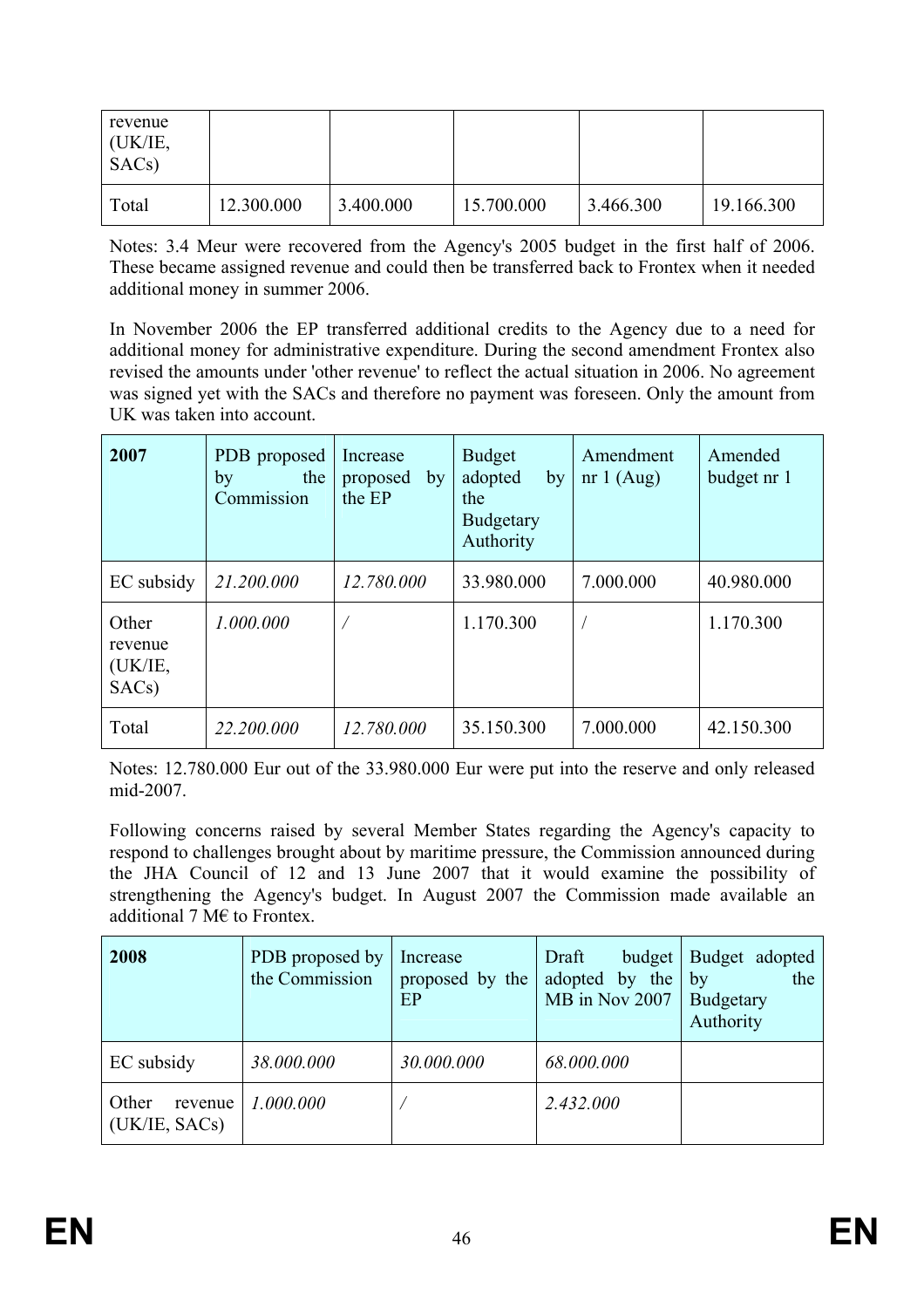| 39.000.000<br>30.000.000<br>432.000<br>Total |  |
|----------------------------------------------|--|
|----------------------------------------------|--|

Notes: On 7 November 2007 the MB adopted (by written procedure) the draft budget for 2008. By then the approximate contributions from the SACs was established and therefore the figures were revised accordingly.

| Division of the annual budget between administrative and operational expenditures (in $\epsilon$ and %) |                                     |            |  |                      |       |  |
|---------------------------------------------------------------------------------------------------------|-------------------------------------|------------|--|----------------------|-------|--|
|                                                                                                         | $\frac{0}{0}$<br>$\frac{0}{0}$<br>€ |            |  |                      |       |  |
| 2006                                                                                                    | <b>Administrative/Operative</b>     | 6,100,000  |  | $31.83$   13,066,300 | 68.17 |  |
| 2007                                                                                                    | <b>Administrative/Operative</b>     | 14,460,000 |  | 34.46   27,496,000   | 65.54 |  |

#### **10.3. Budget for operations and pilot projects**

| Total allocations to operations (compared to the overall operational budget) related to |              |              |               |           |       |
|-----------------------------------------------------------------------------------------|--------------|--------------|---------------|-----------|-------|
|                                                                                         |              | 2006<br>2007 |               |           |       |
|                                                                                         |              | €            | $\frac{0}{0}$ | €         | $\%$  |
| A                                                                                       | sea borders  | 9,229,300    | 70.63         | 8,165,000 | 40.17 |
| B                                                                                       | land borders | 910,000      | 6.96          | 3,600,000 | 17.71 |
|                                                                                         | air borders  | 315,000      | 2.41          | 1,800,000 | 8.85  |

| Overall financial commitments for joint operations (in<br>$\epsilon$ ) related to | 2006      | 2007       |
|-----------------------------------------------------------------------------------|-----------|------------|
| at sea borders                                                                    | 7,943,000 | 10,941,315 |
|                                                                                   |           |            |
| at land borders                                                                   | 3,672     | 909,643    |
| at air borders                                                                    | 350,186   | 968,939    |
| Involving different types of borders                                              | 711,864   | 2,300,000  |

| Overall financial commitments for pilot projects | 2006    | 2007    |
|--------------------------------------------------|---------|---------|
| at sea borders                                   | 762,814 | 142,000 |